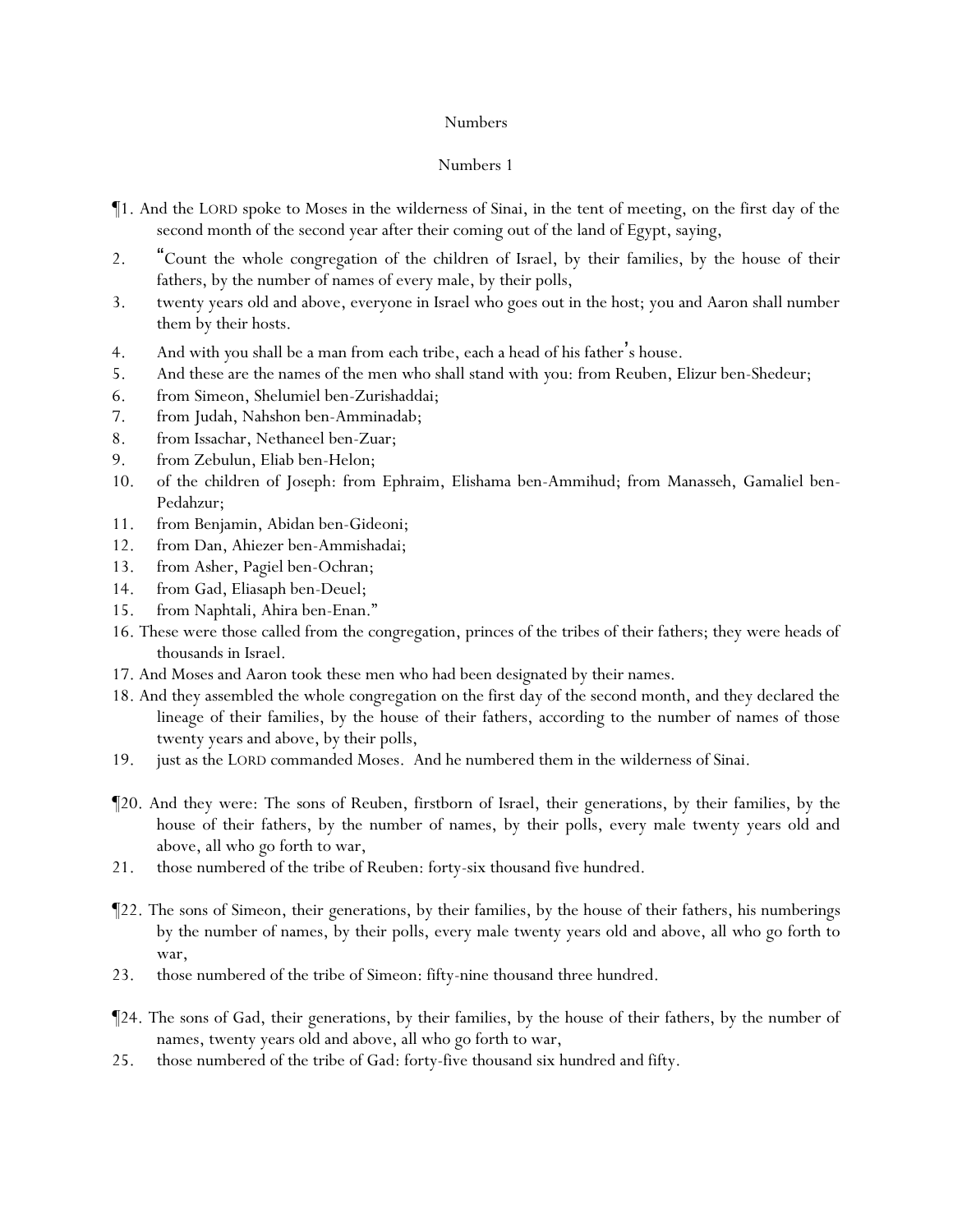- ¶26. The sons of Judah, their generations, by their families, by the house of their fathers, by the number of names, twenty years old and above, all who go forth to war,
- 27. those numbered of the tribe of Judah: seventy-four thousand six hundred.
- ¶28. The sons of Issachar, their generations, by their families, by the house of their fathers, by the number of names, twenty years old and above, all who go forth to war,
- 29. those numbered of the tribe of Issachar: fifty-four thousand four hundred.
- ¶30. The sons of Zebulun, their generations, by their families, by the house of their fathers, by the number of names, twenty years old and above, all who go forth to war,
- 31. those numbered of the tribe of Zebulun: fifty-seven thousand four hundred.
- ¶32. Of the sons of Joseph: The sons of Ephraim, their generations, by their families, by the house of their fathers, by the number of names, twenty years old and above, all who go forth to war,
- 33. those numbered of the tribe of Ephraim: forty thousand five hundred.
- 34. The sons of Manasseh, their generations, by their families, by the house of their fathers, by the number of names, twenty years old and above, all who go forth to war,
- 35. those numbered of the tribe of Manasseh: thirty-two thousand two hundred.
- ¶36. The sons of Benjamin, their generations, by their families, by the house of their fathers, by the number of names, twenty years old and above, all who go forth to war,
- 37. those numbered of the tribe of Benjamin: thirty-five thousand four hundred.
- ¶38. The sons of Dan, their generations, by their families, by the house of their fathers, by the number of names, twenty years old and above, all who go forth to war,
- 39. those numbered of the tribe of Dan: sixty-two thousand seven hundred.
- ¶40. The sons of Asher, their generations, by their families, by the house of their fathers, by the number of names, twenty years old and above, all who go forth to war,
- 41. those numbered of t the tribe of Asher: forty-one thousand five hundred.
- ¶42. The sons of Naphtali, their generations, by their families, by the house of their fathers, by the number of names, twenty years old and above, all who go forth to war,
- 43. those numbered of the tribe of Naphtali: fifty-three thousand four hundred.
- ¶44. These were those numbered, which Moses, and Aaron, and the princes of Israel (twelve men, one each for the house of his fathers) numbered.
- 45. And all who were numbered of the sons of Israel, by the house of their fathers, twenty years old and above, all in Israel who go forth to war,
- 46. even all who were numbered were six hundred and three thousand, five hundred and fifty.
- ¶47. But the Levites were not numbered among them by the tribe of their fathers,
- 48. for the LORD had spoken to Moses, saying,
- 49. "Except that you shall neither number the tribe of Levi nor count them with the children of Israel,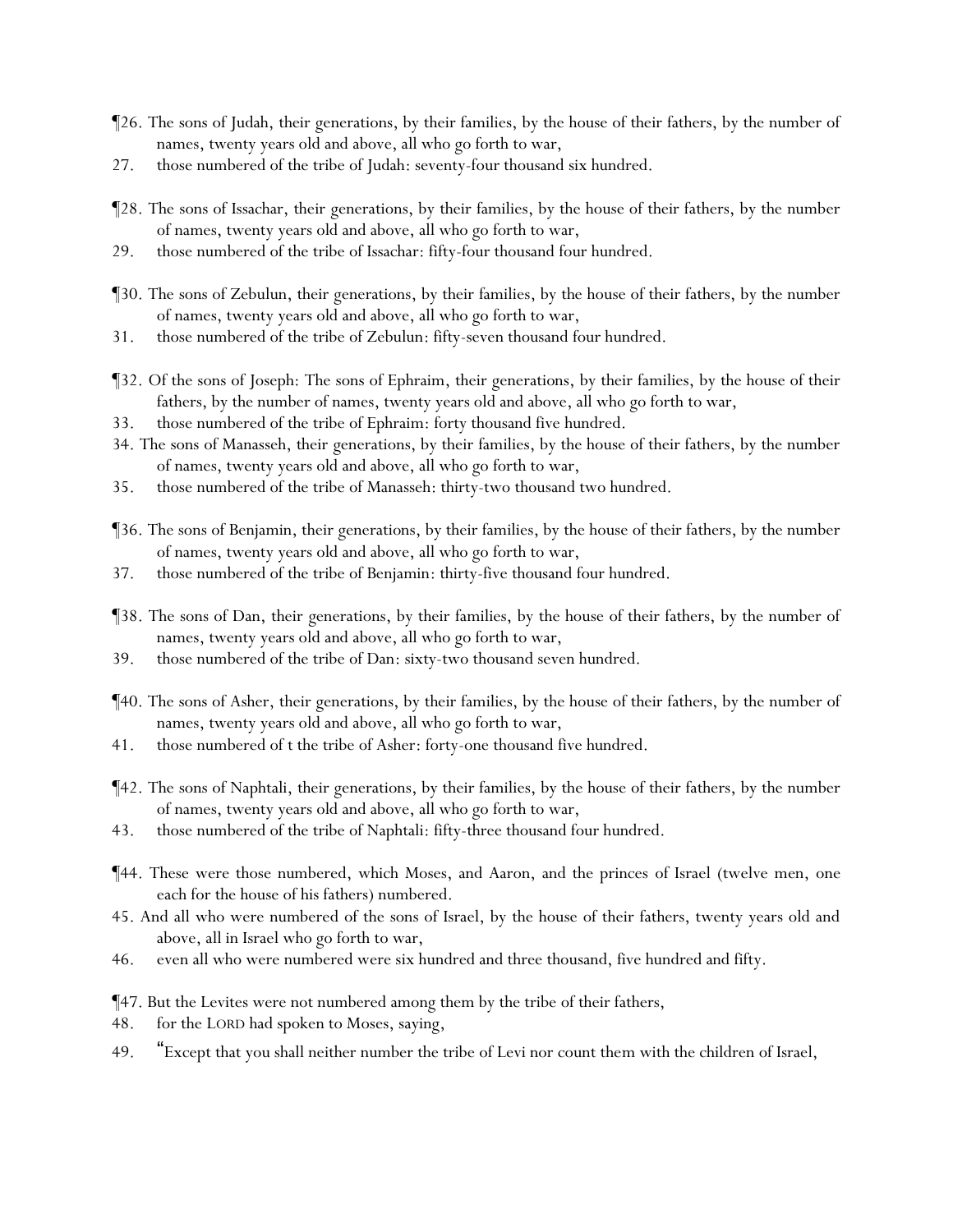- 50. but you shall appoint the Levites to be over the tabernacle of the testimony, and over all its accoutrements, and over all that pertains to it. They shall bear the tabernacle and all its accoutrements, and they shall do the service of it, and they shall camp round about the tabernacle.
- 51. And when the tabernacle is to set out, the Levites shall take it down, and when the tabernacle is to be pitched, the Levites shall set it up; and a stranger who comes near shall be put to death.
- 52. And the children of Israel shall camp, each *tribe* within its encampment, with each by its standard, according to their hosts.
- 53. But the Levites shall camp round about the tabernacle of the testimony, that there be no wrath upon the congregation of the children of Israel; and the Levites shall keep charge of the tabernacle of the testimony."
- 54. And the children of Israel did so; according to all that the LORD commanded Moses, so they did.

¶1. And the LORD spoke to Moses and to Aaron, saying,

- 2. "Each *tribe* of the children of Israel shall camp by its standard, with banners according to the house of their fathers; they shall camp at a distance round about the tent of meeting.
- 3. And those encamping eastward, toward the sunrise, shall be of the standard of the camp of Judah, according to their hosts. And the prince of the children of Judah shall be Nahshon ben-Amminadab.
- 4. And his host, those that were numbered of them, were seventy-four thousand six hundred.
- 5. And encamped beside him, the tribe of Issachar. And the prince of the children of Issachar shall be Nethaneel ben-Zuar.
- 6. And his host, those that were numbered of it, were fifty-four thousand four hundred.
- 7. Then the tribe of Zebulun. And the prince of the children of Zebulun shall be Eliab ben-Helon.
- 8. And his host, those that were numbered of it, were fifty-seven thousand four hundred.
- 9. All who were numbered of the camp of Judah were one hundred eighty-six thousand four hundred, according to their hosts. They shall set out first.
- ¶10. The standard of the camp of Reuben shall be southward, according to their hosts. And the prince of the children of Reuben shall be Elizur ben-Shedeur.
- 11. And his host, those that were numbered of it, were forty-six thousand five hundred.
- 12. And encamped beside him, the tribe of Simeon. And the prince of the children of Simeon shall be Shelumiel ben-Zuri shaddai.
- 13. And his host, those that were numbered of them, were fifty-nine thousand three hundred.
- 14. Then the tribe of Gad. And the prince of the children of Gad shall be Eliasaph ben-Reuel.
- 15. And his host, those that were numbered of them, were forty-five thousand six hundred and fifty.
- 16. All who were numbered of the camp of Reuben were one hundred fifty-one thousand four hundred and fifty, according to their hosts. And they shall set out second.
- ¶17. Then the tent of meeting shall set out, with the camp of the Levites, in the midst of the camps; as they encamp so shall they set forth, each in its place according to their standards.
- ¶18. The standard of the camp of Ephraim, according to their hosts, shall be westward, with the prince of the children of Ephraim, Elishama ben-Ammihud,
- 19. and his host, those that were numbered of it, forty thousand five hundred.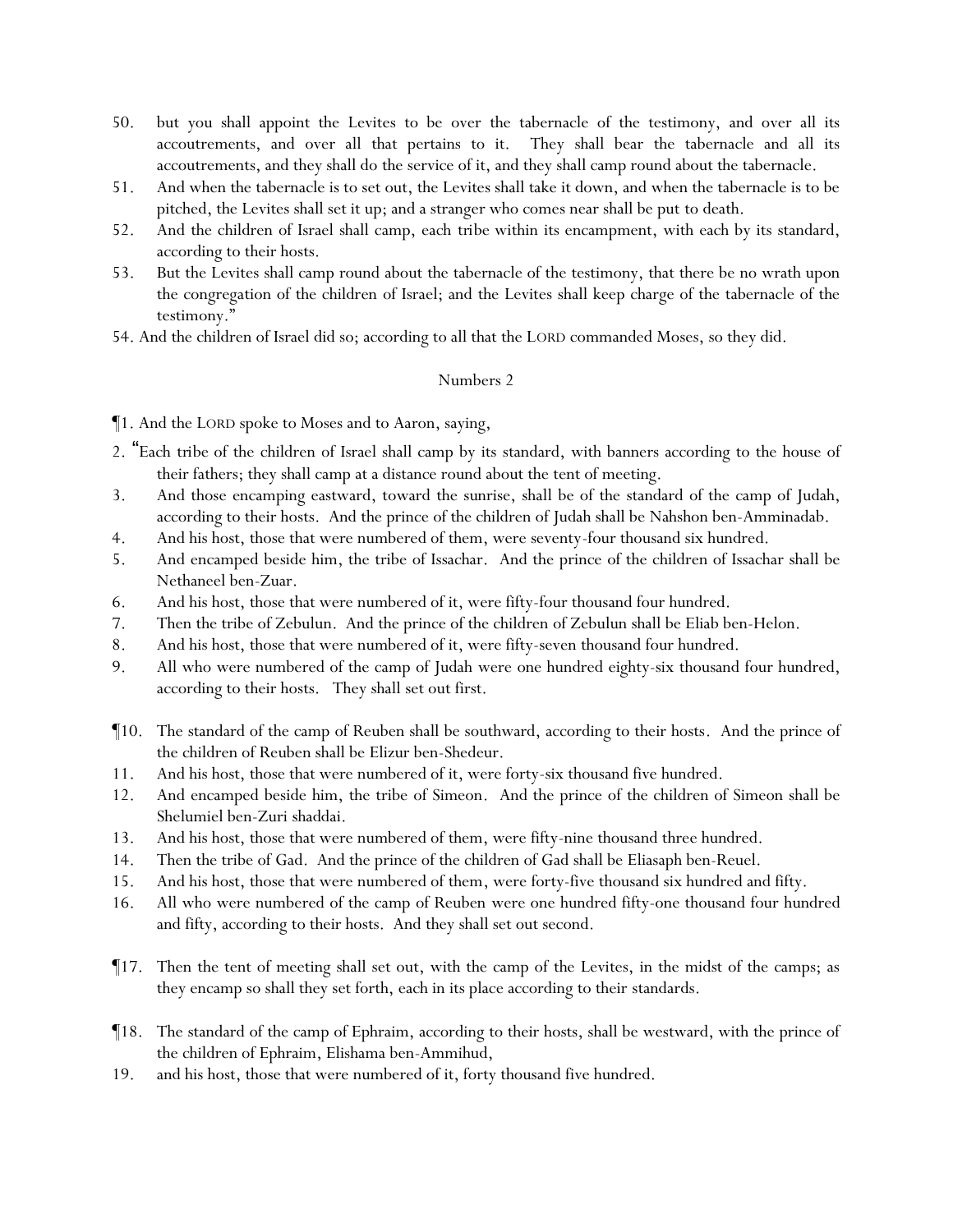- 20. And beside him, the tribe of Manasseh, with the prince of the sons of Manasseh, Gamaliel ben-Pedahzur,
- 21. and his host, those that were numbered of it, thirty-two thousand two hundred.
- 22. Then the tribe of Benjamin, with the prince of the sons of Benjamin, Abidan ben-Gideoni,
- 23. and his host, those that were numbered of it, thirty-five thousand four hundred.
- 24. All who were numbered of the camp of Ephraim, one hundred eight thousand one hundred, according to their hosts. And they shall set out third.
- ¶25. The standard of the camp of Dan shall be northward, according to their hosts, with the prince of the children of Dan, Ahiezer ben-Ammishadai,
- 26. and his host, those that were numbered of it, sixty-two thousand seven hundred.
- 27. And encamped beside him, the tribe of Asher, with the prince of the sons of Asher, Pagiel ben-Ochran,
- 28. and his host, those that were numbered of it, forty-one thousand five hundred.
- 29. Then the tribe of Naphtali, with the prince of the sons of Naphtali, Ahira ben-Enan,
- 30. and his host, those that were numbered of it, fifty-three thousand four hundred.
- 31. All who were numbered of the camp of Dan, one hundred fifty-seven thousand six hundred. And they shall set out at the rear according to their standards."
- ¶32. These are all who were numbered of the children of Israel by the house of their fathers, all those who were numbered of the camps according to their hosts, six hundred and three thousand five hundred and fifty.
- 33. But the Levites were not numbered among the children of Israel, as the LORD had commanded Moses.
- 34. And the children of Israel did according to all that the LORD commanded Moses; in this manner they encamped beside their standards, and thus each one set out by its families according to the house of their fathers.

- ¶1. And these are the generations of Aaron and Moses in the day Jehovah spoke with Moses in mount Sinai.
- 2. And these are the names of the sons of Aaron; Nadab the firstborn, and Abihu, Eleazar, and Ithamar.
- 3. These are the names of the sons of Aaron, the anointed priests whose hands he consecrated to minister as a priest.
- 4. But Nadab and Abihu died before the LORD when they offered strange fire before the LORD in the wilderness of Sinai, and they had no sons; and Eleazar and Ithamar ministered as priests in the presence of Aaron their father.

¶5. And the LORD spoke to Moses, saying,

- 6. "You shall bring the tribe of Levi near and present it before Aaron the priest, that they may minister to him. {happens in chapt. 8}
- 7. And they shall keep his charge, and the charge of the whole congregation before the tent of meeting, to perform the labor of the tabernacle.
- 8. And they shall keep all the vessels of the tent of meeting, and the charge of the children of Israel to perform the labor of the tabernacle.
- 9. And you shall give the Levites to Aaron, and to his sons; they are wholly given to him from among the children of Israel.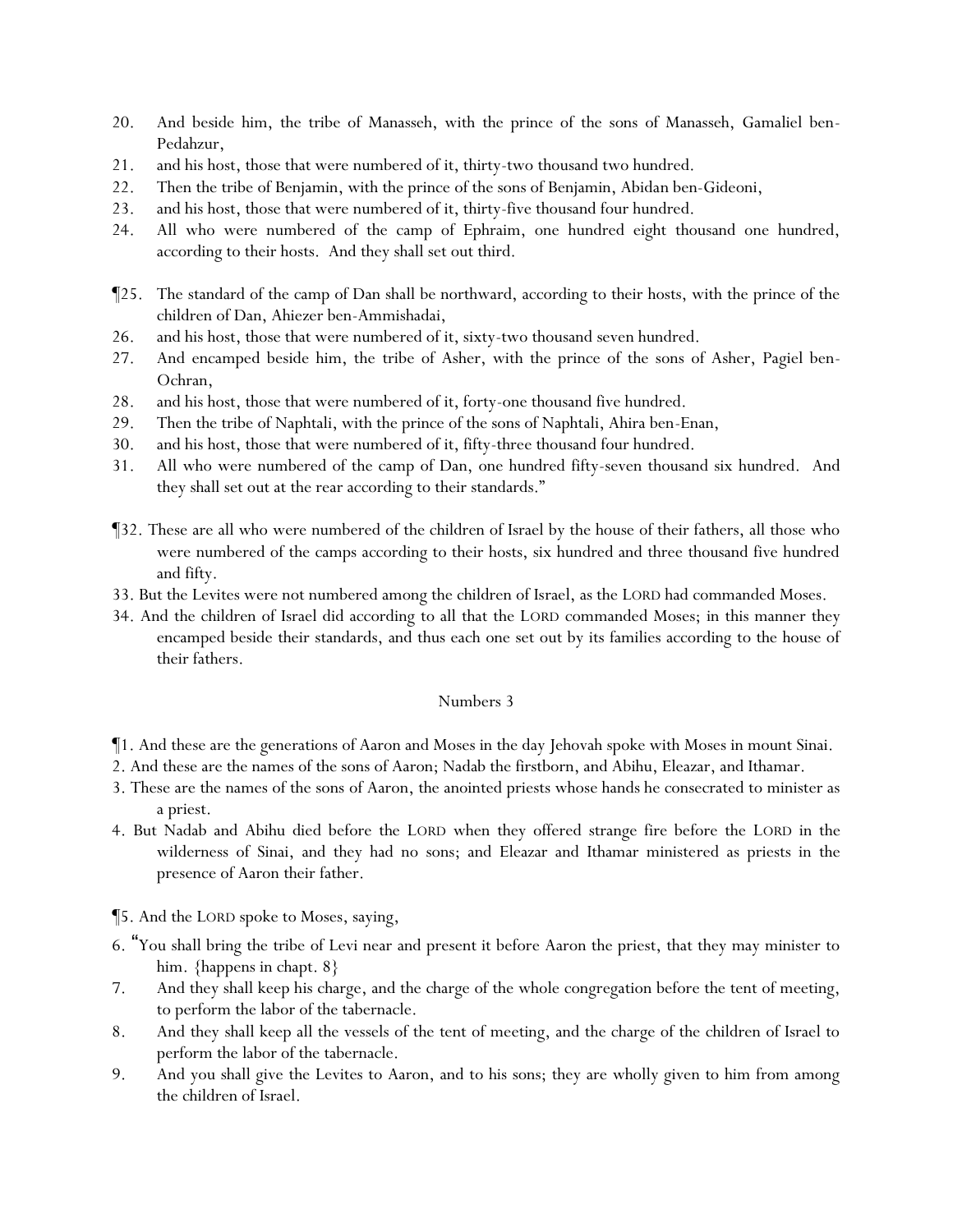- 10. And you shall appoint Aaron, and his sons, and they shall observe their priesthood; and the stranger who comes near shall be put to death."
- ¶11. And the LORD spoke to Moses, saying,
- 12. "And I, behold, I have taken the Levites from among the children of Israel instead of all the firstborn that open the womb of the children of Israel; and the Levites shall be mine.
- 13. For all firstborn are mine; on the day that I struck all the firstborn in the land of Egypt I consecrated as mine all firstborn in Israel. Whether man or beast, they shall be mine; I am the LORD."
- ¶14. And the LORD spoke to Moses in the wilderness of Sinai, saying,
- 15. "Number the children of Levi by the house of their fathers, by their families; you shall number them, every male a month old and above."
- 16. And Moses numbered them according to the word of the LORD, as he was commanded.
- 17. And these are the sons of Levi by their names; Gershon, and Kohath, and Merari.
- 18. And these are the names of the sons of Gershon by their families; Libni, and Shimei.
- 19. And the sons of Kohath by their families; Amram, and Izhar, Hebron, and Uzziel.
- 20. And the sons of Merari by their families; Mahli, and Mushi. They are the families of the Levites by the house of their fathers.
- 21. From Gershon was the family of the Libnites, and the family of the Shimites; these are the families of Gershonites.
- 22. Those numbered of them, by the number of all the males aged a month and above, these numbered seven thousand five hundred.
- 23. "The families of the Gershonites shall encamp westward, behind the tabernacle.
- 24. And the prince of the house of the father of the Gershonites shall be Eliasaph ben-Lael.
- 25. And the charge of the sons of Gershon in the tent of meeting shall be the tabernacle, and the tent, its covering, and the hanging for the entrance of the tent of meeting,
- 26. and the screens of the courtyard, and the hanging at the entrance {gate in Ex. 27:16} of the courtyard, which is in front of the tabernacle {4:26 also}, and by the altar all around, and its ropes, for all its service."
- 27. And from Kohath was the family of the Amramites, and the family of the Izharites, and the family of the Hebronites, and the family of the Uzzielites; these are the families of the Kohathites.
- 28. By number every male aged a month and above were eight thousand six hundred who kept the charge of the holy place.
- 29. "The families of the sons of Kohath shall encamp on the southward side of the tabernacle.
- 30. And the prince of the house of the father of the families of the Kohathites shall be Elizaphan ben-Uzziel.
- 31. And their charge shall be the ark, and the table, and the menorah, and the altars, and the vessels of the holy place with which they minister, and the hanging, and all its service.
- 32. And the prince over the princes of the Levites shall be Eleazar, son of Aaron the priest, having oversight of those who keep the charge of the holy place."
- 33. From Merari was the family of the Mahlites, and the family of the Mushites; these are the families of Merari.
- 34. Those numbered of them, by the number of all the males aged a month and above, were six thousand two hundred.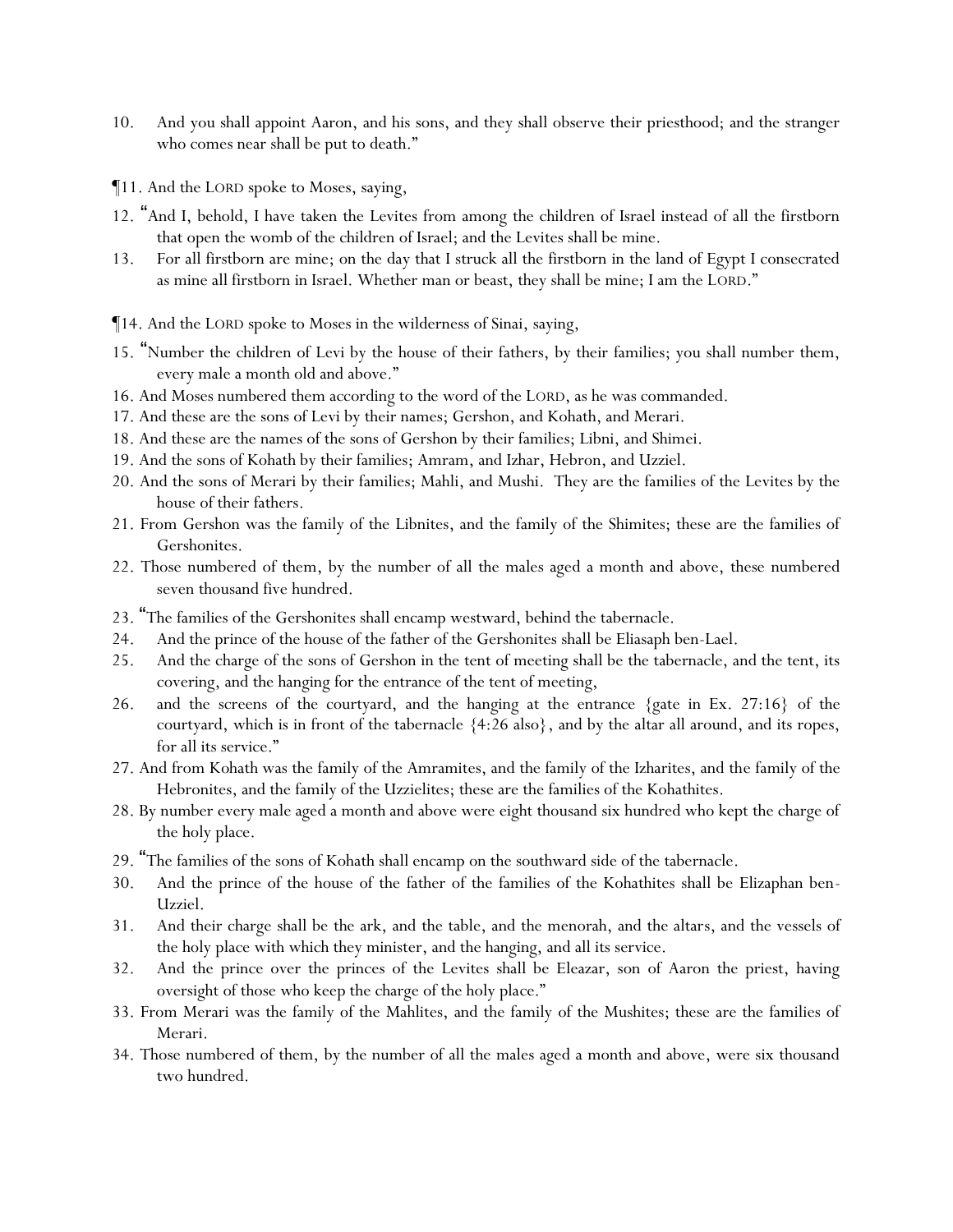- 35. "And the prince of the house of the father of the families of Merari shall be Zuriel ben-Abihail; they shall encamp on the northward side of the tabernacle.
- 36. And the oversight charge for the sons of Merari shall be the boards of the tabernacle, and its bars, and its posts, and its sockets, and all its vessels, and all its service.
- 37. And the posts of the court round about, and their sockets, and their stakes, and their ropes.
- 38. And those that shall encamp before the tabernacle, to the east, before the tent of meeting eastward shall be Moses, and Aaron, and his sons, keeping the charge of the sanctuary for the charge of the children of Israel; and the stranger who comes near shall be put to death."
- 39. All who were numbered of the Levites who were numbered by Moses and Aaron according to the word of the LORD, by their families, every male aged a month and above, were twenty-two thousand.
- ¶40. And the LORD said to Moses, "Number every firstborn male of the children of Israel aged a month and above, and take the number of their names.
- 41. And you shall take the Levites for me (I am the Lord) instead of all the firstborn of the children of Israel, and the livestock of the Levites instead of all the firstborn of the livestock of the sons of Israel."
- 42. And Moses numbered all the firstborn of the children of Israel, as the LORD commanded him.
- 43. And all the firstborn males aged a month and above, by the number of their names of those who were numbered, were twenty-two thousand two hundred and seventy-three.

¶44. And the LORD spoke to Moses, saying,

- 45. "Take the Levites instead of all the firstborn of the children of Israel, and the livestock of the Levites instead of their livestock, and the Levites shall be mine; I am the LORD.
- 46. And for the redemption price for the two hundred seventy-three of the firstborn of the sons of Israel who are in excess of the number of the Levites,
- 47. you shall take five shekels each by the poll; you shall take it according to the shekel of the sanctuary (twenty gerahs to the shekel).
- 48. And you shall give the money to Aaron, and to his sons, as the redemption price for the excess number of them."
- 49. And Moses took the redemption money for the number in excess of those redeemed by the Levites.
- 50. For the firstborn of the sons of Israel he took the money, one thousand three hundred sixty-five shekels according to the shekel of the sanctuary.
- 51. And Moses gave the money for those redeemed to Aaron, and to his sons, according to the word of the LORD, as the LORD had commanded Moses.

#### Numbers 4

¶1. And the LORD spoke to Moses, and to Aaron, saying,

- 2. "Take a census of the sons of Kohath from among the sons of Levi, by their families, by the house of their fathers,
- 3. from thirty years old and above up to fifty years old, all entering the host to do the work of the tent of meeting.
- 4. This shall be the service of the sons of Kohath for the most holy things of the tent of meeting.
- 5. When the camp sets out, Aaron and his sons shall go in and take down the veil for the hanging {Ex. 35:12; 39:34; 40:21} and cover the ark of the testimony with it.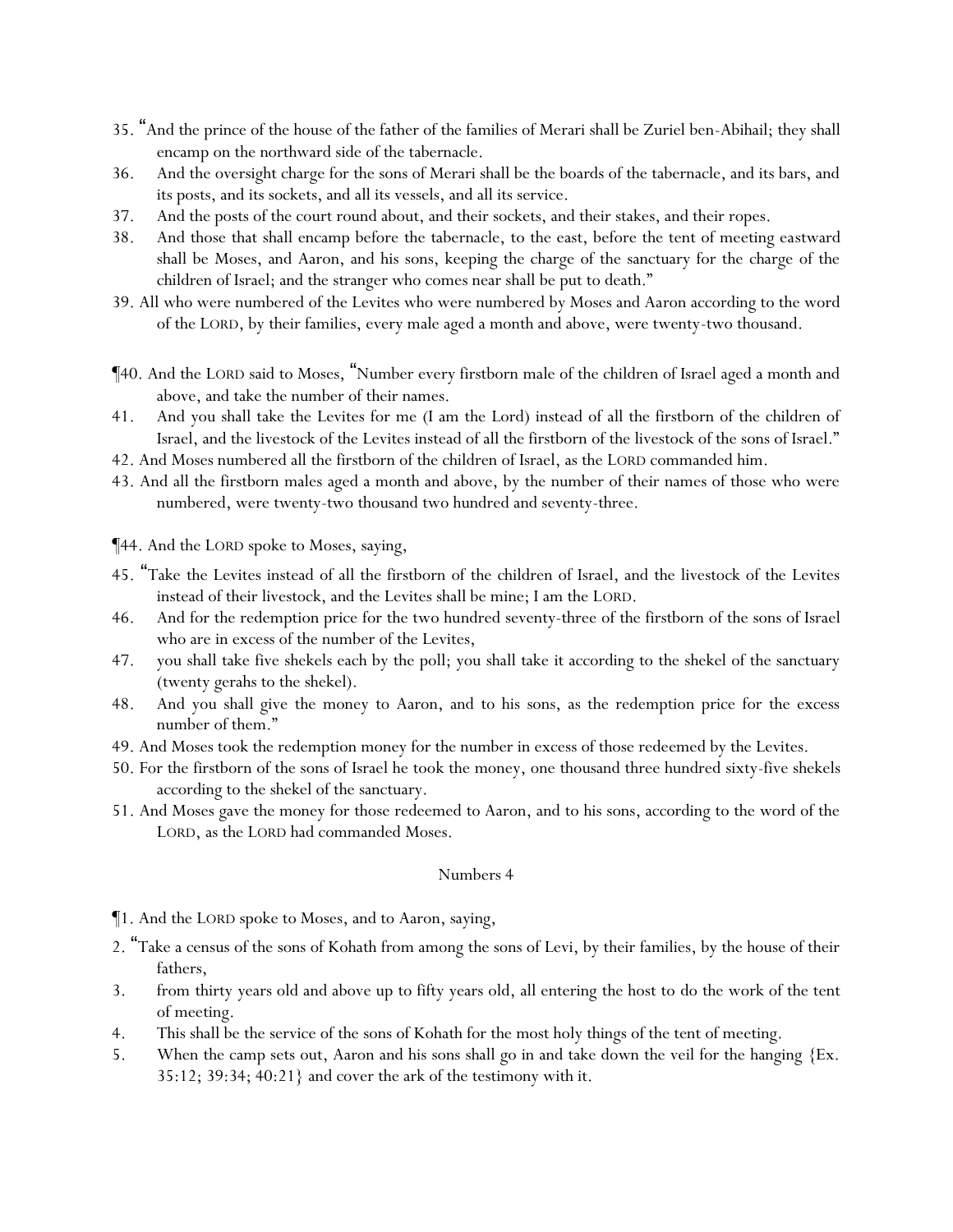- 6. And they shall lay a covering of badger skin on it and spread a solid blue cloth over it and put in its poles.
- 7. And they shall spread a blue cloth on the table of the Presence, and put the dishes, and the spoons, and the bowls, and the libation cups on it; the perpetual bread {unique phrase. 2Kgs 25:29 does not have article and is subject/adverb} shall also be put on it.
- 8. And they shall spread a cloth of bright scarlet over them and cover that with a covering of badger skin and put in its poles.
- 9. And they shall take a blue cloth and cover the lampstand for the light, {see Ex. 35:14 for same phrase which is only place lampstand not changed to menorah in  $Ex.\}$  and its  $\{fem = menorah\}$  lamps, and its tongs, and its fire-pans, and all its vessels for oil with which they attend to it.
- 10. And they shall put it and all its accoutrements into a covering of badger skin and put it on a carrying pole. {See Num. 13:23 for example of two people carrying something. Yoke in Nah. 1:13, but surely the lampstand was too heavy for a shoulder yoke.}
- 11. And they shall spread a blue cloth on the gold altar, and cover it with a covering of badger skin, and put in its poles.
- 12. And they shall take all the vessels for ministering with which they minister with in the holy place and put them on a blue cloth and cover them with a covering of badger skin, and they shall put it on a carrying pole.
- 13. And they shall remove the ashes from the altar and spread a purple cloth over it.
- 14. And on it they shall lay all the vessels with which they minister on it, the fire-pans, the meat-hooks, and the shovels, and the basins, all the accoutrements of the altar, and they shall spread a covering of badger skin over it, and put in its poles.
- 15. When the camp is to set out, and Aaron and his sons have finished covering the holy things and all the accoutrements of the holy place, after that the sons of Kohath shall come to bear them, but they shall not touch the holy things, or they shall die. These things from the tent of meeting are the burden of the sons of Kohath.
- 16. And Eleazar, son of Aaron the priest shall have the oversight of the oil for the light, and the pungent incense, and the continual grain offering, and the anointing oil, the oversight of all the tabernacle, and all that is in it, of the holy place, and of all its accoutrements."

¶17. And the LORD spoke to Moses, and to Aaron, saying,

- 18. "You shall not allow the tribe of the families of the Kohathites to be cut off from among the Levites,
- 19. but do this for them, that they may live and not die when they draw near to the most holy things. Aaron and his sons shall go in and assign each one of them to his service and to his burden.
- 20. But they shall not go in to watch as the holy things are covered {lit. swallowed up}, or they shall die."

¶21. And the LORD spoke to Moses, saying,

- 22. "Take a census of these also, the sons of Gershon, by the house of their fathers, by their families,
- 23. from thirty years old and above up to fifty years old you shall number them, all who enter to serve in the host to perform the labor of the tent of meeting.
- 24. This shall be the service of the families of the Gershonites to serve, and to bear burdens.
- 25. And they shall bear the curtains of the tabernacle, and the tent of meeting, its covering, and the covering of badger skin that is on top of it, and the hanging at the entrance of the tent of meeting.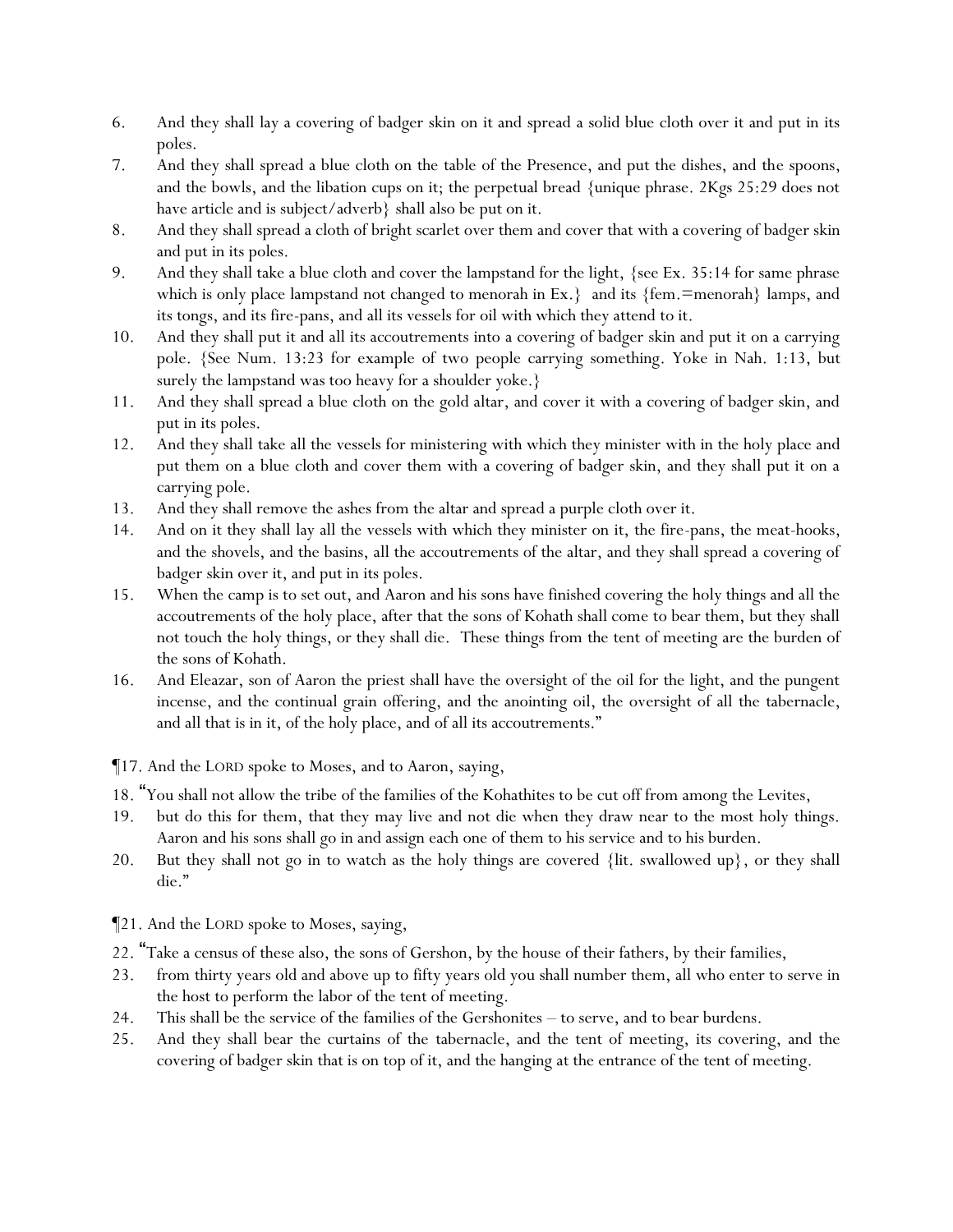- 26. And the screens of the courtyard, and the hanging at the entrance of the gate of the court that is in front of the tabernacle, and in front of the altar round about, and their ropes, and all the equipment for their service; and they shall do all that is to be done for them. {?}
- 27. All the service of the sons of the Gershonites shall be done in accordance with the commandment of Aaron and his sons regarding all their burden bearing and all their service, and you shall appoint all their burdens to them by charge. {?}
- 28. This is the service of the families of the sons of the Gershonites in the tent of meeting, and their charge shall be in the hand of Ithamar, son of Aaron the priest.
- ¶29. As for the sons of Merari, by their families, by the house of their fathers, you shall number them.
- 30. From thirty years old and above up to fifty years old you shall number them, all entering the host to perform the labor of the tent of meeting.  $\{a mix of vv.3, 23 + unique\}$
- 31. And this the charge of their burden, of all their labor in the tent of meeting, the boards of the tabernacle, and its bars, and its posts, and its sockets.
- 32. And the posts of the court round about, and their sockets, and their stakes, and their ropes, and all their equipment for all of their service, and by names shall you assign the equipment for the charge of their burden.
- 33. This is the service of the families of the sons of Merari for all their service in the tent of meeting, in the hand of Ithamar, son of Aaron the priest."
- 34. And Moses, and Aaron, and the princes of the congregation, numbered the sons of the Kohathites by their families, and by the house of their fathers,
- 35. from thirty years old and above up to fifty years old, all who enter the host for the service of the tent of meeting. {identical to vv35, 43.}
- 36. And those numbered of them by their families were two thousand seven hundred and fifty.
- 37. These were numbered of the families of the Kohathites, all who could serve in the tent of meeting, whom Moses, and Aaron, numbered according to the command of the LORD by the hand of Moses.
- 38. And those numbered of the sons of Gershon, by their families, and by the house of their fathers,
- 39. from thirty years old and above up to fifty years old, all who enter the host for the service of the tent of meeting,
- 40. even those numbered of them, by their families, by the house of their fathers, were two thousand six hundred and thirty.
- 41. These were numbered of the families of the sons of Gershon, all who could serve in the tent of meeting, whom Moses, and Aaron, numbered according to the command of the LORD. {cmp v37.}
- 42. And those numbered of the families of the sons of Merari, by their families, by the house of their fathers,
- 43. from thirty years old and above up to fifty years old, all who enter the host for the service of the tent of meeting,
- 44. even those numbered of them, by their families, were three thousand two hundred.
- 45. These were numbered of the families of the sons of Merari, whom Moses, and Aaron, numbered according to the command of the LORD by the hand of Moses.  $\{cm, vv 37, 41. \}$
- 46. All those numbered whom Moses, and Aaron, and the princes of Israel, numbered of the Levites, by their families, by their families,
- 47. from thirty years old and above up to fifty years old, all who entered to perform the service of labor, and the service of bearing burdens in the tent of meeting,
- 48. even those numbered of them were eight thousand five hundred and eighty.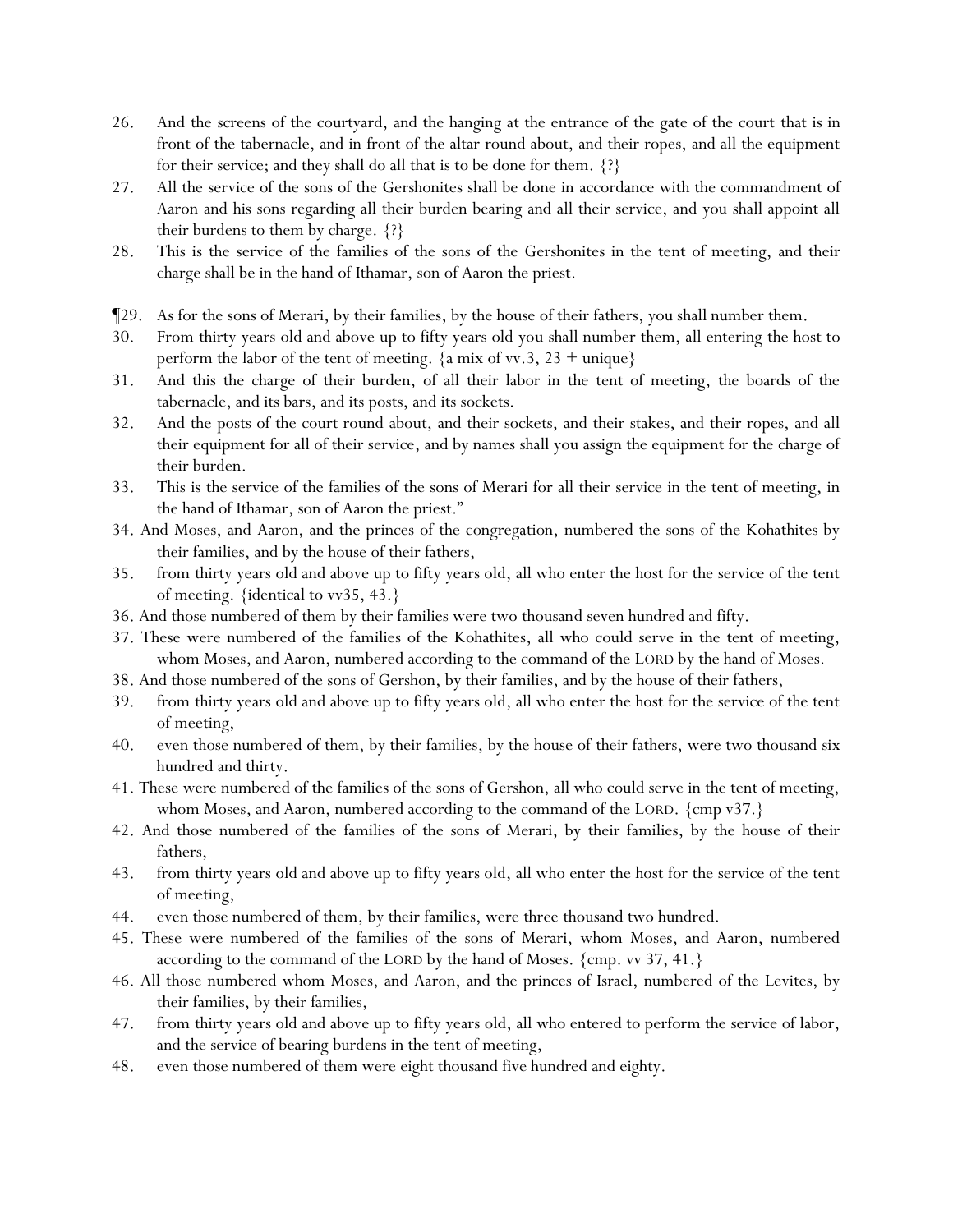49. According to the command of the LORD by the hand of Moses, he numbered them, each one according to his service and according to his burden, thus were they numbered by him, as the LORD commanded Moses.

### Numbers 5

¶1. And the LORD spoke to Moses, saying,

- 2. "Command the children of Israel, that they send out from the camp every leper, and anyone with a discharge, and everyone defiled by the dead.
- 3. Both male and female shall you send out. You shall send them out, outside of the camp so that they do not defile their camps where I dwell in their midst."
- 4. And the children of Israel did so and sent them out, outside of the camp; as the LORD had said to Moses, so the children of Israel did.
- ¶5. And the LORD spoke to Moses, saying,
- 6. "Speak to the children of Israel, 'If a man or a woman commits any sin of man to act unfaithfully against the LORD, {Lev. 6:2} then that soul shall be guilty.
- 7. And they shall confess their sin that they committed, and recompense his wrong in full, and add a fifth to it, and give it to whomever he wronged.
- 8. But if there is no redeemer to whom he can recompense the wrong, the wrong shall be recompensed to the LORD for the priest, besides the ram of atonements with which he makes atonement for him.
- 9. And any portion from all the holy things of the children of Israel that they bring to the priest shall be his.
- 10. And each man's holy things shall be his; whatever a man gives to the priest shall be his.'"
- ¶11. And the LORD spoke to Moses, saying,
- 12. "Speak to the children of Israel, and say to them, 'If any man's wife turns aside, and acts unfaithfully against him,
- 13. and a man lies sexually with her {Lev. 19:20}, and it is concealed from the eyes of her husband and is hidden, and she has been defiled, and there is no witness against her, and nor was she caught in the act,
- 14. but a spirit of jealousy comes over {verb is masc. cmp. v30} him, and he is jealous of his wife, and she is defiled, or if a spirit of jealousy comes over him, and he is jealous of his wife, but she is not defiled,
- 15. then the man shall bring his wife to the priest, and he shall bring her offering for her, the tenth part of an ephah of barley flour; he shall pour no oil on it, nor shall he put frankincense on it, for it is a jealousy offering; it is a memorial offering bringing iniquity to remembrance.
- 16. And the priest shall bring her near and present her before the LORD.
- 17. And the priest shall take holy water in an earthen vessel; the priest shall also take some of the dust that is on the floor of the tabernacle and put it in the water.
- 18. And the priest shall present the woman before the LORD, and uncover the woman's head, and he shall put the memorial offering in her palms, which is a jealousy offering, and in the priest's hand shall be the bitter water that brings the curse.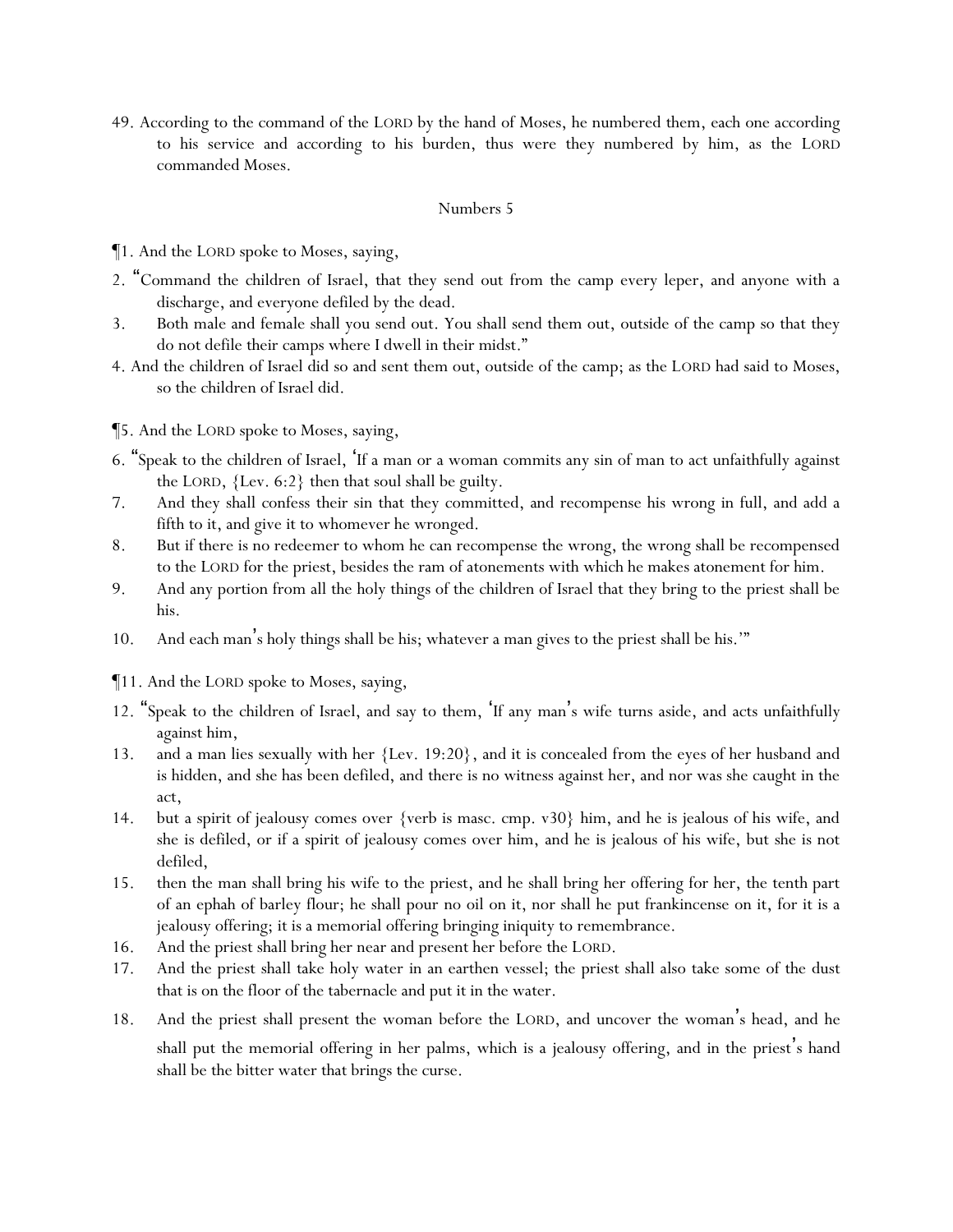- 19. And the priest shall cause her to swear an oath and say to the woman, 'If no man lay with you, and if you have not turned aside to uncleanness instead of to your husband, you shall be free from this bitter water that brings this curse.
- 20. But, if you have turned aside, instead of to your husband, and if you have defiled yourself, and a man, other than your husband, has given his copulation  $\{Lev. 20:15\}$  to you, you shall be cursed.
- 21. Then the priest shall cause the woman to swear with the oath of cursing, and the priest shall say to the woman, 'The LORD make you a curse and an oath in the midst of your people when the LORD makes your thigh wither and your belly swell.
- 22. And this water that brings the curse shall go into your bowels to make your belly swell, and to cause your thigh to wither. 'And the woman shall say, 'Amen, amen. '
- 23. And the priest shall write these curses in the book and blot them with the water of bitterness.
- 24. Then he shall cause the woman to drink the bitter water that brings the curse, and the water that brings the curse shall go into her for bitterness.
- 25. Then the priest shall take the jealousy offering from the hand of the woman, and he shall wave the offering before the LORD, and offer it on the altar.
- 26. And the priest shall take a handful from the offering, its memorial portion, and burn it on the altar, and afterward he shall make the woman drink the water.
- 27. And when he has made her drink the water, then this shall come to pass; if she has defiled herself and acted unfaithfully against her husband, then the water that brings the curse shall go into her for bitterness, and her belly will swell and her thigh will wither, and the woman shall be a curse among her people,
- 28. but if the woman has not defiled herself, and she is clean, then she is free, and she shall conceive seed.
- 29. This is the law of jealousies for when a wife turns aside instead of to her husband, and she is defiled,
- 30. or for a man, when a spirit of jealousy comes over {verb fem.} him, and he is jealous of his wife, and he presents the woman before the LORD, and the priest performs all this law regarding her.
- 31. Then the man will be free from iniquity, and the woman, she shall bear her iniquity.

¶1. And the LORD spoke to Moses, saying,

- 2. "Speak to the children of Israel, and say to them, 'When a man or a woman would do something extraordinary, vowing a vow of separation to be devoted to the LORD,
- 3. he shall be separated from wine and strong drink, not drinking vinegar from wine or vinegar from strong drink, nor shall he drink any juice from grapes, nor shall he eat fresh or dried grapes.
- 4. All the days of his separation, he shall not eat of anything that is made from the grapevine, whether seeds or only the skin.
- 5. All the days of his vow of separation, no razor shall pass over his head until the days that he devotes to the LORD be fulfilled; he shall be holy, letting the locks of the hair of his head grow.
- 6. All the days of his devotion to the LORD, he shall not go near a dead body.
- 7. Whether for his father or his mother, or for his brother or his sister, he shall not be defiled for them when they die, for the separation to his God is upon his head.
- 8. All the days of his separation he is holy to the LORD.
- 9. And if a man very suddenly dies by him, and it defiles the head of his separation, then he shall shave his head on the day of his cleansing; on the seventh day he shall shave it.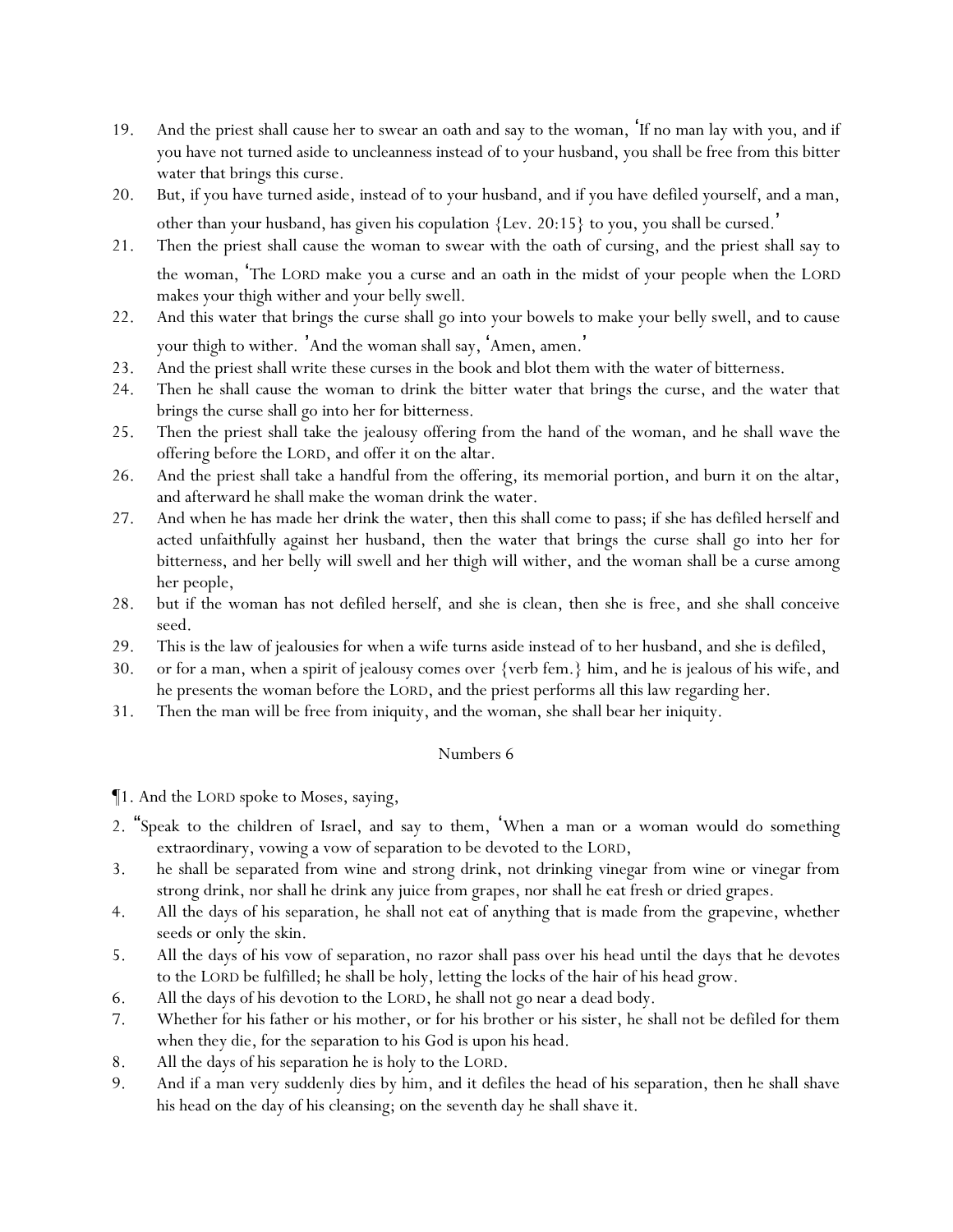- 10. And on the eighth day he shall bring two turtledoves, or two young doves to the entrance of the tent of meeting,
- 11. And the priest shall make a sin offering with one, and a burnt offering with the other, and make atonement for him because he sinned on account of the body; and he shall consecrate his head that day.
- 12. Then he shall devote to the LORD the days of his separation, and he shall bring a year-old lamb{Lev. 12:6}for a guilt offering, but the first days shall be lost because his separation was defiled.
- 13. And this is the law for the devoted one on the day the days of his separation are fulfilled; one shall bring him to the entrance of the tent of meeting,
- 14. And he shall bring his offering to the LORD, a year-old lamb without blemish for a burnt offering, and a year-old ewe lamb without blemish for a sin offering, and a ram without blemish for peace offerings,
- 15. and a basket of unleavened bread, cakes of fine flour mixed with oil, and unleavened wafers smeared with oil, and their grain offering, and their drink offerings.
- 16. And the priest shall bring them before the LORD, and he shall make his sin offering, and his burnt offering.
- 17. And with the ram he shall make the sacrifice of peace offerings to the LORD, with the basket of unleavened bread, and the priest shall make his grain offering, and his drink offering.
- 18. And the devoted one shall shave the head of his separation at the entrance to the tent of meeting, and he shall take the hair of his head of separation and put it on the fire that is under the sacrifice of the peace offerings.
- 19. And the priest shall take the boiled shoulder from the ram, and one unleavened cake from the basket, and one unleavened wafer, and put them on the palms of the devoted one, after he has shaved the hair of his separation.
- 20. And the priest shall wave them as a wave offering before the LORD, (it is holy for the priest) with the breast of the wave offering, and with the thigh of the exsect offering, and afterward the devoted one may drink wine.
- 21. This is the law for the devoted one who has vowed his offering before the LORD for his separation, besides that which his hand is able to obtain; according to his vow that he vowed, thus he must do concerning the law of his separation."

¶22. And the LORD spoke to Moses, saying,

- 23. "Speak to Aaron, and to his sons, saying, Thus shall you bless the children of Israel, saying to them,
- 24. The LORD bless you and keep you.
- 25. The LORD make His face to shine upon you, and be gracious to you.
- 26. The LORD lift up His countenance upon you, and give you peace.
- 27. And they shall put my name upon the children of Israel, and I will bless them."

- ¶1. And it came to pass on the day Moses finished setting up the tabernacle and had anointed it and consecrated it, and all its accoutrements, and the altar and all its accoutrements he had anointed and consecrated them,
- 2. that the princes of Israel, the heads of the house of their fathers, they who were the princes of the tribes, they who were over those who were numbered, drew near.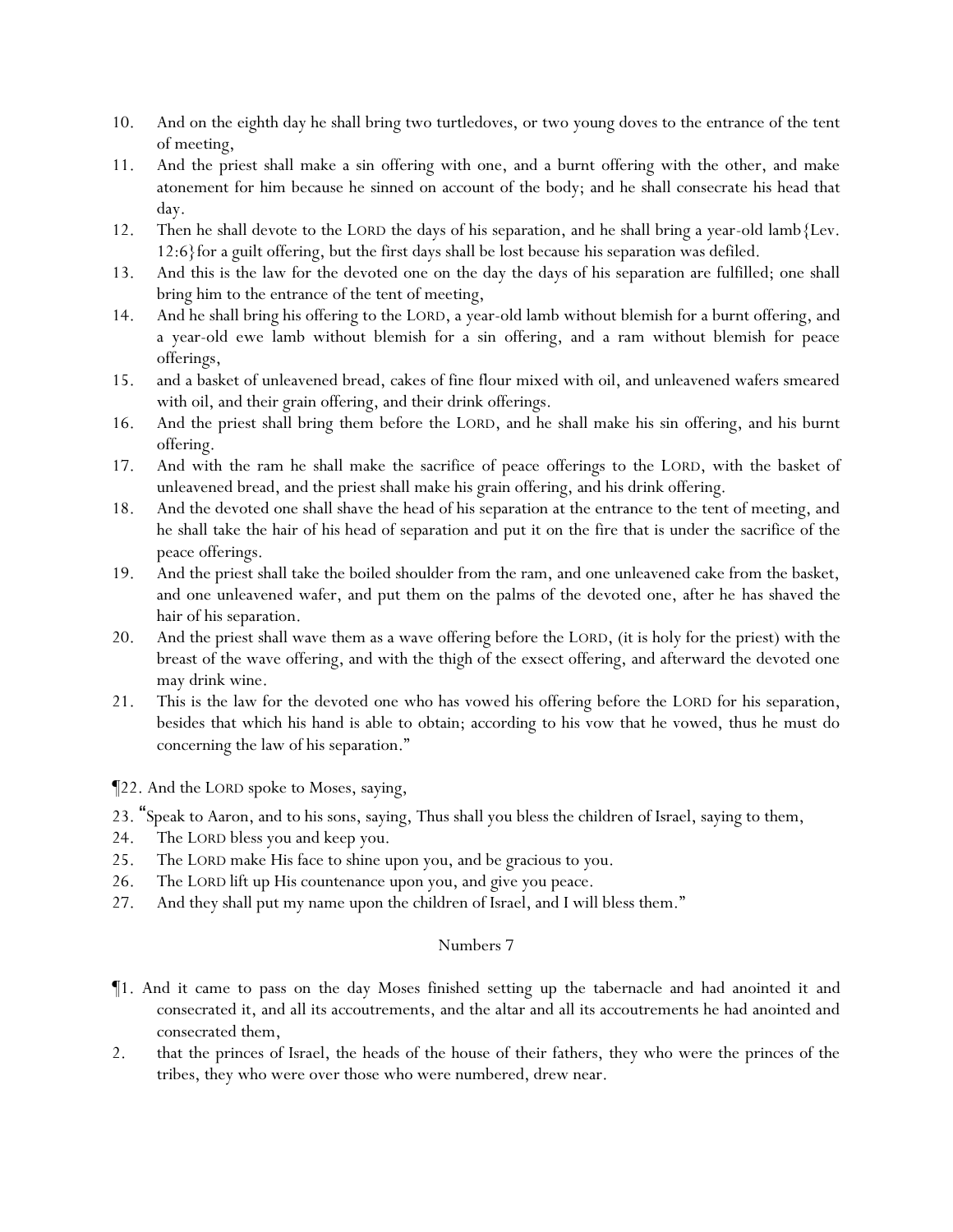- 3. And they brought their offering, six covered wagons and twelve oxen, before the LORD; a wagon for two of the princes, and an ox for each one, and they presented them before the tabernacle. {}
- 4. And the LORD spoke to Moses, saying,
- 5. "Receive these from them, and they shall be for use in the service of the tent of meeting, for you shall give them to the Levites, each one for its service."
- 6. So Moses took the wagons, and the oxen and gave them to the Levites. {}
- 7. Two wagons and four oxen he gave to the sons of Gershon for their service,
- 8. and four wagons and eight oxen he gave to the sons of Merari for their service under Ithamar, son of Aaron the priest. {}
- 9. But to the sons of Kohath he gave none because the service of the holy *things* was upon them; they were borne with the shoulder.
- 10. And the princes drew near for the dedication of the altar on the day that it was anointed, and the princes offered their offering before the altar.
- 11. And the LORD said to Moses, "They shall offer their offering for the dedication of the altar one prince a day – one prince each day."
- 12. And he that offered his offering on the first day was Nahshon ben-Amminadab, of the tribe of Judah.
- 13. And his offering was one silver dish, its weight one hundred thirty shekels; one silver basin of seventy shekels according to the shekel of the sanctuary, both of them filled with fine flour mixed with oil for a grain offering;
- 14. one gold spoon of ten *shekels*, full of incense;
- 15. one bullock from the herd, one ram, one year-old lamb, for a burnt offering;
- 16. one male from the goats for a sin offering;  $\{\}$
- 17. and for the sacrifice of peace offerings, two oxen, five rams, five he-goats, five lambs, a year-old; this was the offering of Nahshon ben-Amminadab.

¶18. On the second day, Nethaneel ben-Zuar, prince of Issachar, offered.

- 19. He offered his offering; one silver dish, its weight one hundred thirty shekels; one silver basin of seventy shekels according to the shekel of the sanctuary, both of them filled with fine flour mixed with oil for a grain offering;
- 20. one gold spoon of ten *shekels*, full of incense;
- 21. one bullock from the herd, one ram, one year-old lamb, for a burnt offering;
- 22. one male from the goats for a sin offering;
- 23. and for the sacrifice of peace offerings, two oxen, five rams, five he-goats, five lambs, a year-old; this was the offering of Nethaneel ben-Zuar.

¶24. On the third day, the prince of the sons of Zebulon, Eliab ben-Helon, *offered*.

- 25. His offering was one silver dish, its weight one hundred thirty shekels; one silver basin of seventy shekels according to the shekel of the sanctuary, both of them filled with fine flour mixed with oil for a grain offering;
- 26. one gold spoon of ten *shekels*, full of incense;
- 27. one bullock from the herd, one ram, one year-old lamb, for a burnt offering;
- 28. one male from the goats for a sin offering;
- 29. and for the sacrifice of peace offerings, two oxen, five rams, five he-goats, five lambs, a year-old; this was the offering of Eliab ben-Helon.

¶30. On the fourth day, the prince of the sons of Reuben, Elizur ben-Shedeur, *offered*.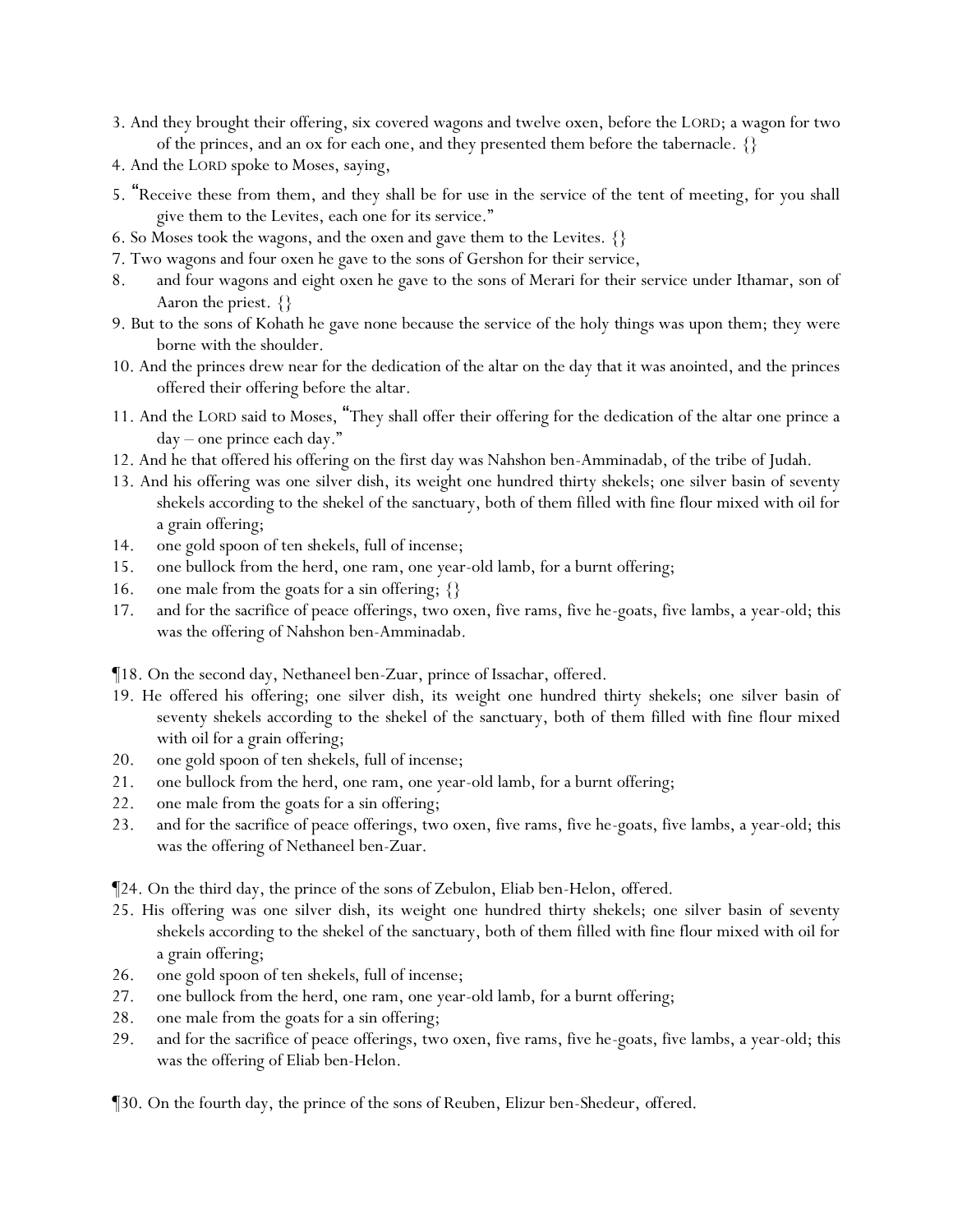- 31. His offering was one silver dish, its weight one hundred thirty shekels; one silver basin of seventy shekels according to the shekel of the sanctuary, both of them filled with fine flour mixed with oil for a grain offering;
- 32. one gold spoon of ten *shekels*, full of incense;
- 33. one bullock from the herd, one ram, one year-old lamb, for a burnt offering;
- 34. one male from the goats for a sin offering;
- 35. and for the sacrifice of peace offerings, two oxen, five rams, five he-goats, five lambs, a year-old; this was the offering of Elizur ben-Shedeur.

¶36. On the fifth day, the prince of the sons of Simeon, Shelumiel ben-Zurishaddai, *offered*.

- 37. His offering was one silver dish, its weight one hundred thirty shekels; one silver basin of seventy shekels according to the shekel of the sanctuary, both of them filled with fine flour mixed with oil for a grain offering;
- 38. one gold spoon of ten *shekels*, full of incense;
- 39. one bullock from the herd, one ram, one year-old lamb, for a burnt offering;
- 40. one male from the goats for a sin offering;
- 41. and for the sacrifice of peace offerings, two oxen, five rams, five he-goats, five lambs, a year-old; this was the offering of Shelumiel ben-Zurishaddai.

¶42. On the sixth day, the prince of the sons of Gad, Eliasaph ben-Deuel, *offered*.

- 43. His offering was one silver dish, its weight one hundred thirty shekels; one silver basin of seventy shekels according to the shekel of the sanctuary, both of them filled with fine flour mixed with oil for a grain offering;
- 44. one gold spoon of ten *shekels*, full of incense;
- 45. one bullock from the herd, one ram, one year-old lamb, for a burnt offering;
- 46. one male from the goats for a sin offering;
- 47. and for the sacrifice of peace offerings, two oxen, five rams, five he-goats, five lambs, a year-old; this was the offering of Eliasaph ben-Deuel.

¶48. On the seventh day, the prince of the sons of Ephraim, Elishama ben-Ammihud, *offered*.

- 49. His offering was one silver dish, its weight one hundred thirty shekels; one silver basin of seventy shekels according to the shekel of the sanctuary, both of them filled with fine flour mixed with oil for a grain offering;
- 50. one gold spoon of ten *shekels*, full of incense;
- 51. one bullock from the herd, one ram, one year-old lamb, for a burnt offering;
- 52. one male from the goats for a sin offering;
- 53. and for the sacrifice of peace offerings, two oxen, five rams, five he-goats, five lambs, a year-old; this was the offering of Elishama ben-Ammihud.

¶54. On the eighth day, the prince of the sons of Manasseh, Gamaliel ben-Pedahzur, *offered*.

- 55. His offering was one silver dish, its weight one hundred thirty shekels; one silver basin of seventy shekels according to the shekel of the sanctuary, both of them filled with fine flour mixed with oil for a grain offering;
- 56. one gold spoon of ten *shekels*, full of incense;
- 57. one bullock from the herd, one ram, one year-old lamb, for a burnt offering;
- 58. one male from the goats for a sin offering;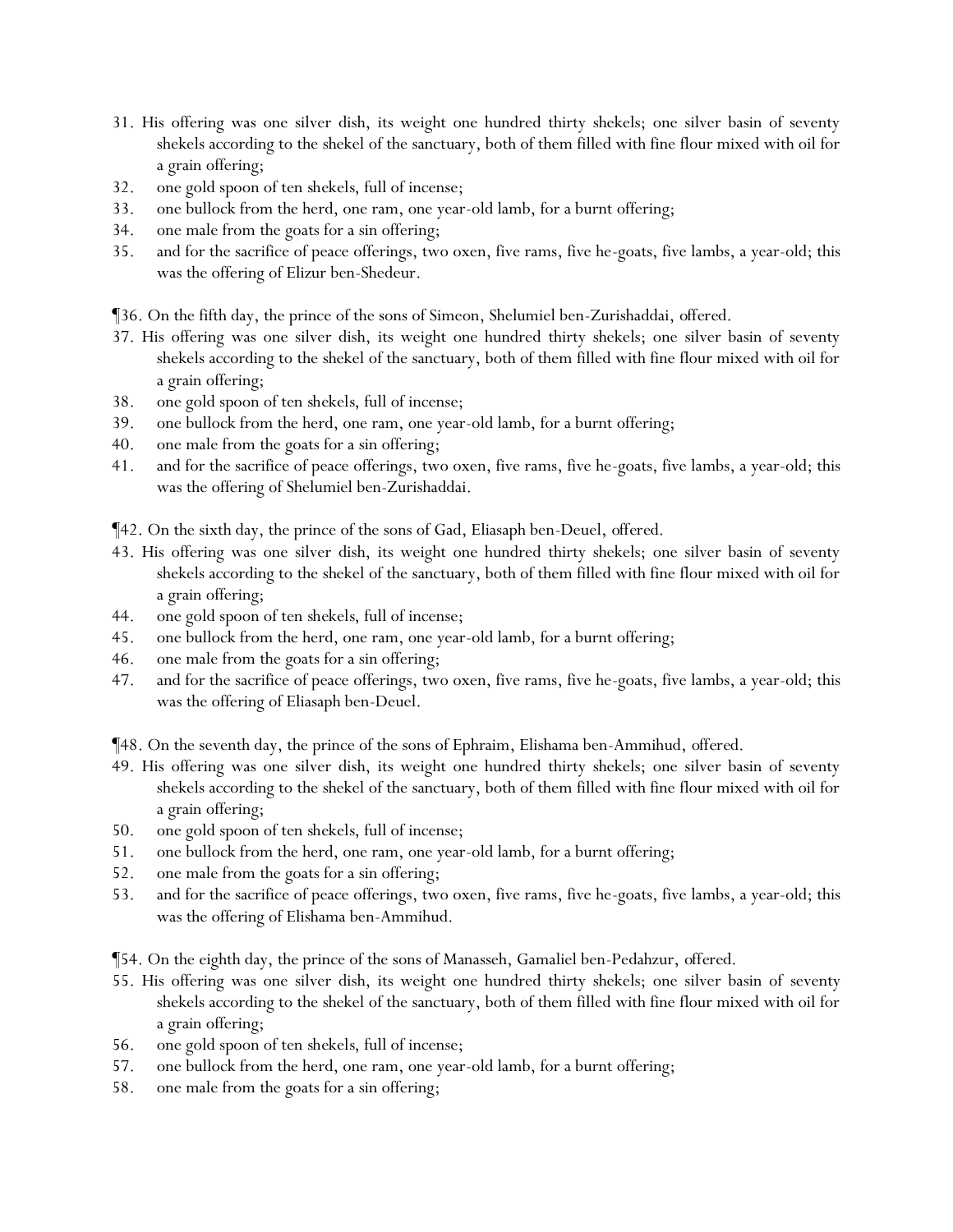59. and for the sacrifice of peace offerings, two oxen, five rams, five he-goats, five lambs, a year-old; this was the offering of Gamaliel ben-Pedahzur.

¶60. On the ninth day, the prince of the sons of Benjamin, Abidan ben-Gideoni, *offered*.

- 61. His offering was one silver dish, its weight one hundred thirty shekels; one silver basin of seventy shekels according to the shekel of the sanctuary, both of them filled with fine flour mixed with oil for a grain offering;
- 62. one gold spoon of ten *shekels*, full of incense;
- 63. one bullock from the herd, one ram, one year-old lamb, for a burnt offering;
- 64. one male from the goats for a sin offering;
- 65. and for the sacrifice of peace offerings, two oxen, five rams, five he-goats, five lambs, a year-old; this was the offering of Abidan ben-Gideoni.

¶66. On the tenth day, the prince of the sons of Dan, Ahiezer ben-Ammishadai, *offered*.

- 67. His offering was one silver dish, its weight one hundred thirty shekels; one silver basin of seventy shekels according to the shekel of the sanctuary, both of them filled with fine flour mixed with oil for a grain offering;
- 68. one gold spoon of ten *shekels*, full of incense;
- 69. one bullock from the herd, one ram, one year-old lamb, for a burnt offering;
- 70. one male from the goats for a sin offering;
- 71. and for the sacrifice of peace offerings, two oxen, five rams, five he-goats, five lambs, a year-old; this was the offering of Ahiezer ben-Ammishadai.

¶72. On the eleventh day, the prince of the sons of Asher, Pagiel ben-Ochran, *offered*.

- 73. His offering was one silver dish, its weight one hundred thirty shekels; one silver basin of seventy shekels according to the shekel of the sanctuary, both of them filled with fine flour mixed with oil for a grain offering;
- 74. one gold spoon of ten *shekels*, full of incense;
- 75. one bullock from the herd, one ram, one year-old lamb, for a burnt offering;
- 76. one male from the goats for a sin offering;
- 77. and for the sacrifice of peace offerings, two oxen, five rams, five he-goats, five lambs, a year-old; this was the offering of Pagiel ben-Ochran.

¶78. On the twelfth day, the prince of the sons of Naphtali, Ahira ben-Enan, *offered*.

- 79. His offering was one silver dish, its weight one hundred thirty shekels; one silver basin of seventy shekels according to the shekel of the sanctuary, both of them filled with fine flour mixed with oil for a grain offering;
- 80. one gold spoon of ten *shekels*, full of incense;
- 81. one bullock from the herd, one ram, one year-old lamb, for a burnt offering;
- 82. one male from the goats for a sin offering;
- 83. and for the sacrifice of peace offerings, two oxen, five rams, five he-goats, five lambs, a year-old; this was the offering of Ahira ben-Enan.
- ¶84. This was for the dedication of the altar from the princes of Israel, on the day that it was anointed: twelve silver dishes, twelve silver basins, twelve gold spoons;
- 85. each silver dish *weighing* one hundred thirty *shekels*, and each basin seventy, all the silver accoutrements two thousand four hundred, according to the shekel of the sanctuary;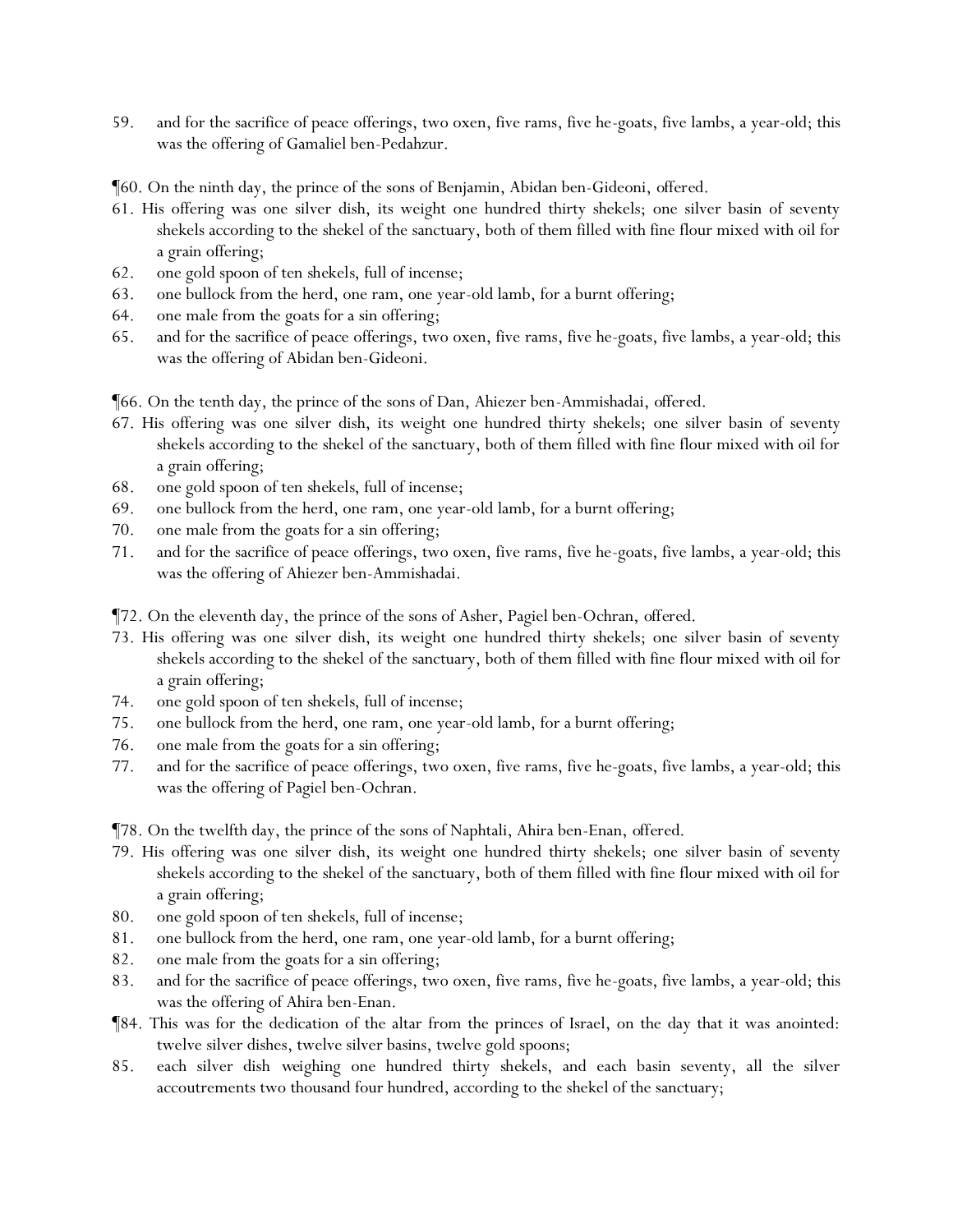- 86. twelve gold spoons full of incense, each spoon ten *shekels* apiece, according to the shekel of the sanctuary; all the gold of the spoons was one hundred twenty *shekels*.
- 87. All the cattle for the burnt offering were twelve bullocks, the rams twelve, the year-old lambs twelve, with their grain offering; and the males of the goats were twelve for the sin offering.
- 88. And all the oxen for the sacrifice of peace offerings were twenty-four bullocks, the rams sixty, the hegoats sixty, the year-old lambs sixty; this was for the dedication of the altar, after its anointing.
- ¶89. And when Moses went in to the tent of meeting to speak with Him, then he heard the voice speaking to him from on the mercy seat which was on the ark of the testimony, from between the two cherubim; and He spoke to him.

¶1. And the LORD spoke to Moses, saying,

- 2. "Speak to Aaron, and say to him, 'When you light the lamps, the seven lamps will give light to *the area* in front of the menorah."  $\{\}$
- 3. And Aaron did so; he lit its lamps *to give* light in front of the menorah, as the LORD commanded Moses.
- 4. And the work of the menorah was of beaten gold; from its base to its flowers it was of beaten work; according to the vision that the LORD showed Moses, so he made the menorah.

¶5. And the LORD spoke to Moses, saying,

- 6. "Take the Levites from among the children of Israel and cleanse them.
- 7. And thus shall you do to them to cleanse them: you shall sprinkle water of purification on them, and they shall pass a razor over all their flesh and wash their clothes, and cleanse themselves.
- 8. Then they shall take a bullock from the herd with its grain offering of fine flour mixed with oil, and a second bullock from the herd you shall take for a sin offering.
- 9. And you shall bring the Levites near before the tent of meeting and assemble the whole congregation of the children of Israel.
- 10. Then you shall bring the Levites near before the LORD, and the children of Israel shall lay their hands on the Levites.
- 11. And Aaron shall offer {wave} the Levites as a wave offering of the children of Israel before the LORD, that they may do the service of the LORD.
- 12. And the Levites shall lay their hands on the head of the bullocks, and with one you shall make a sin offering, and with the other a burnt offering to the LORD, to make atonement for the Levites.
- 13. Then you shall present the Levites before Aaron, and before his sons, offer them as a wave offering to the LORD.
- 14. Thus shall you separate the Levites from among the children of Israel, and the Levites shall be mine.
- 15. And after that the Levites shall go in to serve at the tent of meeting, when you have cleansed them and offered them as a wave offering.
- 16. For they are wholly dedicated to me from among the children of Israel; instead of all who first open the womb, the firstborn of all the children of Israel, I have taken them for myself.
- 17. Because all the firstborn among the children of Israel are mine, whether man or beast. On the day that I struck all the firstborn in the land of Egypt I sanctified them for myself.
- 18. But I have taken the Levites instead of all the firstborn of the children of Israel.
- 19. And I have given the Levites as gifts to Aaron and to his sons from among the children of Israel to do the service of the children of Israel in the tent of meeting, and to make atonement for the children of Israel, so there will be no plague among the children of Israel when they draw near to the sanctuary."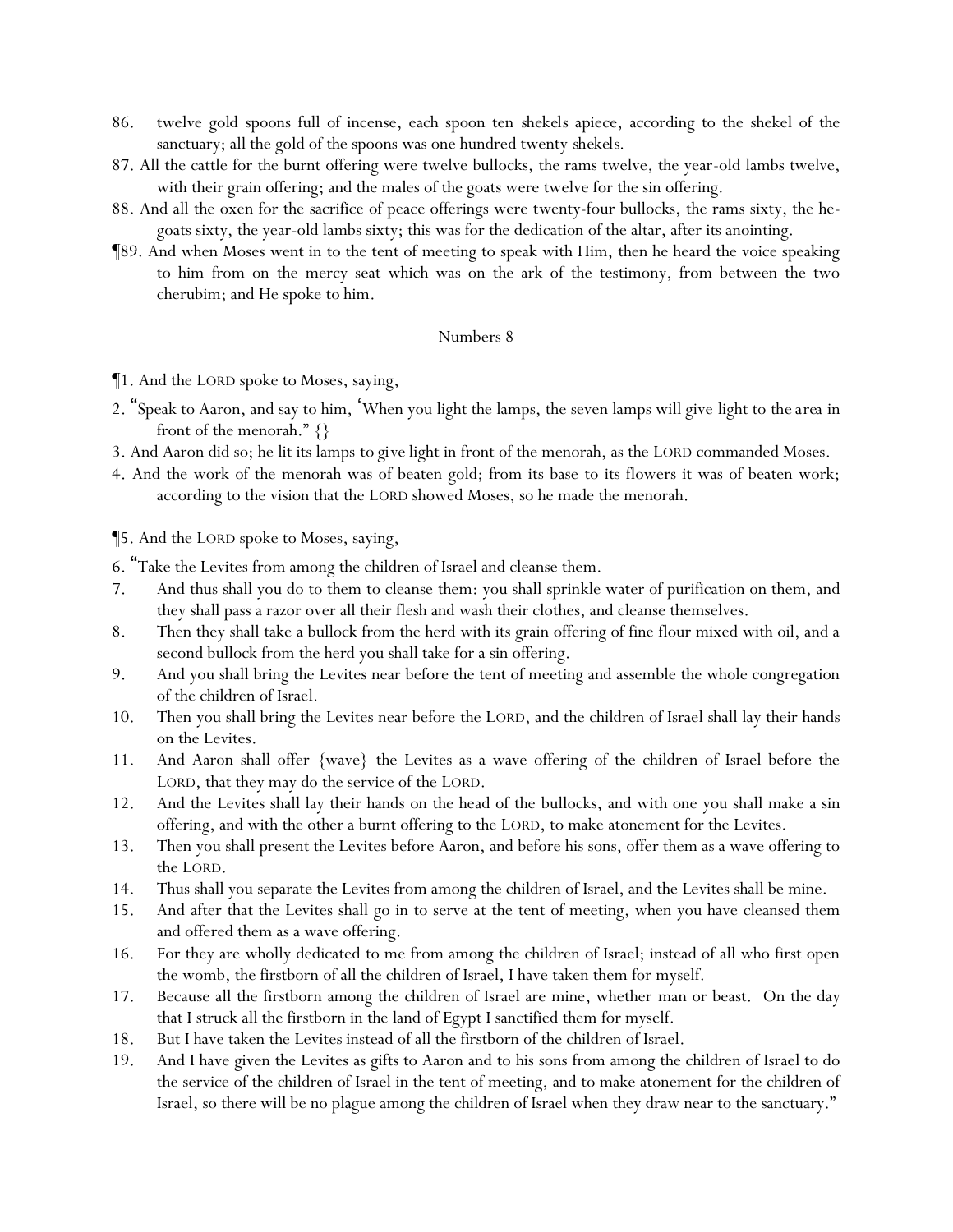- 20. And Moses, and Aaron, and all the congregation of the children of Israel did *so* to the Levites; according to all that the Lord commanded Moses concerning the Levites; so the children of Israel did to them.
- 21. And the Levites cleansed themselves and they washed their clothes, and Aaron offered them as a wave offering before the LORD, and Aaron made atonement for them to cleanse them.
- 22. And after that the Levites entered in to do the service in the tent of meeting before Aaron, and before his sons; as the LORD had commanded Moses concerning the Levites, so they did to them.
- ¶23. And the Lord spoke to Moses, saying,
- 24. "This is what *pertains* to the Levites: from twenty-five years old and above they shall enter in to serve in the host in the service of the tent of meeting.
- 25. And from fifty years old they shall withdraw from the host for the service, and they shall serve no more.
- 26. Yet each shall minister to his brothers in the tent of meeting by keeping guard, but they shall do no service. Thus shall you do to the Levites concerning their charges."

- ¶1. And the LORD spoke to Moses in the wilderness of Sinai, in the first month of the second year after they came out from the land of Egypt, saying,
- 2. "The children of Israel shall also observe the Passover at its appointed time.
- 3. On the fourteenth day of this month at twilight you shall observe it at its appointed time; according to all its statutes, and according to all its ordinances, shall you observe it."
- 4. And Moses told the children of Israel to observe the Passover.
- 5. And they observed the Passover in the first month, on the fourteenth day of the month at twilight in the wilderness of Sinai; according to all that the LORD has commanded Moses, so the children of Israel did.
- 6. But there were men who were defiled by the body of a man and not able to observe the Passover on that day, so they came before Moses, and before Aaron, on that day.
- 7. And those men said to him, "We are defiled by the body of a man. Why are we restrained so that we cannot offer the offering of the LORD at its appointed time among the children of Israel?"
- 8. And Moses said to them, "Wait, and let me hear what the LORD will command concerning you."
- ¶9. And the LORD spoke to Moses, saying,
- 10. "Speak to the children of Israel, saying, 'If any man of you or your descendants is unclean by reason of a dead body, or is on a journey afar off, he shall observe the Passover of the LORD.
- 11. In the second month, on the fourteenth day at twilight, they shall observe it with unleavened bread and bitter herbs.
- 12. They shall leave nothing of it until morning, nor shall they break a bone of it; according to all the statutes of the Passover shall they keep it.
- 13. But the man who is clean or is not on a journey, and he refrains from observing the Passover, that soul shall also be cut off from his people, because he did not bring the offering of the LORD at its appointed time; that man shall bear his sin.
- 14. And if a stranger sojourns among you and would observe the Passover of the LORD, then according to the statute of the Passover and its ordinance shall he observe it; there shall be one statute for you, and for the stranger, and for one born in the land."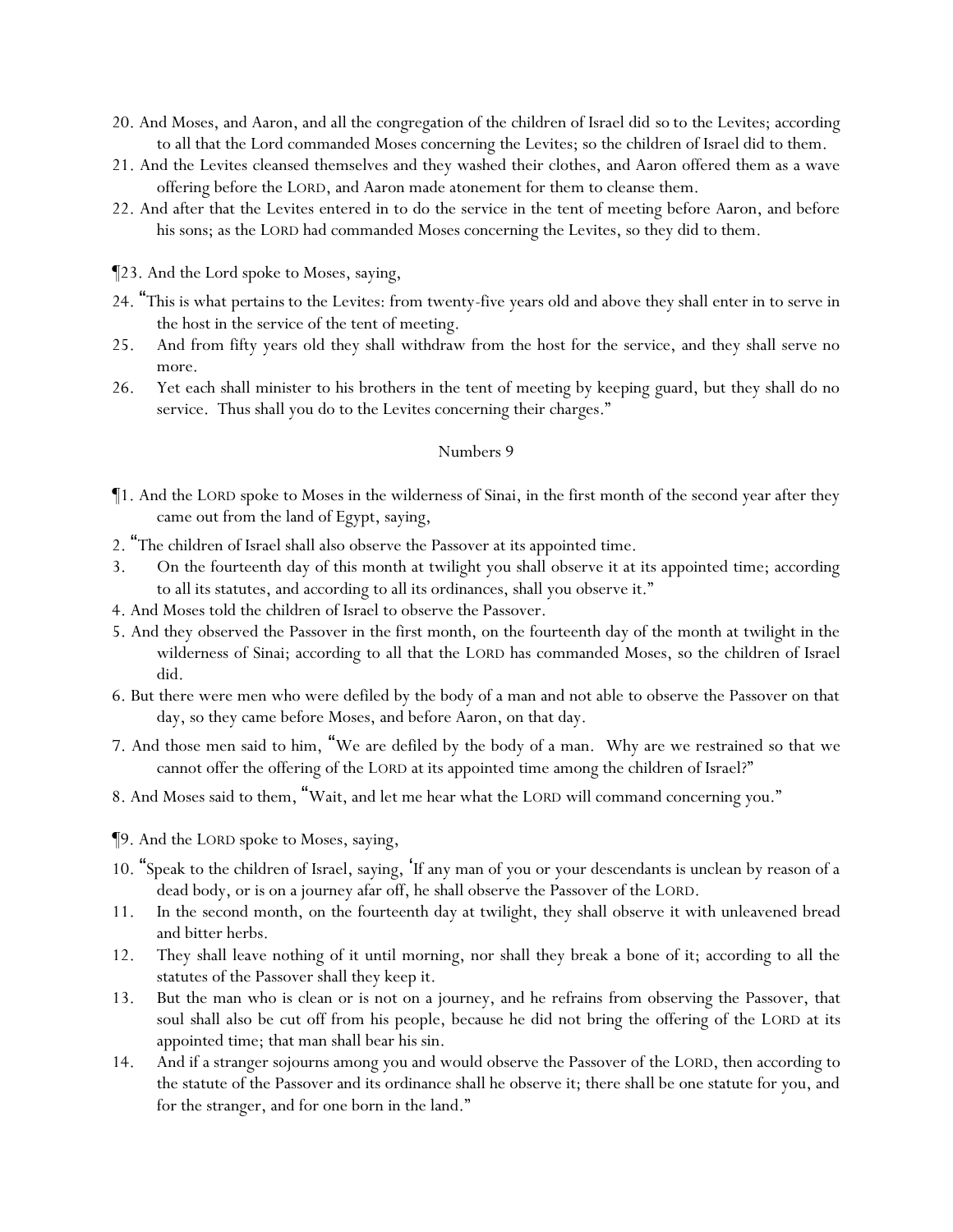- ¶15. And on the day that the tabernacle was set up, the cloud covered the tabernacle, the tent of meeting, and at evening it was over the tabernacle, in appearance like fire, until morning.
- 16. And so it was continually; the cloud covered it by day, and the appearance of fire at night.
- 17. And when the cloud was taken up from over the tent of meeting, then after that the children of Israel journeyed, and at the place where the cloud settled, there the children of Israel encamped.
- 18. At the command of the LORD the children of Israel journeyed, and at the command of the LORD they encamped; all the days that the cloud settled over the tabernacle they remained encamped.
- 19. And when the cloud remained many days over the tabernacle, then the children of Israel kept the charge of the LORD, and they did not journey.
- 20. Even when it was that the cloud was over the tabernacle for few days, at the command of the LORD they encamped, and at the command of the LORD they journeyed.
- 21. And so it was, when the cloud remained from evening until morning, and then the cloud was taken up in the morning, that they journeyed; whether day or night, when the cloud was taken up, they journeyed.
- 22. Whether for two days, or a month, or many days, that the cloud remained over the tabernacle to settle on it, the children of Israel remained encamped, and they did not journey; but when it was taken up, they journeyed.
- 23. At the command of the LORD they encamped, and at the command of the LORD they journeyed; they kept the charge of the LORD, at the command of the LORD by the hand of Moses.

- ¶1. And the LORD spoke to Moses, saying,
- 2. "Make for yourself two trumpets; of beaten silver you shall make them, and they will be for you for the calling of the congregation, and for breaking the encampments.
- 3. When they blow with both of them, then all the congregation shall gather themselves to you at the entrance of the tent of meeting.
- 4. But if they blow with one, then the princes, heads of the thousands of Israel, shall gather themselves to you.
- 5. And when you blow an alarm, then the camps encamped eastward shall set out.
- 6. And when you blow a second alarm, then the camps encamped southward shall set out; they shall blow an alarm for them to set out.
- 7. But when the Assembly is to assemble you shall blow, but they shall not sound an alarm.
- 8. And the sons of Aaron, the priests, shall blow with the trumpets, and they shall be for you a statute forever for your generations.
- 9. And when you go to war in your land against an enemy who is oppressing you, then you shall blow an alarm with the trumpets, and you will be remembered before the LORD your God, and you shall be delivered from your enemies.
- 10. Also, on a day of your rejoicing, and at your appointed times, and at the beginning of your months, then you shall blow with the trumpets over your burnt offerings, and over the sacrifices of your peace offerings, and they will be a memorial for you before your God; I am the LORD your God."
- ¶11. And it came to pass in the second year, in the second month, on the twentieth day of the month, that the cloud was taken up from over the tabernacle of the testimony,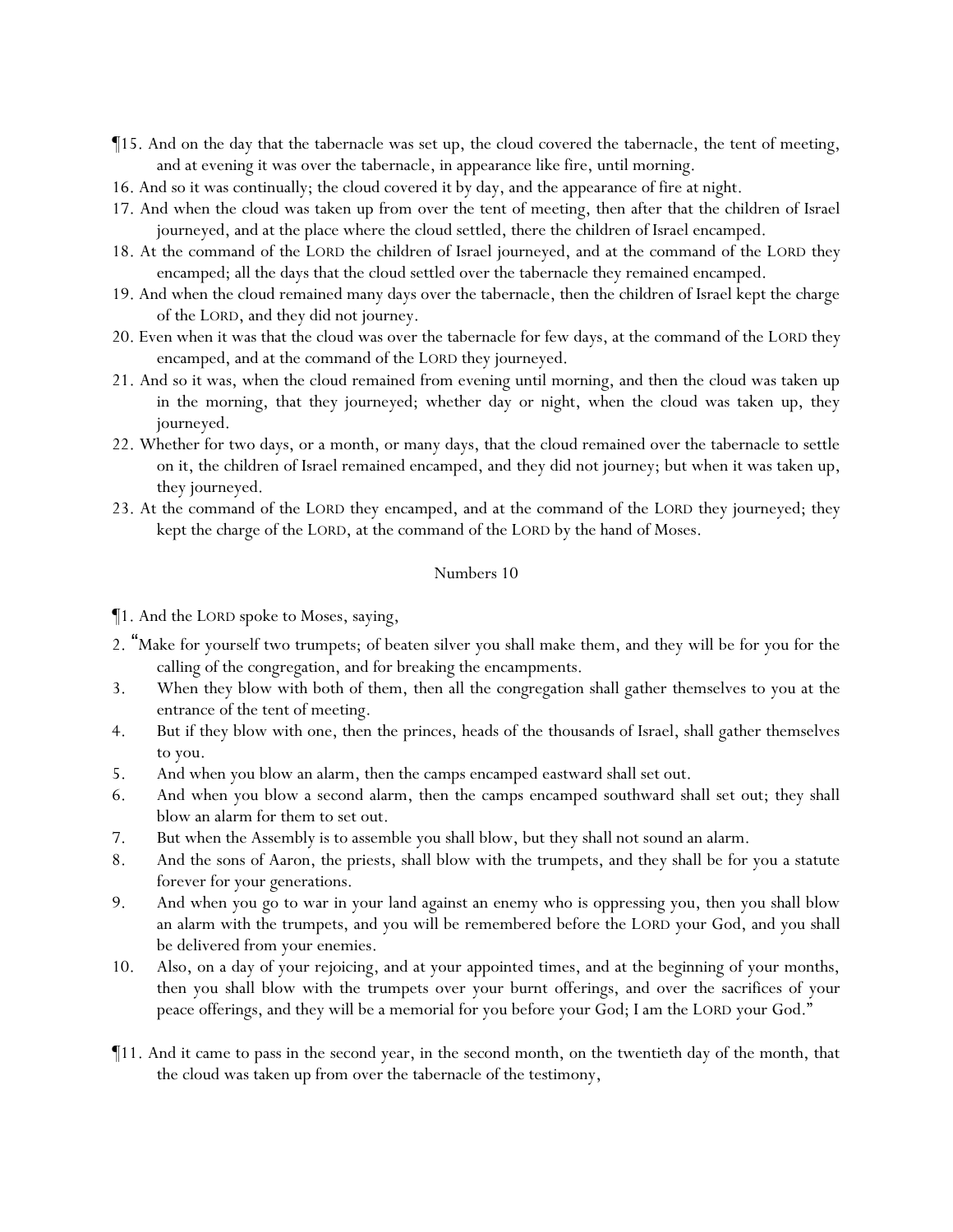- 12. and the children of Israel set out from the wilderness of Sinai; and the cloud settled in the wilderness of Paran.
- 13. And they set out for the first time according to the command of the LORD by the hand of Moses.
- 14. And the standard of the camp of the children of Judah set out first, according to their hosts, and over its {his?} host was Nahshon ben-Amminadab;
- 15. then over the host of the tribe of the children of Issachar was Nethaneel ben-Zuar;
- 16. and over the host of the tribe of Zebulun was Eliab ben-Helon.
- 17. And the tabernacle was taken down; and the sons of Gershon set out, and the sons of Merari set out bearing the tabernacle.
- 18. And the standard of the camp of Reuben set out, according to their hosts, and over its host was Elizur ben-Shedeur;
- 19. and over the host of the tribe of the children of Simeon was Shelumiel ben-Zurishaddai;
- 20. and over the host of the tribe of the children of Gad was Eliasaph ben-Deuel.
- 21. And the Kohathites set out bearing the sanctuary, and the others set up tabernacle before they arrived.
- 22. And the standard of the camp of the children of Ephraim set out, according to their hosts, and over its host was Elishama ben-Ammihud;
- 23. and over the host of the tribe of the children of Manasseh was Gamaliel ben-Pedahzur;
- 24. and over the host of the tribe of the children of Benjamin was Abidan ben-Gideoni.
- 25. Then the standard of the camp of the children of Dan set out, according to their hosts, at the rear of all the camps, and over its host was Ahiezer ben-Ammishaddai;
- 26. and over the host of the tribe of the children of Asher was Pagiel ben-Ocran;
- 27. and over the host of the tribe of the children of Naphtali was Ahira ben-Enan.
- 28. This was order of breaking the camps of the children of Israel, according to their hosts when they set out.
- ¶29. And Moses said to Hobab, son of Reuel the Midianite, Moses 'father-in-law, "We are setting out for the place of which the LORD said, 'I will give it to you. 'Come with us, and we will do good to you, for the LORD has spoken of good things concerning Israel."
- 30. But he said to him, "I will not go except to my land, and go to my kindred."
- 31. And he said, "I pray you, do not leave us, because you have known our encampment in the wilderness, and you would be as eyes for us.
- 32. And it will come to pass, if you go with us, it will indeed be that whatever goodness the LORD does for us, we will also cause to be done for you."
- 33. And they set out from the mount of the LORD three days 'journey, and the ark of the covenant of the

LORD journeyed before them three days 'journey, to search out a resting place for them.

- 34. And the cloud of the LORD was over them by day when they set out from the camp.
- ¶35. And whenever the ark set out, then Moses said, "Rise up, O LORD, and let your enemies be scattered; and let those who hate you flee from before you."
- 36. And when it rested, he said, "Return, O Lord, to the ten thousand thousands of Israel."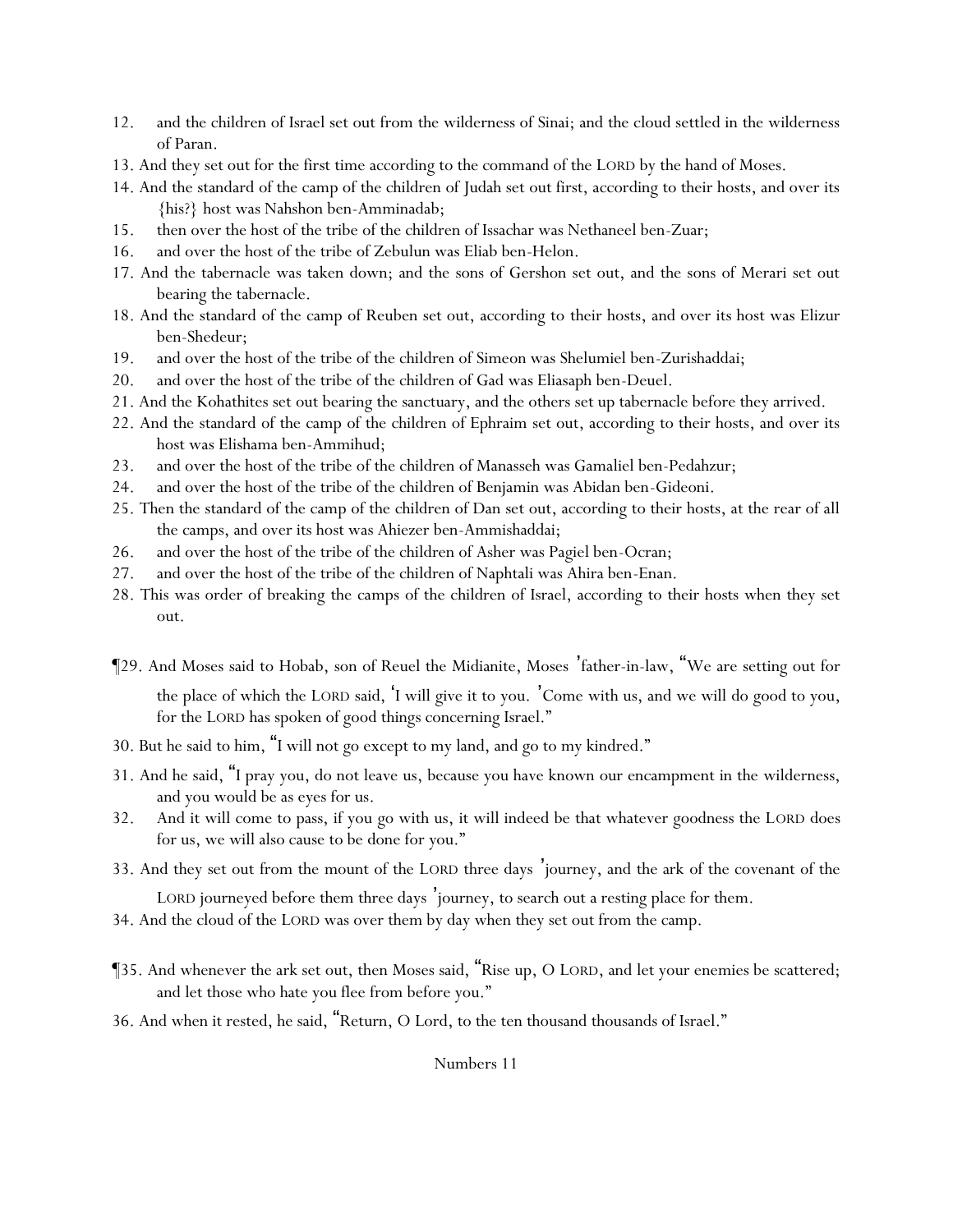- ¶1. And it came to pass that when the people complained among themselves, it was evil in the ears of the LORD, and when the LORD heard it, his anger was kindled, and fire from the LORD burned among them and consumed some in the outer part of the camp.
- 2. And the people cried out to Moses, and Moses prayed to the LORD and the fire died down.
- 3. And he named that place Taberah, because fire from the LORD burned among them.

¶4. And the rabble that was among them had lustful desires, and the children of Israel also turned away and

wept, and they said, "Who will give us flesh to eat?

- 5. We remember the fish that we ate freely in Egypt, the cucumbers, and the melons, and the leeks, and the onions, and the garlic.
- 6. For now, our soul is dried up; there is nothing at all but the manna for our eyes to look at."
- 7. (And this manna was like coriander seed, and its appearance like that of bdellium.
- 8. And the people went about and collected it, and they ground it in mills, or beat it in mortars, and then baked it in a pot and made cakes from it; and its taste was like the taste of fresh oil.
- 9. And when the dew fell on the camp at night, the manna fell on it.)
- 10. And Moses heard the people weeping throughout their families, each man at the entrance of his tent;

and the anger of the LORD was kindled greatly, and it was evil in Moses 'eyes.

- 11. And Moses said to the LORD, "Why have you done evil to your servant, and why have I not found favor in your eyes, that you laid the burden of all this {these would be easier}people on me?
- 12. Did I conceive all this people, or did I bring it forth, that you could say to me, 'Bear it in your bosom, as one who nourishes bears a nursing child, to the land  $-$  that you swore to give their fathers,
- 13. From where do I get flesh to give to all this people? For they weep against me, saying, 'Give us flesh that we may eat. '
- 14. I am not able to bear all this people alone, because it is too heavy for me.
- 15. If you will deal with me like this, kill me, I pray, at once, if I have found favor in your eyes, and let me not see my distress."
- ¶16. But the LORD said to Moses, "Gather to me seventy men from the elders of Israel whom you know to be elders of the people and their officers, and bring them to the tent of meeting, that they may present themselves there with you,
- 17. and I will come down and talk with you there, and I will take some of the Spirit that is on you and put it on them, and they shall bear the burden of the people with you so that you do not bear it alone.
- 18. And to the people you shall say, 'Consecrate yourselves for tomorrow, and you shall eat flesh, for you have wept in the ears of the LORD, saying, "Who shall give us flesh to eat? for it was well for us in Egypt." Therefore, the LORD shall give you flesh to eat.
- 19. You shall not eat it for one day, neither two days nor five days, neither yet ten days nor twenty days.
- 20. For a whole month of days, until it comes out of your nostrils, and it becomes nauseating to you, because you have despised Jehovah who is among you, and have wept before him, saying, "Why did we come out of Egypt?""
- 21. And Moses said, "The people whom I am among are six hundred thousand on foot, and you say, 'I will give them flesh, and they shall eat it for a month of days.'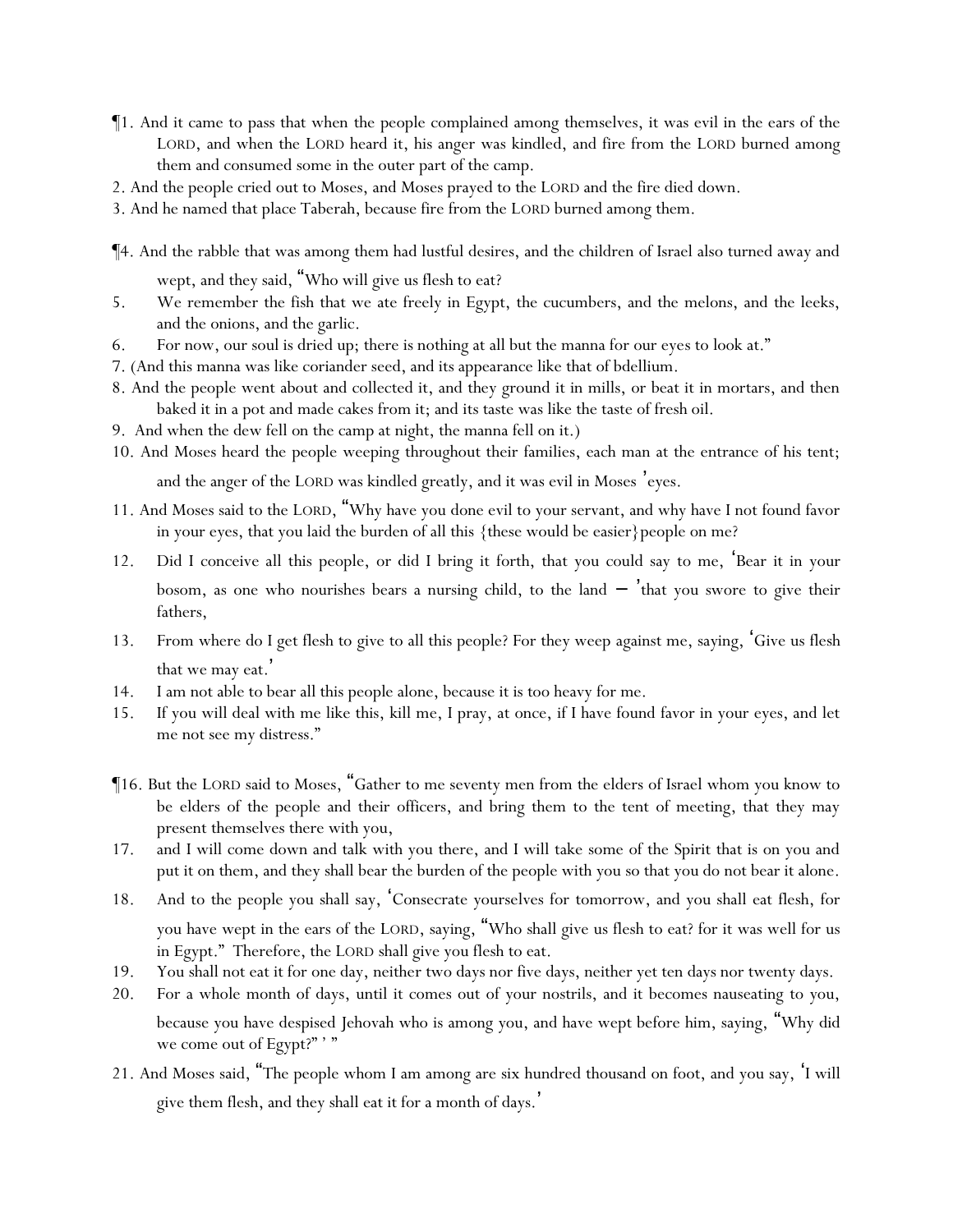- 22. Shall flock and herd be slaughtered for them, or shall all the fish of the sea be gathered for them, to provide for them?"
- ¶23. And the LORD said to Moses, "Has the LORD's hand been shortened? You shall now see whether my word shall come to pass for you or not."
- 24. And Moses went out and spoke the word of the LORD to the people, and he gathered seventy men from the elders of the people, and he stood them round about the tent.
- 25. And the LORD came down in a cloud and spoke to him, and he took some of the Spirit that was on him and put it on the seventy men, the elders, and it came to pass, that when the Spirit rested upon them they prophesied, but they did not do this again.
- 26. But two men, the name of the first Eldad, and the name of the second Medad, remained in the camp. And the Spirit rested on them, (they were also among those who were recorded), though they did not go out to the tent, and they prophesied by themselves {Hithpael?} in the camp.
- 27. And a young man ran and told Moses, "Eldad and Medad are prophesying by themselves in the camp."
- 28. Then Joshua ben-Nun, Moses 'minister from his youth, answered and said, "My lord Moses, forbid them."
- 29. But Moses said to him, "Are you envying for my sake that the LORD would permit whosoever of all the people to be prophets, that the LORD would put His Spirit on them?"
- 30. And Moses went into the camp, he, and the elders of Israel.
- 31. And a wind went forth from the LORD and brought quails from the sea, and it left them by the camp, a day's journey this side and a day's journey that side, round about the camp and two cubits deep on

the surface of the ground.

- 32. And the people rose up all that day, and all the night, and all the next day, and they gathered the quail. The least anyone gathered was ten homers, and they spread them out for themselves round about the camp.
- 33. The flesh was still between their teeth, not yet chewed, when the anger of the LORD was kindled against the people, and the LORD struck down the people with a very grievous plague.
- 34. And he named that place Kibroth-hattaavah, because they buried the people that lusted there.
- 35. The people journeyed from Kibroth-hattaavah to Hazeroth; and they were at Hazeroth.

- ¶1. And Miriam spoke with Aaron against Moses on account of the Cushite woman whom he had taken, for he had taken a Cushite woman.
- 2. And they said, "Has the LORD indeed only spoken to Moses? Has He not spoken to us also?" And the LORD heard it.
- 3. (Now the man Moses was very meek, more than any man that was on the face of the earth.)
- 4. And the LORD spoke suddenly to Moses, and to Aaron, and to Miriam, "Come out, the three of you, to the tent of meeting." And the three of them came.
- 5. And the LORD came down in a pillar of cloud, and it stood at the entrance of the tent, and he called Aaron and Miriam, and they both came forward.
- 6. And He said, "Hear now my words. If there be a prophet among you, I, Jehovah, will make myself known to him in a vision; I will speak with him in a dream.
- 7. Not so with my servant Moses, who is faithful in all my house.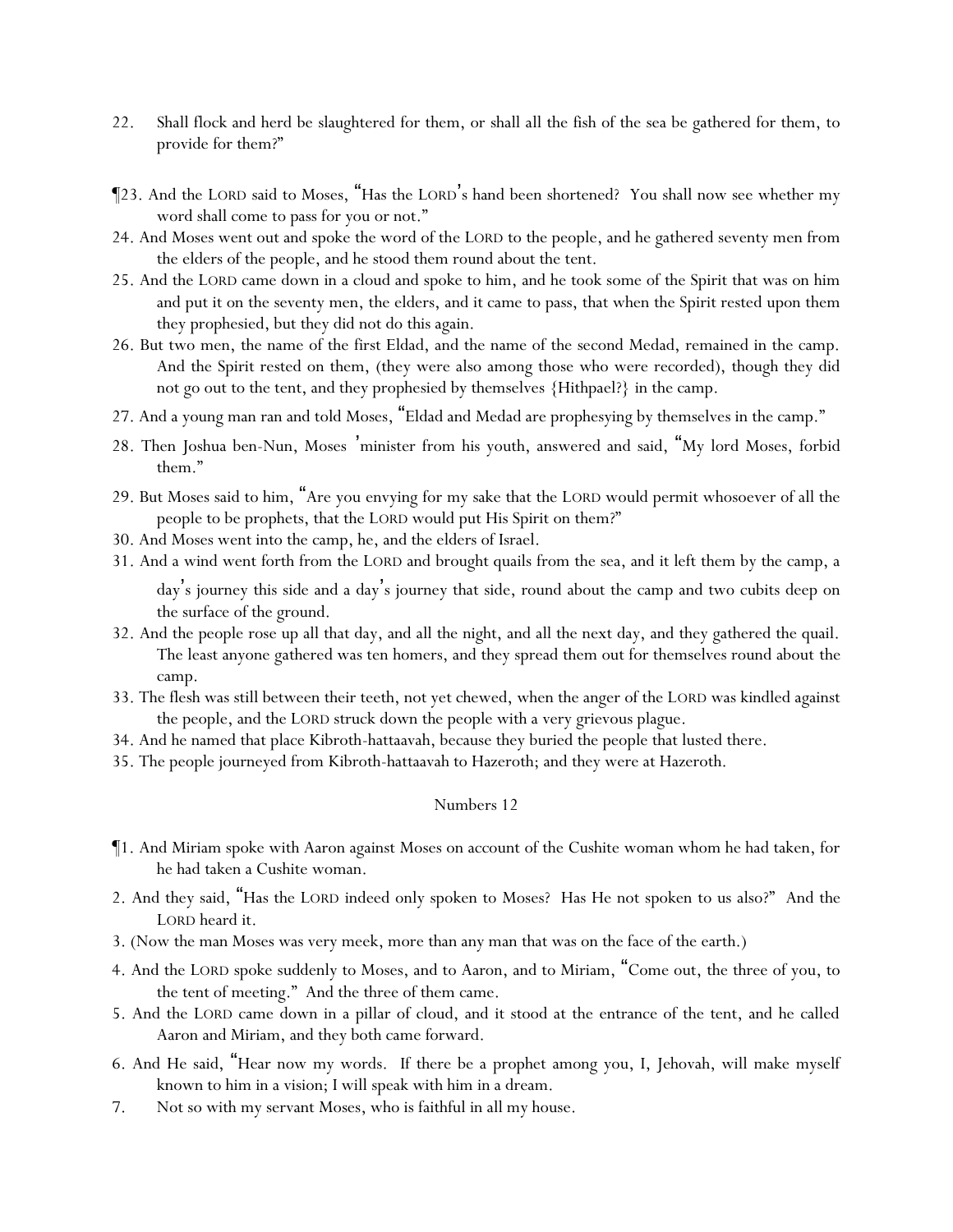- 8. Mouth to mouth do I speak with him, and visibly {clearly?}, and not with riddles, and he beholds the likeness of the LORD. Then, why were you not afraid to speak against my servant, against Moses?"
- 9. And the anger of the LORD was kindled against them, and He went.
- 10. And the cloud departed from over the tent, and, behold, Miriam became leprous, like snow, and Aaron turned to Miriam, and behold, she was leprous.
- 11. And Aaron said to Moses, "Oh, my lord, do not, I beg you, lay upon us the sin that we foolishly committed, and in which we have sinned.
- 12. Oh, let her not be as one dead when they come out their mother's womb whose flesh is half eaten up."
- 13. And Moses cried out to Jehovah, saying, "O God, I beg you, heal her now!"
- 14. But Jehovah said to Moses, "Had her father but spit in her face, would she not be ashamed seven days? She shall be shut up seven days outside of the camp. After that, she can be brought in."
- 15. And Miriam was shut up outside of the camp seven days, and the people did not journey until Miriam was brought in.
- 16. And afterward the people journeyed from Hazeroth, and they encamped in the wilderness of Paran.

- ¶1. And the LORD spoke to Moses, saying,
- 2. "Send out for yourself men who will search out the land of Canaan which I am giving to the children of Israel; you shall send one man, each man from a tribe of his fathers, each a prince among them."
- 3. And Moses sent them from the wilderness of Paran according to the word of the LORD; all of them were princes, chiefs of the children of Israel.
- 4. And these were their names: from the tribe of Reuben, Shammua ben-Zaccur;
- 5. from the tribe of Simeon, Shaphat ben-Hori;
- 6. from the tribe of Judah, Caleb ben-Jephunneh;
- 7. from the tribe of Issachar, Igal ben-Joseph;
- 8. from the tribe of Ephraim, Hosea ben-Nun;
- 9. from the tribe of Benjamin, Palti ben-Raphu;
- 10. from the tribe of Zebulun, Gaddiel ben-Sodi;
- 11. from the tribe of Joseph, (the tribe of Manasseh), Gaddi ben-Susi;
- 12. from the tribe of Dan, Ammiel ben-Gemalli;
- 13. from the tribe of Asher, Sethur ben-Michael;
- 14. from the tribe of Naphtali, Nahbi ben-Vopshi;
- 15. from the tribe of Gad, Geuel ben-Machi.
- 16. These are the names of the men that Moses sent to search out the land. But Moses called Hosea ben-Nun, Joshua.
- 17. And Moses sent them to search out the land of Canaan, and he said to them, "Go up this way through the Negev, and go on up to the hill country,
- 18. and observe how the land is, and whether the people who dwell on it are strong or weak, whether few or many,
- 19. and what the land that they dwell in is like, whether good or bad, and in what manner of cities they dwell, whether in encampments or in strongholds,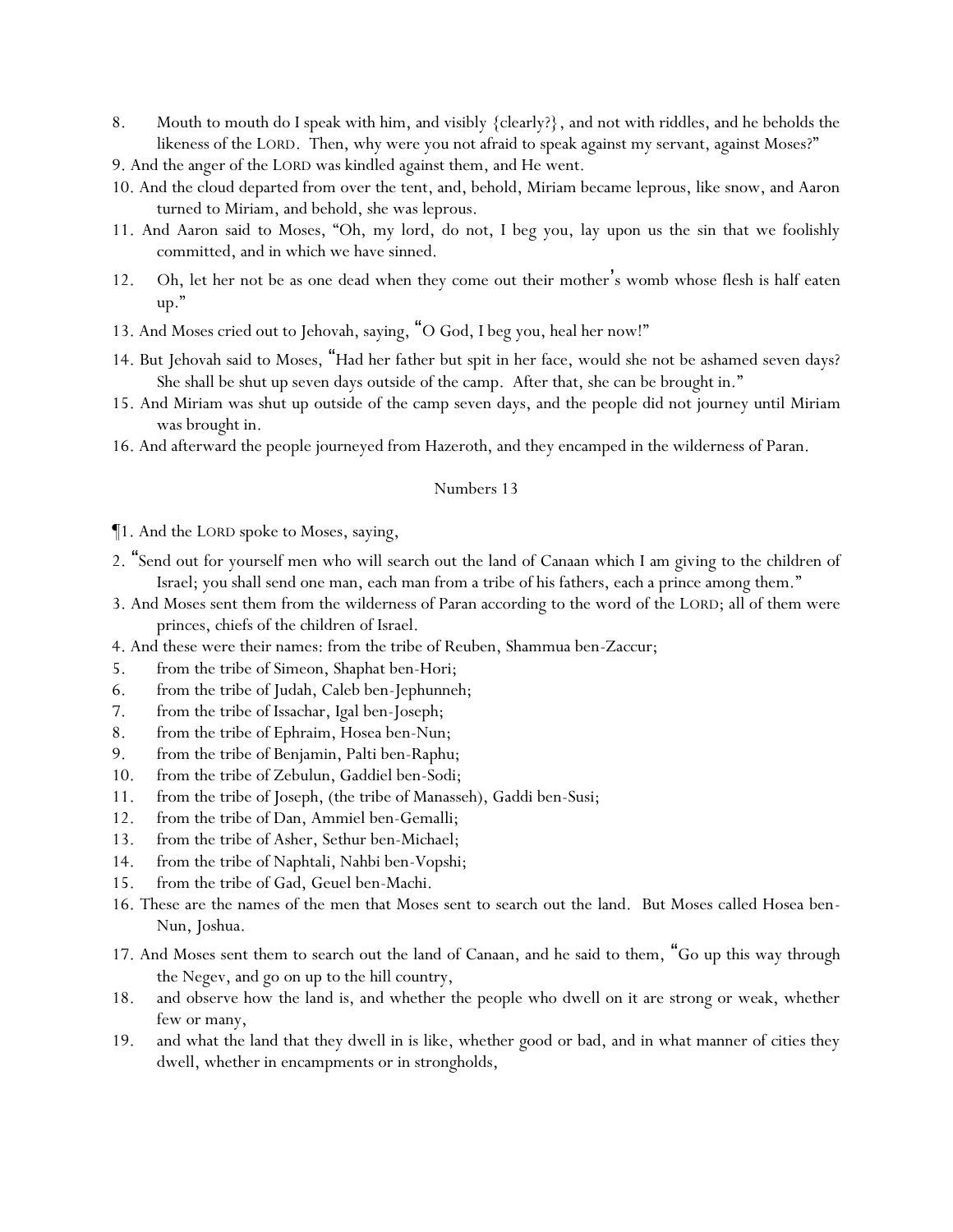- 20. and what the land is, whether it is fat or lean, whether there are trees in it, or not. And strengthen yourselves and bring some of the fruit of the land." (Now the season was the time for the firstfruit of the grapes.)
- 21. And they went up and searched out the land from the wilderness of Zin as far as the plain at the approach to Hamath.
- 22. And they went up through the Negev and came to Hebron, and Ahiman, Sheshai, and Talmai, the sons of Anak, were there. (Now Hebron was built seven years before Zoan in Egypt.)
- 23. And they came to the valley of Eshcol, and from there they cut down a branch with one bunch of grapes, and they bore it on a carrying pole between two, and some of the pomegranates, and some of the figs.
- 24. That place was called the valley of Eshcol, on account of the bunch of grapes from there that the sons of Israel cut down.
- 25. And they returned from searching the land at the end of forty days.
- 26. And they went and came to Moses, and to Aaron, and to all the congregation of the children of Israel in the wilderness of Paran, to Kadesh, and they brought back word to them, and all the congregation, and they showed them the fruit of the land.
- 27. And they told him, and said, "We came to the land where you sent us, and yes, it flows with milk and honey, and this is its fruit.
- 28. However, the people who dwell in the land are strong, and the cities are fortified and very great, and we also saw the sons of Anak there.
- 29. Amalek dwells in the land of the Negev; and the Hittites, and the Jebusites, and the Amorites dwell in the hill country, and the Canaanites dwell by the sea, and by the side of the Jordan."
- 30. Then Caleb silenced the people before Moses, and he said, "Let us go up at once and possess it, for we are well able to do it."
- 31. But the men who went up with him said, "We are not able to go up against the people, for they are stronger than us."
- 32. And they brought an evil report of the land that they had searched out to the children of Israel, saying, "The land that we passed through to search it out is a land that consumes its inhabitants, and all the people that we saw throughout it are men of great stature.
- 33. We also saw the giants there, sons of Anak of the giants, and we were as grasshoppers in our eyes, and so we were in their eyes."

¶1. Then all the congregation lifted up and joined their voices, and the people wept throughout that night.

2.And all the children of Israel murmured against Moses and against Aaron, and then the whole congregation said to them, "If only we had died in the land of Egypt, or that we had died in this wilderness!

- 3. For why has Jehovah brought us to this land to fall by the sword? Our wives and our little ones will become a prey. Would it not be better for us to return to Egypt?"
- 4. And they said, each one to his brother, "Let us appoint a leader, and let us return to Egypt."
- 5. Then Moses and Aaron fell on their faces before the whole Assembly of the congregation of the children of Israel.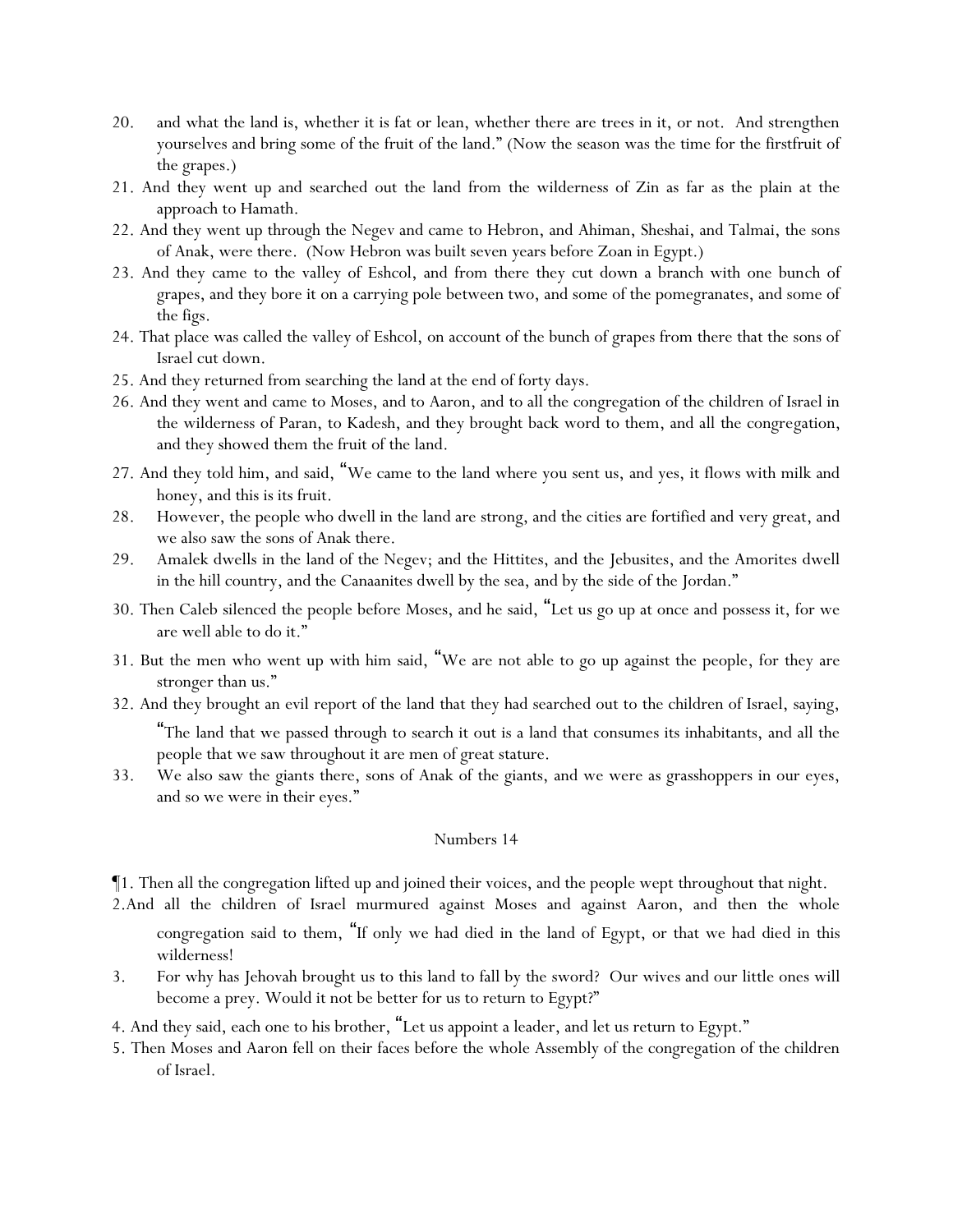- 6. But Joshua ben-Nun and Caleb ben-Jephunneh, who were among those who spied out the land, rent their garments,
- 7. and they said to all the congregation of the sons of Israel, "The land which we went to spy out is an extraordinarily good land!
- 8. If Jehovah is pleased with us, He will bring us into this land and give it to us, a land that flows with milk and honey!
- 9. Only, do not rebel against Jehovah, so that *y*ou are afraid of the people of the land, for they are bread for us! Their protection is departed from them, and Jehovah is with us! Don't be afraid!"
- 10. Then all the congregation said to stone them with stones. But the glory of Jehovah appeared in the tabernacle of meeting to all the children of Israel
- 11. And Jehovah said to Moses, "How long will this people spurn me? And how long will they not have faith in me, for all the signs that I have performed in their midst?
- 12. I will strike them with a plague and disinherit them, and I will make you into a great nation, and mightier than them."
- 13. And Moses said to Jehovah, "But the Egyptians will hear. For by your power you brought this people up from their midst,
- 14. and they will tell the inhabitants of this land. They have heard that you, Jehovah, are in the midst of this people, that you, Jehovah, are seen eye to eye, and your cloud stands over them, and you go before them in a pillar of cloud by day, and in a pillar of fire by night.
- 15. But should you kill this people as one man, then the nations that have heard of your fame will report, saying,
- 16. 'Because Jehovah was not able to bring this people to the land that he swore to them, therefore He slaughtered them in the wilderness.'
- 17. I pray then, let the power of my LORD now be great, as you spoke, saying,
- 18. 'Jehovah! Slow to anger, and abundant in mercy, forgiving iniquity and transgression, and who by no means will leave the wicked unpunished, visiting the iniquity of fathers upon the children to the third and fourth generations. '{Ex. 34:6-7}
- 19. Forgive {Pardon? salach}, I pray you, the iniquity of this people according to the greatness of your mercy, and as you have forgiven {nasa} this people from Egypt even until now."
- 20. And Jehovah said, "I have forgiven in accordance with your word,
- 21. but even so, as I live, and as the whole earth shall be filled with the glory of the LORD,
- 22. truly, all the men who saw my glory, and my signs that I did in Egypt, and in the wilderness, and tested me these ten times, and have not heeded my voice,
- 23. they will never see the land that I swore to their fathers, neither shall any who spurned me see it.
- 24. But, my servant Caleb, because he had a different spirit with him, and fully followed me, then I will bring him into the land that he went into, and his seed shall possess it.
- 25. Now, the Amalekites and the Canaanites dwell in the valley. Tomorrow, turn, and take yourselves into the wilderness, by the way of the Red Sea."
- 26. Then the LORD spoke to Moses, and to Aaron, saying,
- 27. "How long will I bear from this evil congregation what they are murmuring against me? The murmurings of Israel that they murmur against me I have heard.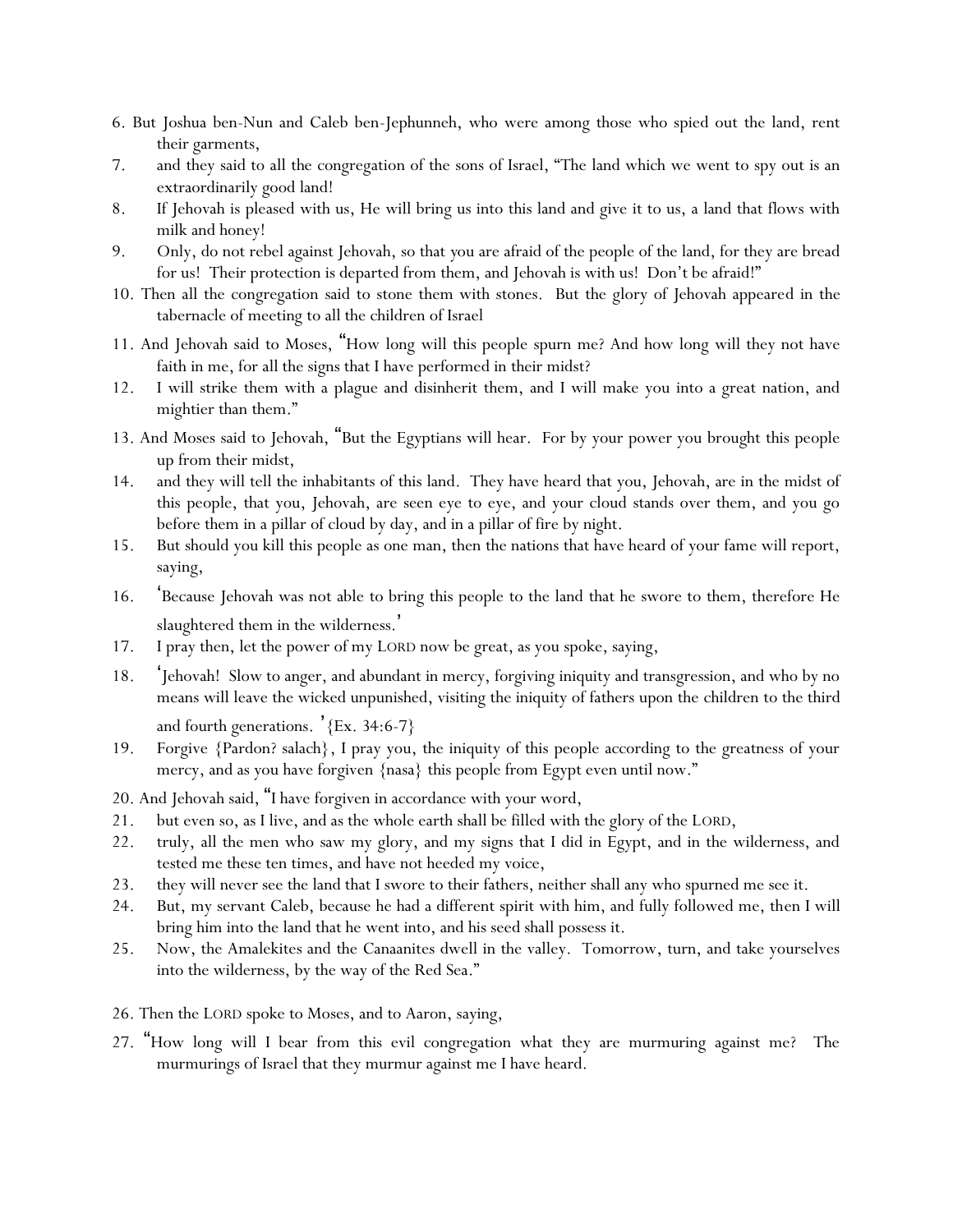- 28. Say to them, 'As I live, says Jehovah, if it will not be that just as you spoke in my ears, so will I do to you.
- 29. Your carcasses shall fall in this wilderness, yea, all who were numbered, your whole number, from twenty years old and above who have murmured against me.
- 30. As if any of you shall come into the land for which I raised my hand to establish you in it, except Caleb ben-Jephunneh, and Joshua ben-Nun.
- 31. But your little ones whom you said would be a prey, even them shall I bring in, and they will know the land which you rejected.
- 32. But as for you, your carcasses shall fall in this wilderness.
- 33. And your children shall tend flocks in the wilderness forty years, and bear your whoredoms, until the last of your carcasses drops in the wilderness.
- 34. By the number of the days that you searched out the land, forty days, a day for a year, a day for a year, shall you bear your iniquities forty years, and you will know my enmity.
- 35. I, Jehovah, have spoken; on my life I will do this to all this evil congregation that are gathered against me in this wilderness; they shall come to an utter end, and there they shall die.'"
- 36. And the men whom Moses sent to spy out the land returned and made all the congregation murmur against him by bringing an evil report concerning the land.
- 37. those men that brought an evil report of the land died by the plague before the LORD.
- 38. But Joshua ben-Nun, and Caleb ben-Jephunneh, of those men who went to search out the land lived.
- 39. And Moses told these things to all the children of Israel, and the people mourned greatly.
- 40. And they arose early in the morning {1Sa 1:19} and went up to the top of the mountain, saying,

"Behold, we are here, and we will go up to the place that Jehovah said, for we have sinned."

- 41. But Moses said, "Why do this? You are transgressing the word of the LORD; and it will not succeed.
- 42. Do not go up because Jehovah is not in your midst, that you be not struck down before your enemies.
- 43. For the Amalekites and the Canaanites are there before you, and you shall fall by the sword because you have turned back from following Jehovah, and Jehovah will not be with you."
- 44. But they presumed to go up to the top of the mountain, but the ark of the covenant of the LORD, and Moses, did not depart from the midst of the camp.
- 45. And the Amalekites came down, with the Canaanites who dwelt in that mountain, and they struck them down, and destroyed them as far as Hormah.

#### Numbers 15

¶1. And the LORD spoke to Moses, saying,

- 2. "Speak to the children of Israel, and say to them, 'When you come into the land that you shall inhabit, which I am giving to you,
- 3. and you make an offering by fire to the LORD, a burnt offering, or a sacrifice for an exceptional vow, or a freewill offering, or at your appointed times, to make a placating aroma to Jehovah, whether from the herd or the flock,
- 4. then he who brings his offering to the LORD shall bring a grain offering of a tenth-part of fine flour mixed with a fourth-part of a hin of oil,
- 5. and a fourth-part of a hin of wine for the drink offering; you shall do this for each lamb of the burnt offering or sacrifice.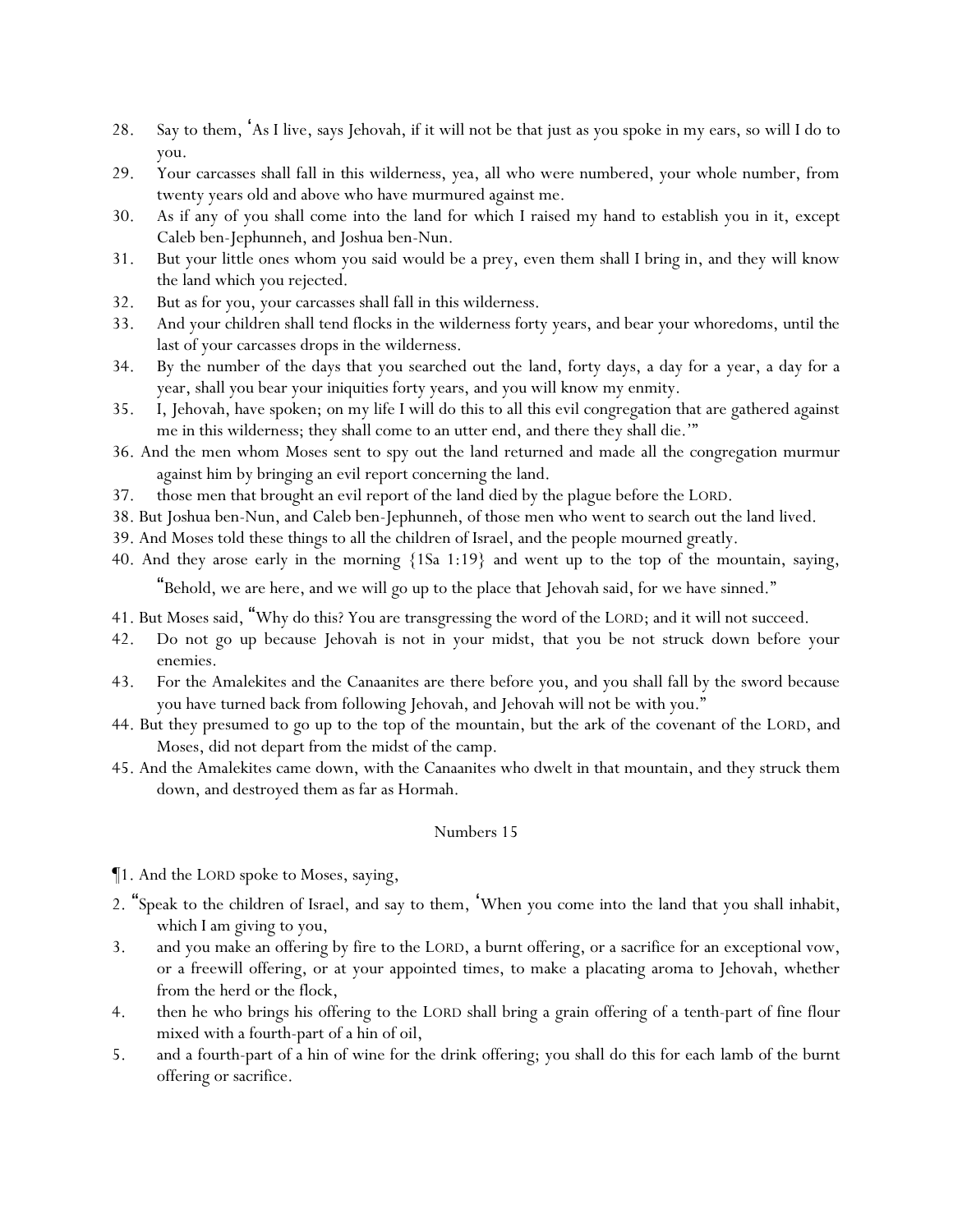- 6. Or, for a ram you shall make a grain offering of two tenth-parts of fine flour mixed with a third-part of a hin of oil.
- 7. And for the drink offering you shall offer a third-part of a hin of wine, a placating aroma to the LORD.
- 8. And when you prepare a young bullock as a burnt offering, or for a sacrifice for an exceptional vow or of peace offerings to the LORD,
- 9. then he shall offer with the young bullock a grain offering of three tenth-parts of fine flour mixed with half a hin of oil.
- 10. And you shall offer as a drink offering half a hin of wine as an offering made by fire, a placating aroma to the LORD.
- 11. In this manner shall it be done for one ox, or for one ram, or for a lamb of the sheep, or of the kids.
- 12. According to the number that *y*ou prepare, so shall *y*ou do for each one of their number.
- 13. All the native born shall do these things in this manner to offer an offering made by fire, a placating aroma to the LORD.
- 14. And if a stranger sojourning with *y*ou, or whoever is among *y*ou throughout *y*our generations, would make an offering made by fire, a placating aroma to the LORD, just as you do, so shall he do.
- 15. In the Assembly, there shall be one ordinance for *y*ou and for the foreigner who dwells *among you*, an ordinance forever throughout *y*our generations; as *y*ou are, so will the foreigner be before Jehovah.
- 16. There shall be one law and one custom for *y*ou and for the foreigner who dwells with *y*ou.

¶17. And the LORD spoke to Moses, saying,

- 18. "Speak to the children of Israel, and say to them, 'When *y*ou come into the land where I am bringing *y*ou,
- 19. then it shall be that when *y*ou are eating of the food of the land *y*ou shall take a portion to the LORD.
- 20. *Y*ou shall offer a cake from the first of *y*our dough as a portion; like the portion from the threshingfloor, so shall *y*ou excise it.
- 21. From the first of *y*our dough, *y*ou shall give a portion to the LORD throughout *y*our generations."
- ¶22. "And if *y*ou have erred and not kept any of these commandments that the LORD has spoken to Moses,
- 23. any that the LORD commanded *y*ou by the hand of Moses, from the day that the LORD commanded *him*, and onward throughout *y*our generations,
- 24. then it shall be, if it was committed ignorantly without the awareness of the congregation, that the whole congregation shall offer one young bullock for a burnt offering, a placating aroma to the LORD, with its grain offering, and its drink offering, according to the ordinance, then one male from the goats for a sin offering.
- 25. And the priest shall make an atonement for all the congregation of the children of Israel, and it shall be forgiven them, for it was ignorance, and they shall bring their offering made by fire to the LORD, and their sin offering before the LORD for their ignorance.
- 26. And it shall be forgiven for all the congregation of the children of Israel, and for the stranger who sojourns in their midst, because all the people were in ignorance."
- ¶27. "And if one soul sins ignorantly, then he shall bring a year old she goat for a sin offering.
- 28. and the priest shall make atonement before the LORD for the soul who sinned ignorantly when he has sinned ignorantly, making atonement for him, and it shall be forgiven him.
- 29. There shall be one law for *y*ou concerning him who commits sin ignorantly, *both for* the native-born children of Israel, and for the stranger who sojourns in *y*our midst.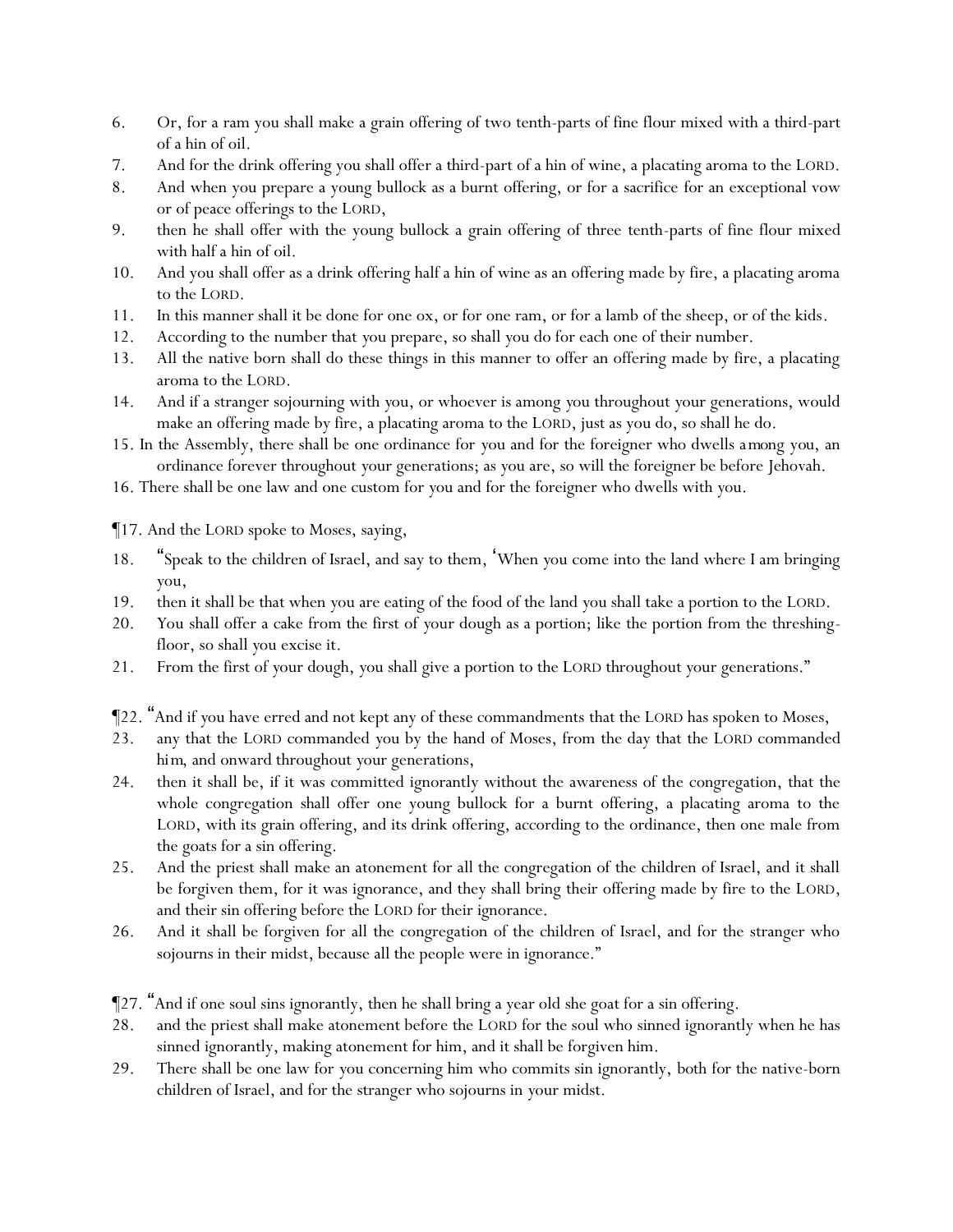- 30. But the soul who acts defiantly, whether born in the land or a foreigner, he is reviling Jehovah, and that soul shall be cut off from among his people.
- 31. Because he has despised the word of the LORD and broken my commandment, that soul shall be surely be cut off; his iniquity shall be upon him."
- ¶32. And while the children of Israel were in the wilderness, they found a man gathering wood on the sabbath day.
- 33. And those who found him gathering wood brought him to Moses, and to Aaron, and to the whole congregation.
- 34. And they put him in custody, because what should be done to him it had not been declared.
- 35. And the LORD said to Moses, "The man shall surely be put to death; all the congregation shall stone him with stones outside of the camp."
- 36. Then all the congregation brought him outside of the camp, and they stoned him with stones, and he died as the LORD had commanded Moses.
- 37. And the LORD said to Moses, saying,
- 38. "Speak to the children of Israel, and say to them that they shall make for themselves tassels on the edges of their garments throughout their generations, and on the tassels at the edges they shall put a blue ribbon. {or maybe, and they shall put the tassels on the edges with blue thread}
- 39. And it shall be for *y*ou a tassel that *y*ou will look at, and remember all the commandments of the LORD and do them, and that *y*ou do not seek after *y*our own heart, and after *y*our eyes which *y*ou go whoring after,
- 40. so that *y*ou shall remember, and do all my commandments, and be holy to *y*our God.
- 41. I am the LORD *y*our God who brought *y*ou out of the land of Egypt, to be *y*our God; I am Jehovah *y*our God."

- ¶1.Now, Korah the son of Izhar, the son of Kohath, the son of Levi, and Dathan and Abiram, the sons of Eliab, and On the son of Peleth, sons of Reuben, took
- 2. men of the children of Israel, two hundred and fifty leaders of the congregation, chosen men of the Assembly, men of reputation, and they rose up before Moses.
- 3. And they assembled against Moses and against Aaron, and they said to them, "*You take* too much on *y*ourselves! For the whole congregation is holy – all of them – and Jehovah is in their midst! Why then do *y*ou exalt *y*ourselves above the Assembly of Jehovah?"
- 4. And when Moses heard *this*, he fell on his face.
- 5. Then he spoke to Korah and to all his congregation, saying, "In the morning, Jehovah will show who is His, and who is holy, and He will cause *him* to draw near to Him. And He will cause the one He has chosen for Himself to draw near Him.
- 6. Do this. Take censers for *y*ourselves, Korah and all his congregation,
- 7. and put fire in them, and lay incense on them before Jehovah tomorrow. And it will be that the one whom Jehovah chooses, he is holy. *You take* too much on *y*ourselves, *you* sons of Levi!"
- 8. And Moses said to Korah, "Hear *me* now, *y*ou sons of Levi!
- 9. Is it a small thing to *y*ou that the God of Israel has separated *y*ou from the congregation of Israel to bring *y*ou near to Him to do the work of the tabernacle of Jehovah and to stand before the congregation to serve them?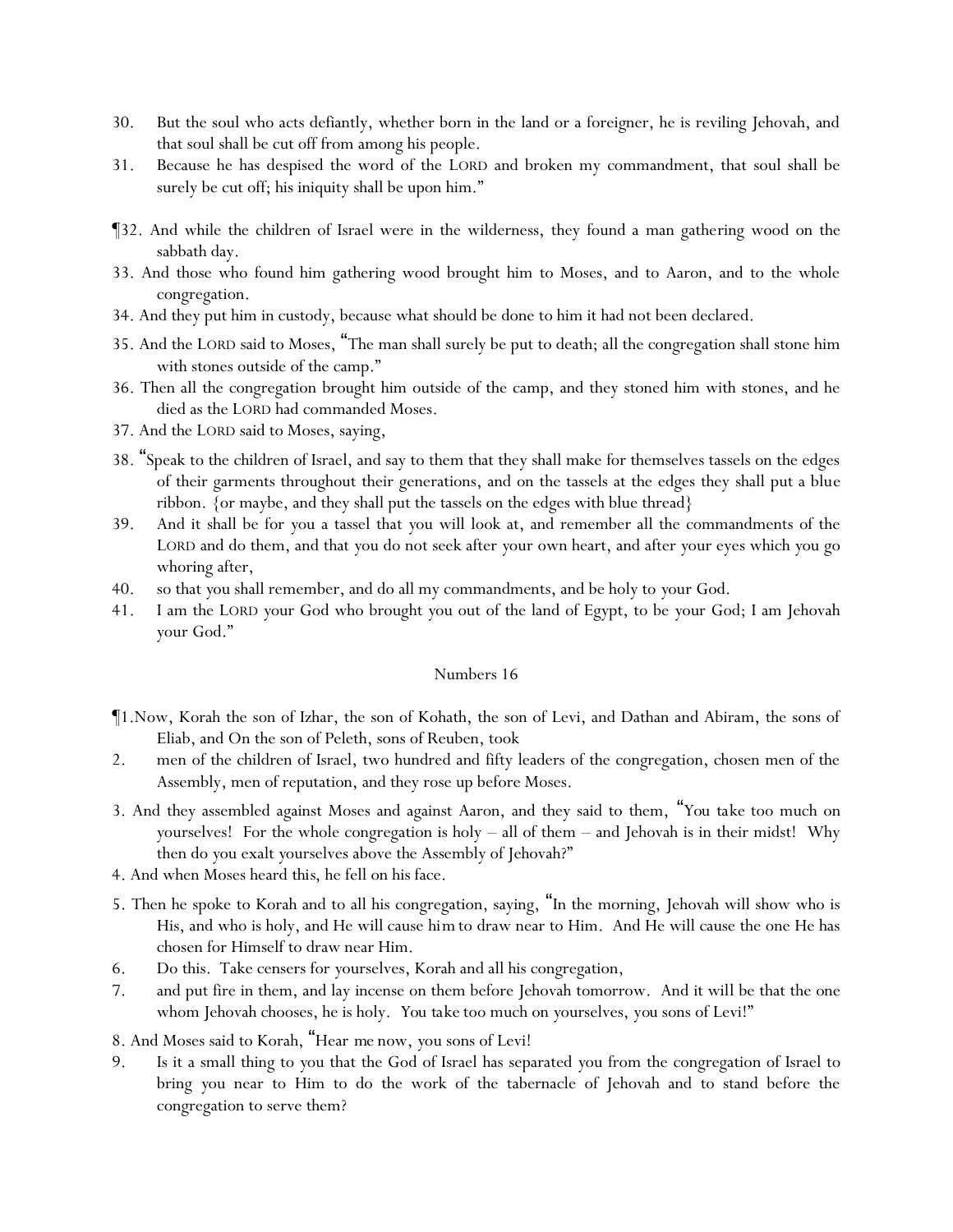- 10. He has brought you, *Korah,* near, and all your brothers, the sons of Levi, with you, and *y*ou are after the priesthood as well?
- 11. That is why you and your congregation have assembled *y*ourselves against Jehovah! As for Aaron, what is he, that *y*ou murmur against him?"
- 12. And Moses sent to call for Dathan and Abiram, the sons of Eliab, but they said, "We will not come up.
- 13. Is it a small thing that you brought us out of a land flowing with milk and honey to kill us in the wilderness, that you had to appoint yourself ruler over us? Yea, you have made yourself a prince.
- 14. Indeed, you have not brought us to a land flowing with milk and honey, or given an inheritance of the field and vineyard to us. Will you put out the eyes of those men? We will not come up."
- 15. Then Moses was very angry, and said to the Jehovah, "Have no respect for their offering. Not one donkey have I taken from them. And neither have I injured one of them."
- 16. And Moses said to Korah, "You, and all your congregation, be before Jehovah tomorrow, you, and them, and Aaron.
- 17. And each man bring his fire-pan, and put incense on them, and bring them before Jehovah, each man with his fire-pan, two hundred and fifty fire-pans; you also, and Aaron, each with his fire-pan."
- 18. So each man brought his fire-pan and put fire on them, and placed incense on them, and they stood at the entrance to the tent of meeting with Moses and Aaron.
- 19. And Korah assembled all the congregation against them at the entrance of the tent of meeting, and the glory of the LORD appeared to the whole congregation.
- ¶20. And Jehovah spoke to Moses, and to Aaron, saying,
- 21. "Separate yourselves from among this congregation, and let me consume them in a moment." {cmp. v45}
- 22. But they fell on their faces, and they said, "O God, God of the spirits of all flesh, shall one man sin, and you be angry with the whole congregation?"
- ¶23. And Jehovah spoke to Moses, saying,
- 24. "Speak to the congregation, saying, 'Get up from about the dwelling of Korah, Dathan, and Abiram.'"
- 25. And Moses arose and went to Dathan and Abiram, and the elders of Israel followed him.
- 26. And he spoke to the congregation, saying, "Get away, I pray you, from the tents of these wicked men, and touch nothing that is theirs lest *y*ou are swept away with all their sins."
- 27. And they got up away from round about the dwelling of Korah, Dathan, and Abiram, and Dathan and Abiram came out and stood at the entrance to their tents, with their sons and their little ones.
- 28. And Moses said, "By this shall *y*ou know that Jehovah sent me to do all these works, for they are not of my desire.
- 29. If these die a death like all men, or the fate of all men comes upon them, Jehovah has not sent me.
- 30. But if Jehovah creates a new thing, and the ground opens its mouth and swallows them, and all who are for them, and they go down alive to Sheol, then *y*ou shall know that these men provoked the LORD."
- 31. And it came to pass as he finished speaking all these words, that the ground that was under them burst open.
- 32. And the earth opened its mouth and swallowed them, and all their households, and all the men that were for Korah, with all *their* goods.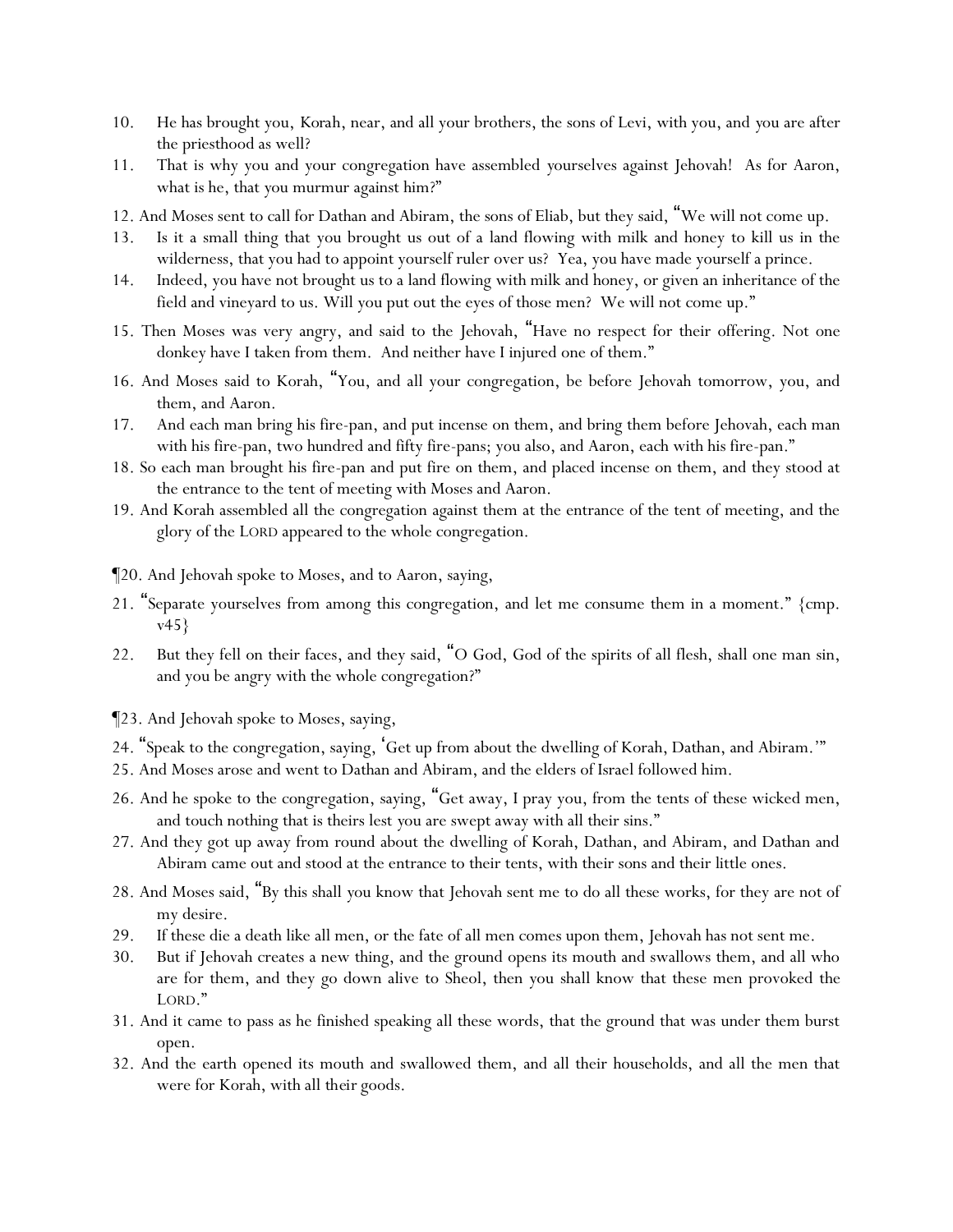- 33. And they, and all who were for them, went down to Sheol and the earth closed on them, and they were destroyed from among the Assembly.
- 34. And all Israel who were round about them fled at their cry for they said, "Lest the earth swallow us up."
- 35. And fire came out from Jehovah, and He consumed the two hundred and fifty men who were offering incense.
- ¶36. And the LORD spoke to Moses, saying,
- 37. "Speak to Eleazar, son of Aaron the priest, that he take up the fire-pans from the burning and scatter the coals abroad for they have become holy,
- 38. the fire-pans these sinners against their souls, and make them into beaten plates *to be* a covering for the altar, for they offered them before the LORD; therefore they are holy, and they will be a sign to the children of Israel."
- 39. And Eleazar the priest took the bronze fire-pans that those who were burned up had offered, and they beat them into a covering for the altar,
- 40. as a memorial to the sons of Israel concerning the strange man who is not of the seed of Aaron, that he not come near to offer incense before Jehovah, and it not happen to him, as [it did] Korah and his congregation, as the LORD spoke by the hand of Moses.
- 41. But the next day all the congregation of the children of Israel murmured against Moses, and against Aaron, saying, "*Y*ou have killed the people of the LORD."

- 42. And it came to pass, when the congregation had assembled against Moses, and against Aaron, before the tent of meeting, that, behold, the cloud covered *it*, and the glory of the LORD appeared.
- 43. And Moses, with Aaron, went to the front of the tent of meeting.
- ¶44. And the LORD spoke to Moses, saying,
- 45. "Get up from among this congregation, and I will consume them in a moment. And they fell on their faces."  ${cmp. v21}$
- 46. And Moses said to Aaron, "Take a fire-pan, and put fire from the altar on it, and place incense *on it*, and go quickly to the congregation and make atonement for them, for wrath {1:53} has gone out from Jehovah; the plague is beginning."
- 47. And Aaron took *it* as Moses said, and he ran into the midst of the congregation, and behold, the plague had begun among the people. And he put on the incense and made atonement for the people.
- 48. And he stood between the dead and the living, and the plague was restrained.
- 49. And they that died in the plague were fourteen thousand seven hundred, besides those who died in the matter of Korah.
- 50. And Aaron returned to Moses at the entrance of the tent of meeting, for the plague had stopped.

¶1. And the LORD spoke to Moses, saying,

- 2. "Speak to the children of Israel, and take a rod from them, a rod for the house of *his* father from all of the princes, twelve rods according to the house of their fathers. Write each man's name on his rod.
- 3. And you shall write Aaron's name on a rod for Levi, that there be one rod for the head of the house of their fathers.
- 4. And you shall put them at the entrance to the tent of meeting before the testimony where I meet with *y*ou.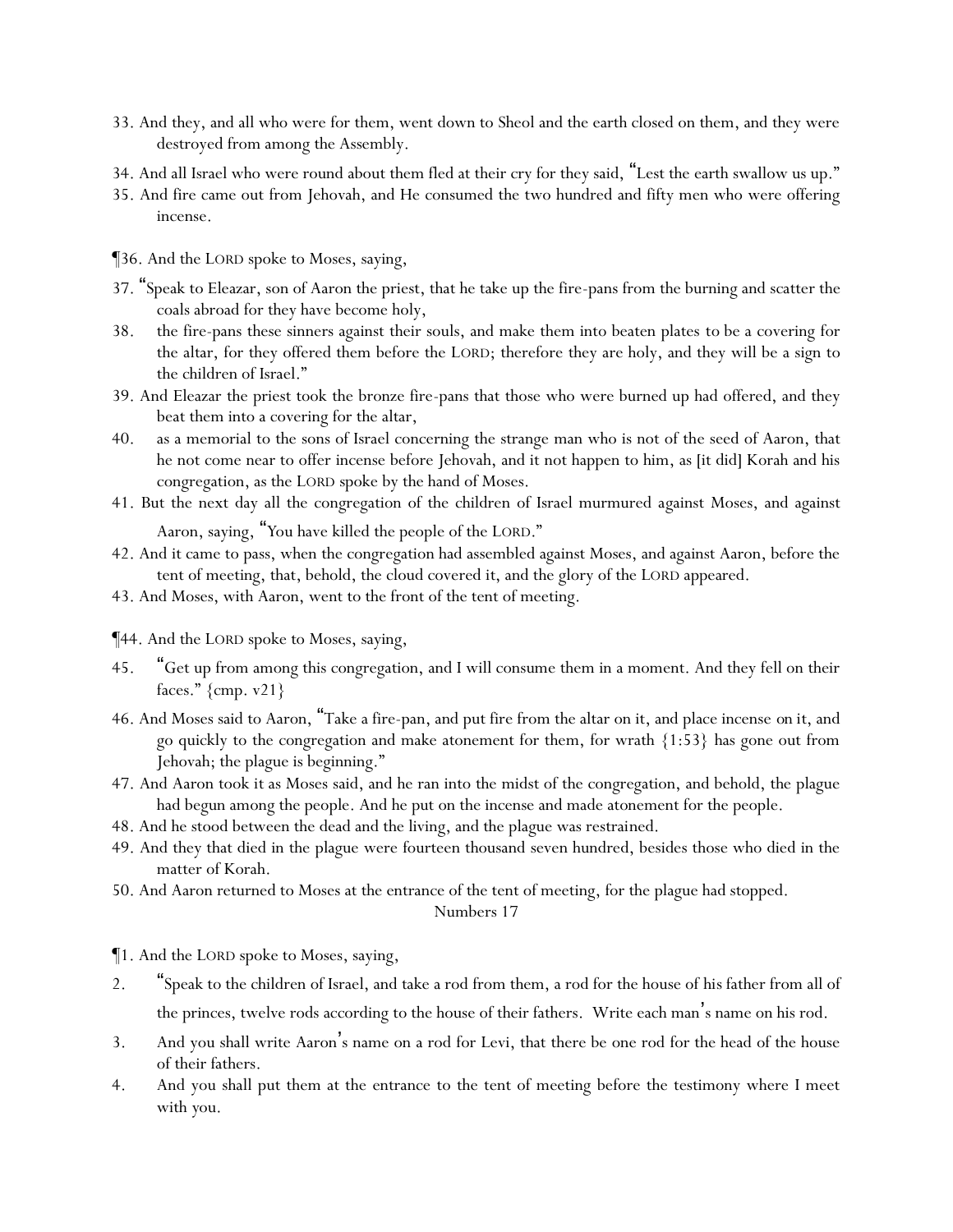- 5. And it shall come to pass that the rod of the man whom I choose shall bud, and I will cause the murmurings of the children of Israel which they murmur about *y*ou to cease from me."
- 6. And Moses spoke to the children of Israel, and all of their princes gave him a rod, for each prince a rod,

twelve rods from each prince according to the house of their fathers, and Aaron 's rod was among their rods.

- 7. And Moses set the rods down before Jehovah in the tent of the testimony.
- 8. And it came to pass on the next day that Moses went into the tent of the testimony, and behold, Aaron 's rod for the house of Levi had budded, even sprouted buds and produced blossoms, and it had yielded almonds.
- 9. And Moses brought out all the rods from before Jehovah to all the children of Israel, and they looked, and each man took his staff.
- 10. And Jehovah said to Moses, "Put Aaron's rod back before the testimony to keep as a sign for the rebellious children, and it shall end their murmurings against me, and they not be killed."
- 11. And Moses did so; as Jehovah commanded him, so he did.
- 12. But the children of Israel spoke to Moses, saying, "Behold, we perish! We shall be destroyed. All of us! We shall be destroyed.
- 13. All who come anywhere near the tabernacle of the LORD shall die. Are we to perish completely?"

- ¶1. And the LORD said to Aaron, "You, and your sons, and your father's house with you shall bear the iniquity of the sanctuary, and you, and your sons with you, shall bear the iniquity of *y*our priesthood.
- 2. And also, bring your brethren of the tribe of Levi, the tribe of your father, near to you, that they may be joined to you and attend to you, but you, and your sons with you *shall be* before the tent of the testimony.
- 3. And they shall keep your charge, and the charge of the whole tent, but they shall not come near to the holy vessels, or to the altar, that neither they, nor *y*ou die.
- 4. But they shall be joined to you and keep the charge of the tent of meeting concerning all the service of the tent, but a stranger shall not come near to *y*ou.
- 5. And *y*ou shall keep the charge of the holy *things*, and the charge of the altar, that there will no longer be wrath against the children of Israel.
- 6. And I, behold, I have taken *y*our brethren the Levites from among the children of Israel; they are given to *y*ou as a gift to the LORD, to perform the labor of the tent of meeting.
- 7. But you, and your sons with you, shall maintain *y*our priesthood for all that concerns the altar, and that is within the veil, and *y*ou shall perform the labor of *y*our priesthood that I have given *you* as a gift, and the stranger that comes near shall be put to death."
- 8. The LORD also said to Aaron, "And I, behold, I have given you the charge of my portion of all the holy things of the children of Israel; they are given to you, and to your sons, as a consecrated portion by statute forever.
- 9. This shall be yours of the most holy things from *those offered* by fire of all their offerings, of all their grain offerings, and of all their sin offerings, and of all their guilt offerings that they render to me; it shall be most holy to you, and to your sons.
- 10. You shall eat it in the most holy place. Every male may eat it; it is holy to you.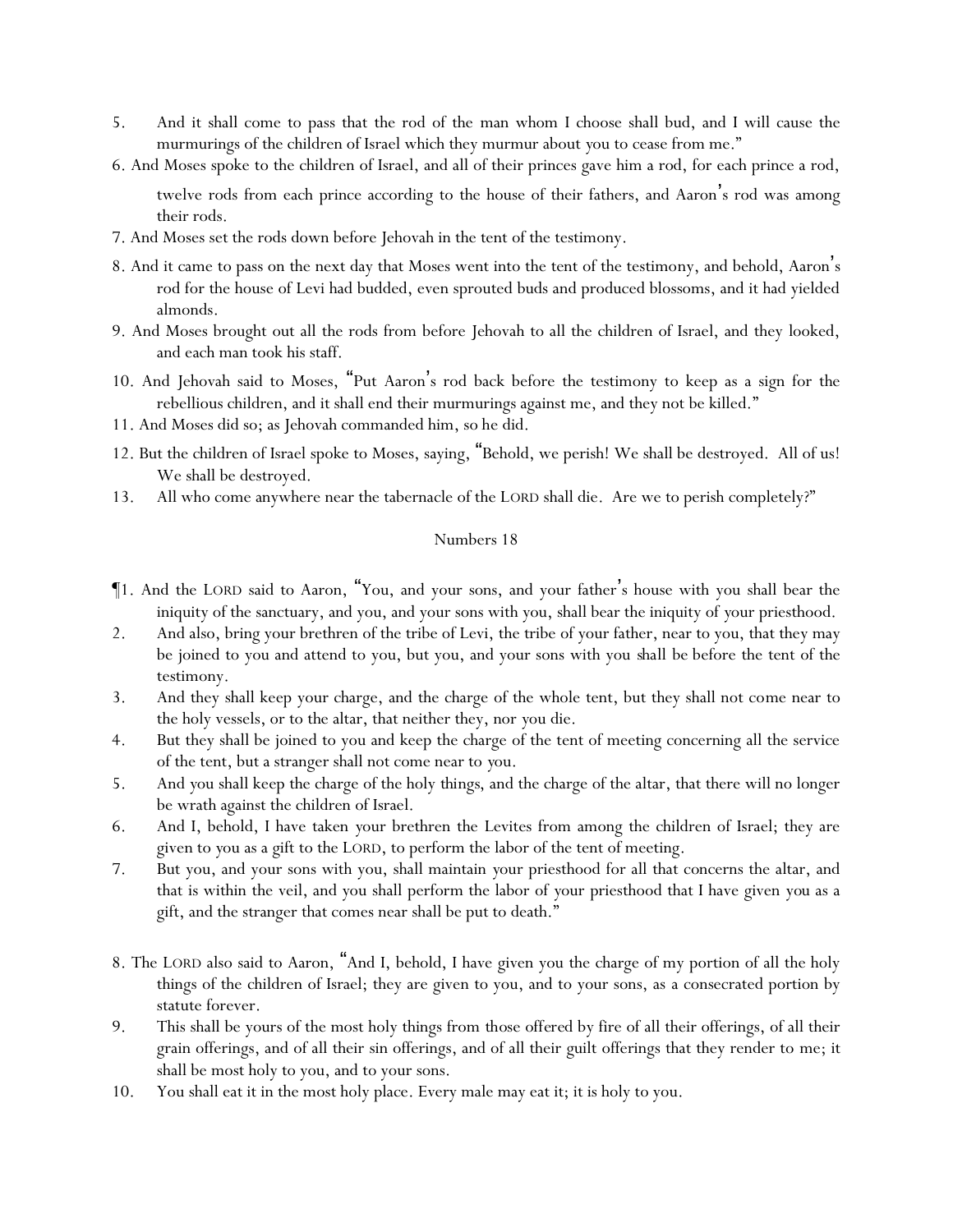- 11. This also is yours; the exsect offering of their gift, {only use of this word in Ex/Lev/Num/Dt} even all the wave offerings of the children of Israel. I have given them to you, and to your sons and to your daughters with you by statute forever; everyone who is clean among your household may eat it.
- 12. All the best of the oil, and all the best of wine, and the firstfruits of their grain which they give to the LORD I have given to you.
- 13. The firstfruits of all that is in their land, which they bring to the LORD shall be yours; everyone who is clean among your household may eat it.
- 14. Every devoted thing in Israel shall be yours.
- 15. Everything that opens the womb of any flesh that they bring to the LORD, whether of man or of beast shall be yours, only you must redeem the firstborn of man, and the firstborn of an unclean beast you shall redeem.
- 16. And it shall be redeemed when one month old; you shall redeem according to your valuation of five silver shekels, according to the shekel of the sanctuary, which is twenty gerahs.
- 17. But the firstborn of a cow or the firstborn of a sheep or the firstborn of a goat you shall not redeem; they are holy. You shall sprinkle their blood on the altar, and you shall burn their fat as an offering made by fire, a placating aroma to the LORD.
- 18. And their flesh shall be yours as the breast of the wave offering and the right shoulder is yours.
- 19. All the exsect offerings of the holy things that the children of Israel offer to the LORD I have given to you, and to your sons and daughters with you, by statute forever; it is a covenant of salt to you and to your seed with you forever, before Jehovah."
- 20. And the LORD said to Aaron, "You shall not inherit in their land, nor shall there be a portion for you in their midst. I am your portion and your inheritance among the children of Israel.
- 21. And, behold, to the children of Levi I have given all the tithe in Israel for an inheritance for their service that they perform, the service of the tent of meeting.
- 22. And the children of Israel must no longer draw near to the tent of meeting to bear sin for death.
- 23. But the Levites shall perform the service of the tent of meeting, and they shall bear their iniquity. It is a statute forever throughout *y*our generations that among the children of Israel they shall receive no inheritance.
- 24. But the tithe of the children of Israel that they present to the Lord as an offering {???} I have given to the Levites as an inheritance. Therefore, I say to them, 'Among the children of Israel, they shall receive no inheritance.'"
- 25. And Jehovah spoke to Moses, saying,
- 26. "Speak also to the Levites, and say to them, 'When *y*ou take the tithe from the children of Israel that I have given to *y*ou from them as *y*our inheritance, then *y*ou shall offer a portion from it to the LORD, a tenth part from the tithe.
- 27. And *y*our portion shall be reckoned to *y*ou as grain from the threshing-floor, and as the fulness of the winepress.
- 28. In such manner, *y*ou shall also offer to the LORD from all *y*our tithes that *y*ou receive from the children of Israel, and *y*ou shall give the LORD's portion from it to Aaron the priest.
- 29. From all *y*our gifts, every portion for the Lord shall be from its choicest part, with its consecrated portion.'
- 30. And you shall say to them, 'When you have offered its choicest part, then it shall be reckoned to the Levites as increase of the threshing-floor, and as the product of the winepress.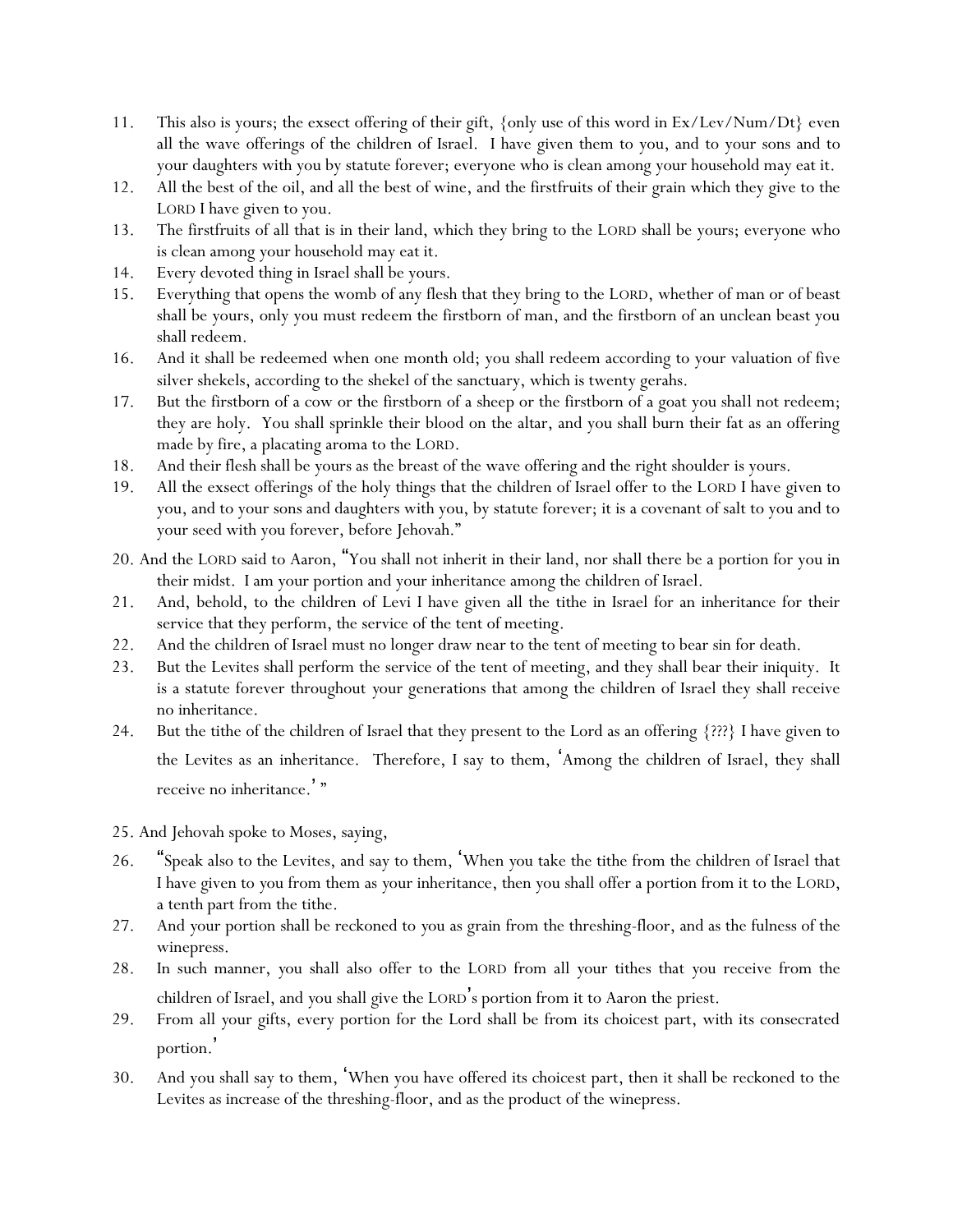- 31. And *y*ou shall eat it in every place, *y*ou, and *y*our household. It is *y*our reward for *y*our service in the tent of meeting.
- 32. And *y*ou shall not bear sin on account of it when *y*ou offer the choicest part of it. But *y*ou shall not profane the holy things of the children of Israel or *y*ou shall die. " '

¶1. And the LORD spoke to Moses and to Aaron, saying,

- 2. "This is a statute of the law which the LORD commands, saying, 'Speak to the children of Israel, that they bring to you a red heifer without defect, in which is no blemish, *and* on which a yoke has never been placed.
- 3. And *y*ou shall give it to Eleazar the priest, and he shall take it outside the camp, and one shall slaughter it before him.
- 4. And Eleazar the priest shall take some of her blood with his finger and sprinkle of her blood at the front of the tent of meeting seven times.
- 5. And one shall burn up the heifer in his sight. Her skin, and her flesh, and her blood, with her dung shall he burn up.
- 6. And the priest shall take cedar wood, and hyssop, and bright scarlet, and cast it into the midst of the burning heifer.
- 7. Then the priest shall wash his garments and bathe his flesh in water, and afterward he may come into the camp, but the priest will be unclean until evening.
- 8. And he who burned her up shall wash his clothes in water and bathe his flesh in water and shall be unclean until evening.
- 9. And a man who is clean shall gather the ash of the heifer and put them outside the camp in a clean place, and it shall be kept for the water of separation for the congregation of the children of Israel; it is for purification from sin.
- 10. And he who gathers the ash of the heifer shall wash his clothes and shall be unclean until evening. And this shall be a statute forever for the children of Israel, and for the stranger who sojourns among them.
- 11. He who touches the dead body of any man shall also be unclean seven days.
- 12. He shall purify himself with it on the third day and on the seventh day shall be clean, but if he does not purify himself on the third day, then on the seventh day he shall not be clean.
- 13. Whoever touches the dead body of a man who has died and does not purify himself defiles the tabernacle of the LORD, and that soul shall be cut off from Israel, for the water of separation was not sprinkled on him. He shall be unclean; his uncleanness is still upon him.
- 14. This is the law for a man when he dies in a tent. Everyone who comes into the tent, and everything that is in the tent, shall be unclean seven days.
- 15. And every open vessel that has no covering bound {???} on it, is unclean.
- 16. And whoever touches one who was slain with a sword in the open field, or a dead *body*, or a man 's bone, or a grave, shall be unclean seven days.
- 17. And for an unclean person they shall take some of the ash of the burnt *heifer* for purification from sin, and he shall put running water on it in a vessel.
- 18. Then a clean person shall take hyssop and dip it in water, and he shall sprinkle it on the tent, and on all the vessels, and on the people who were there, and on him who touched the bone, or dead *body*, or the grave.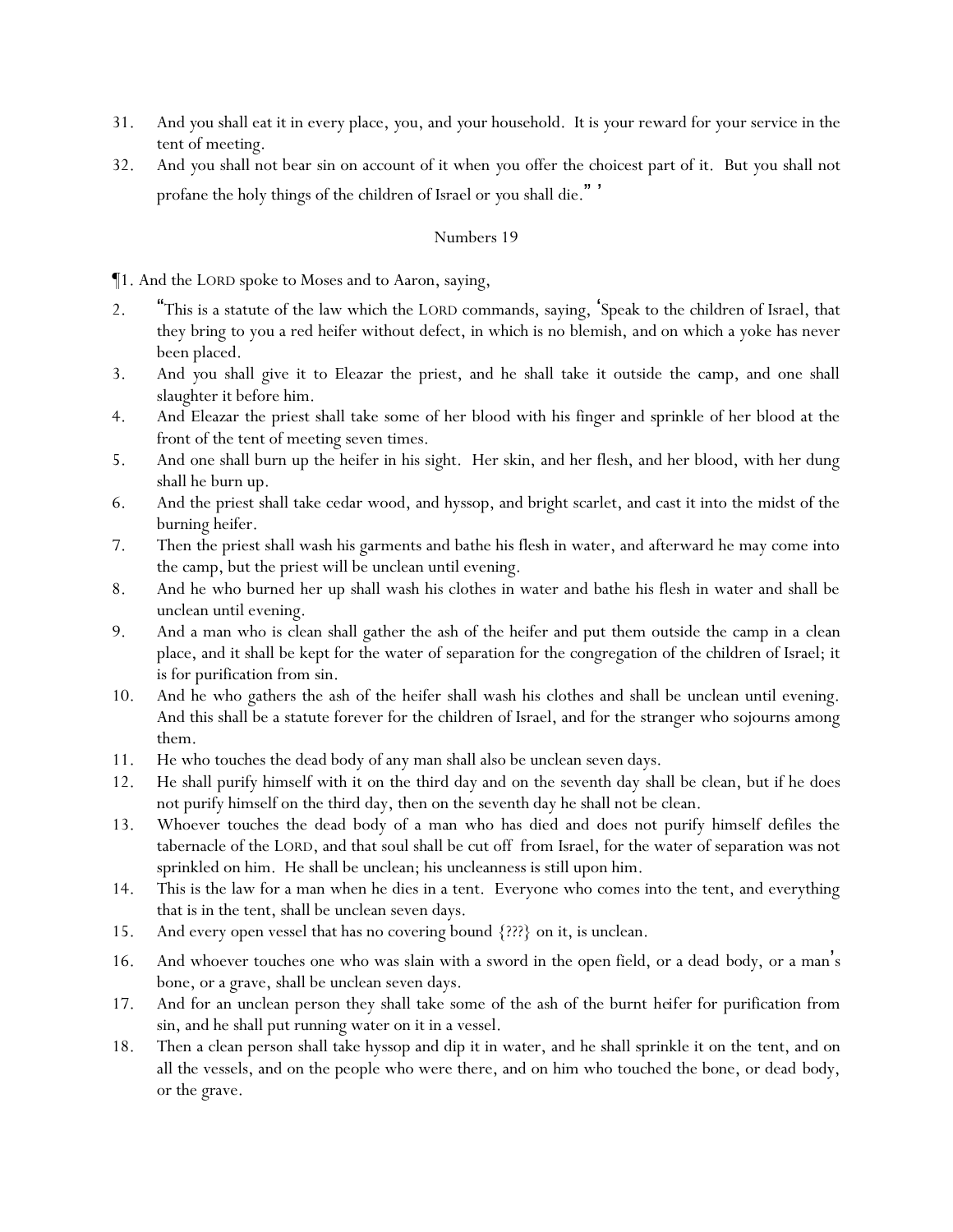- 19. And the clean person shall sprinkle it on the unclean person on the third day, and on the seventh day, and on the seventh day he shall purify himself, and he shall wash his clothes and bathe in water, and he shall be clean at evening.
- 20. But a man who is defiled and does not purify himself, that soul shall be cut off from the midst of the Assembly because he defiled the sanctuary of the LORD. The water of separation was not sprinkled on him; he is unclean.
- 21. And it shall be a statute for them forever. {Check Lev. 16:29,34; Ex: 29:9; Num 10:8 some inconsistency} And he that sprinkles the water of separation shall wash his clothes, and he who touches the water of separation shall be unclean until evening.
- 22. And whatever the unclean person touches shall be unclean, and the soul who touches *it* shall be unclean until evening.

- ¶1. And the children of Israel, the whole congregation, entered the wilderness of Zin in the first month, and the people dwelt at Kadesh. And Miriam died there and was buried there.
- 2. And there was no water for the congregation, and the assembled against Moses and against Aaron.
- 3. And the people contended with Moses and spoke, saying, "If only we had perished when our brothers died before the LORD.
- 4. For why have *y*ou brought the congregation of the LORD into this wilderness to die here, we and our beasts?
- 5. And why did *y*ou make us come up out of Egypt, to bring us to this evil place, a place without seed, and fig, and vine, and pomegranate? And there is no water to drink."
- 6. And Moses and Aaron went from the presence of the Assembly to the entrance of the tent of meeting and fell on their faces, and the glory of the LORD appeared to them.
- ¶7. And the LORD spoke to Moses, saying,
- 8. "Take the rod, and summon the congregation, you, and Aaron your brother, and before their eyes *y*ou shall speak to the rock that it give its water, and you shall bring forth water for them from the rock and give drink to the congregation, and to their beasts."
- 9. And Moses took the rod from before Jehovah, as He had commanded him.
- 10. Then Moses and Aaron assembled the Assembly before the rock, and he said to them, "Hear now, rebels. Must we bring forth water for *y*ou from this rock?"
- 11. And Moses lifted his hand, and he struck the rock with his rod twice, and water came forth abundantly, and the congregation drank, and their beasts.
- 12. Then Jehovah said to Moses, and to Aaron, "Because *y*ou did not believe in me to sanctify me in the eyes of the children of Israel, therefore, *y*ou shall not bring this congregation into the land that I am giving to them."
- 13. Those are the waters of Strife, because the children of Israel strove with the LORD, and He was sanctified in them.
- ¶14. And from Kadesh, Moses sent messengers to the king of Edom, "Thus says your brother Israel, 'You know all the hardship that has come upon us,
- 15. that our fathers went down to Egypt, and we dwelt in Egypt many days, and the Egyptians treated us, and our fathers, harshly.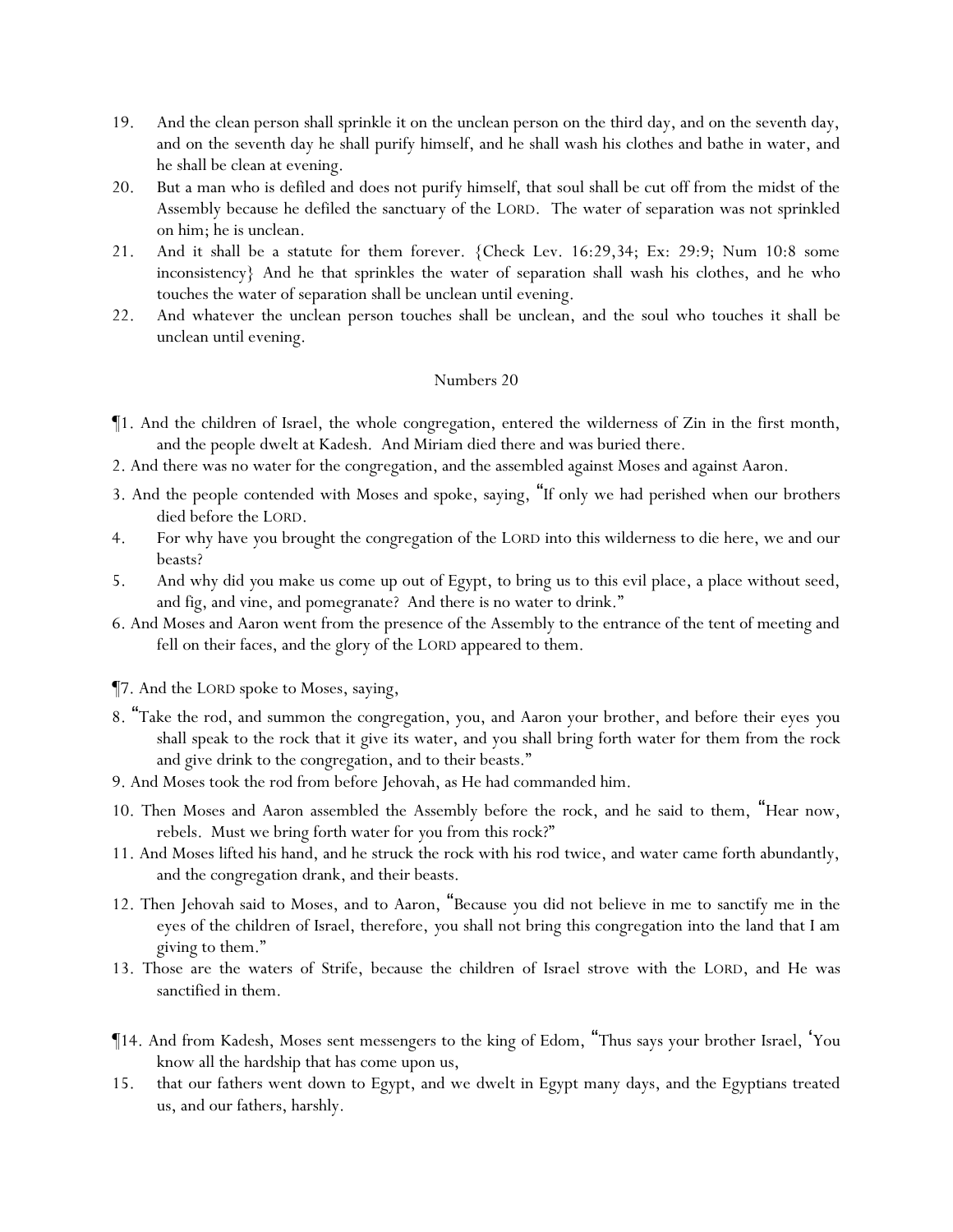- 16. And we cried out to Jehovah, and He heard our voice and sent an angel, and he brought us out from Egypt, and behold, we are at Kadesh, a city on the edge of your territory.
- 17. Let us pass by, I pray, through your country. We will not pass through field or through vineyard, nor will we drink water from a well. We will travel on the King's Highway. We will not turn right or left until we have passed through your territory.'"
- 18. But Edom said to him, "You shall not pass through me, lest I come out to meet you with the sword."
- 19. And the children of Israel said to him, "We will go up by the highway, and if I, or my cattle, drink your water then I will pay its price, only this one thing, let me pass through on my feet."
- 20. But he said, "You shall not pass through." And Edom came out to meet him with many people, and with a strong hand.
- 21. Thus Edom refused to give Israel passage through his territory, and Israel turned away from before him.
- ¶22. And the children of Israel, the whole congregation, set out from Kadesh, and they came to mount Hor.
- 23. And Jehovah spoke to Moses, and to Aaron at mount Hor on the border of the land of Edom, saying,
- 24. "Aaron shall be gathered to his people, for he shall not enter into the land that I have given to the children of Israel, because *y*ou rebelled against my command at the waters of Strife.
- 25. Take Aaron and Eleazar his son, and bring them up mount Hor.
- 26. And strip Aaron of his garments, and out them on Eleazar his son. Then Aaron shall be gathered and die there."
- 27. And Moses did as Jehovah commanded, and they went up to mount Hor in the sight of all the congregation.
- 28. And Moses stripped Aaron of his garments and put them on Eleazar his son. And Aaron died there on the top of the mount. Then Moses came down, with Eleazar, from the mount.
- 29. And all the congregation saw that Aaron had died, and all the house of Israel wept for Aaron thirty days.

- ¶1. And the Cananite King Arad, who dwelt in the Negev, heard that Israel was coming by the way of Atharim, and they fought against Israel and took some of them captive.
- 2. Then Israel vowed a vow to the LORD and said, "If you will at all give this people into my hand, then I will devote their cities to destruction."
- 3. And the LORD listened to the voice of Israel, and He delivered the Canaanite, and he devoted them, and their cities, to destruction and named that place Hormah.
- ¶4. Then they set out from mount Hor by the way of the Red Sea to go around the land of Edom, and the soul of the people became impatient on the way.
- 5. And the people spoke against God, and against Moses, "Why have *y*ou brought us up from Egypt to die in the wilderness? For there is no bread, and there is no water, and out soul loathes this light bread."
- 6. And the LORD sent fiery serpents among the people, and they bit the people and many of the people of Israel died.
- 7. Then the people came to Moses, and they said, "We have sinned, for we spoke against the LORD, and against you. Pray to the LORD that He will take the serpents away." So Moses prayed for the people.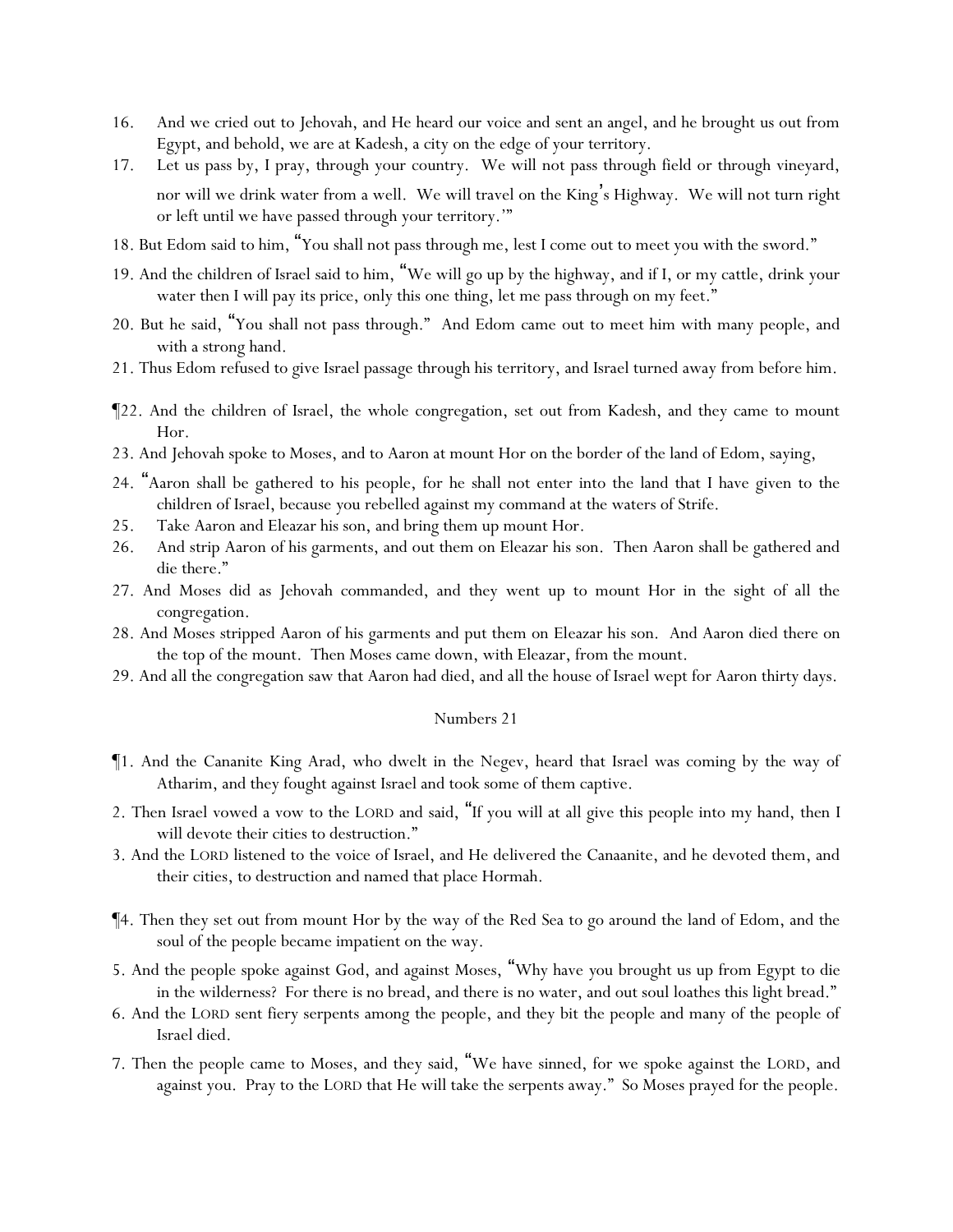- 8. And Jehovah said to Moses, "Make you a fiery *serpent* and set it on a pole, and it shall be that anyone who is bitten and looks at it shall live.
- 9. And Moses made a bronze serpent and set it on the pole, and it came to pass that if a serpent bit a man and he looked at the brass serpent, then he lived.
- ¶10. And the children of Israel set out and encamped at Oboth.
- 11. And they set out from Oboth and encamped at Ijea-haabarim in the wilderness that is before Moab, toward the sunrise.
- 12. From there, they set out and encamped in the valley of Zared.
- 13. From there they set out and encamped on the other side of Arnon, which is in the wilderness, coming out at the border of the Amorites, for Arnon is the border of Moab between Moab and the Amorites.
- 14. (Therefore, it is said in the book of the wars of Jehovah, "Wahev in the Red Sea, and the valleys of Arnon,
- 15. and the stream of the valleys that stretch down to the dwelling of Ar, and that slopes to the border of Moab.")
- 16. And from there on to Beer; it is the well where the LORD spoke to Moses, "Gather the people, and I will give them water."
- 17. Then Israel sang this song, "Spring up, O well, sing to it."
- 18. The princes dug the well, nobles of the people dug it, by the decree with their staffs." {???} And from the wilderness to Mattanah.
- 19. And from Mattanah to Nahaliel, and from Nahaliel to Bamoth.
- 20. And from Bamoth, the valley that is in the country of Moab, to the head of Pisgah, and looked down over Jeshimon.
- ¶21. And Israel sent messengers to Sihon, king of the Amorites, saying,
- 22. "Let me pass through your land. We will not turn into field nor into vineyard; we will not drink water from a well as we travel on the King's Highway, until we have passed through your territory."
- 23. But Sihon would not allow Israel to pass through his territory, and Sihon gathered all his people and went out to confront Israel in the wilderness. And he came to Jahaz and fought against Israel.
- 24. And Israel struck him with the edge of the sword and took possession of his land from Arnon to Jabbok, to the children of Ammon, for the border of the children of Ammon was strong.
- 25. And Israel took all these cities, and Israel dwelt in all the cities of the Amorites, in Heshbon, and in all its villages.
- 26. For Heshbon was the city of Sihon, king of the Amorites, and he had fought against the former king of Moab and taken all his land to Arnon out of his hand.
- 27. Because of this, they who make proverbs say, "Come to Heshbon. Let the city of Sihon be built and established.
- 28. For a fire went out from Heshbon, a flame from the city of Sihon. It consumed Ar of Moab, *and* the lords of the heights of Arnon.
- 29. Woe to you, Moab! You are destroyed, O people of Chemosh. He has given his escaped sons, and his daughters, into captivity to Sihon, king of the Amorites.
- 30. And we have shot at them. Heshbon, unto Dibon, has perished, and we have made them desolate as far as Nophah which goes on to Medeba."
- 31. And Israel dwelt in the land of the Amorite.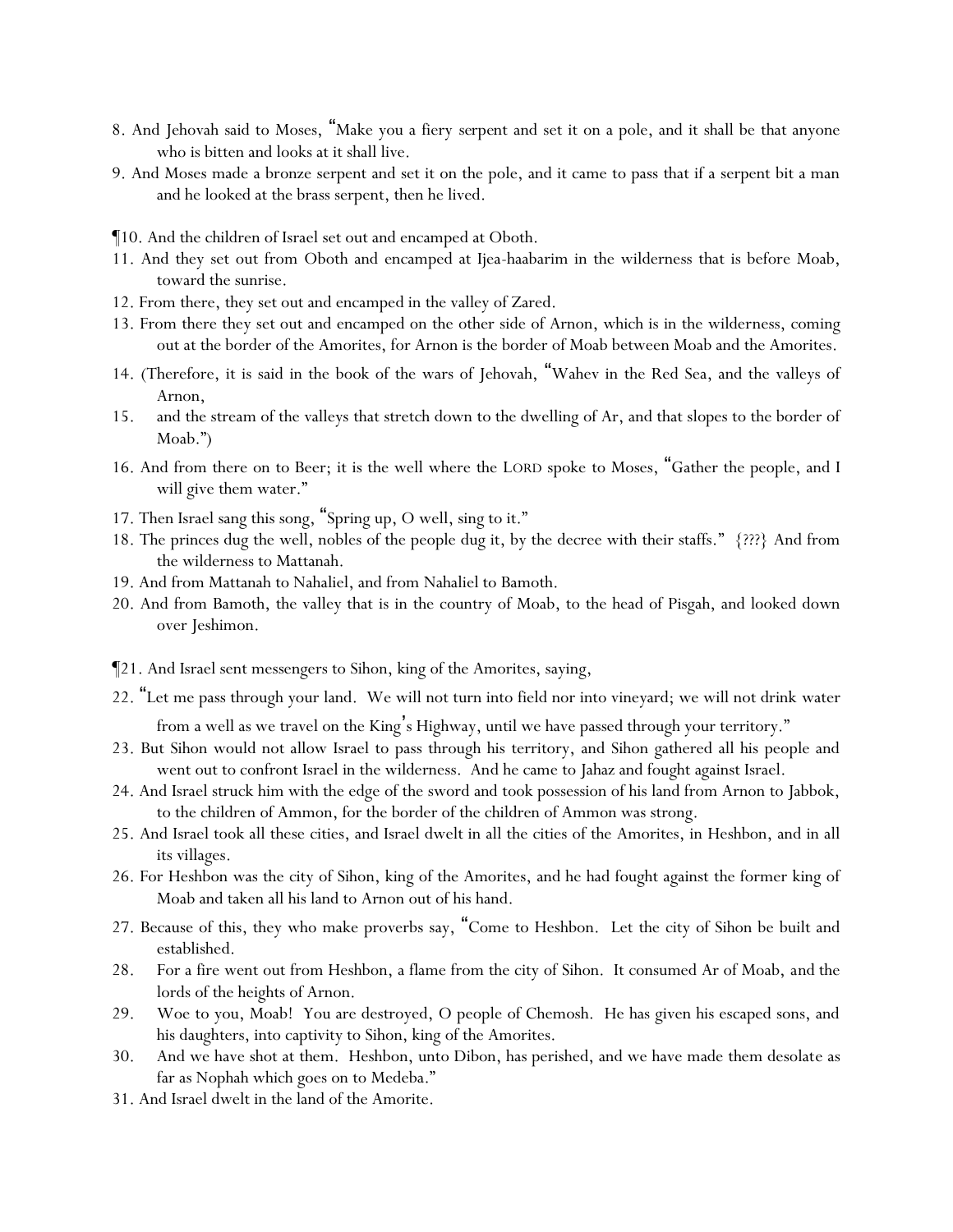- ¶32. Then Moses sent to spy out Jazer, and they captured its villages and dispossessed the Amorites who were there.
- 33. And they turned and went up by the way of Bashan, and Og, the king of Bashan, came out to against them, he, and his people, to the battle at Edrei.
- 34. And the LORD said to Moses, "Do not be afraid of him for I have given him into your hand, and all his people, and his land, and you shall do to him just as you did to Sihon, king of the Amorites who dwelt in Heshbon.
- 35. And they struck him, and his sons, and all his people, until none remained to him alive, and they possessed his land.

- ¶1. And the children of Israel set out and encamped in the plains of Moab on this side of Jordan opposite Jericho.
- 2. And Balak, son of Zippor, saw all that Israel had done to the Amorites.
- 3. And Moab was very afraid of the people, for they were many, and Moab was in great dread of the children of Israel.
- 4. And Moab said to the elders of Midian, "This company shall now lick up everything around us, as the ox licks up the grass of the field." Now Balak, son of Zippur, was king of Moab at that time.
- 5. And he sent messengers to Balaam, son of Beor, at Pethor, which is by the river of the land of the children of his people, to call him by saying, "Behold, a people has come out of Egypt. Behold, they cover the face of the earth and are abiding over against me. {changed to third person plural when referring to the people}
- 6. So, come now, I pray you. Curse this people for me, for they are mightier than I. Perhaps I will be able to strike them down and drive them out of the land, for I know that whom you bless is blessed, and whom you curse is cursed."
- 7. Then the elders of Moab and the elders of Midian went with the *rewards of* divination in their hand, and they came to Balaam and spoke Balak's words to him.
- 8. And he said to them, "Stay here tonight, and I will bring *y*ou a word as the LORD speaks to me." And the princes of Moab remained with Balaam.
- 9. And God came to Balaam and said, "Who are these men with you?"
- 10. And Balaam said to God, "Balak, son of Zippor, king of Moab, has sent to me, *saying,*
- 11. 'Behold, the people who came out of Egypt and cover the face of the land: come, curse them for me now. Perhaps I will be able to fight against them and drive them out. " '
- 12. And God said to Balaam, "You shall not go with them. You shall not curse the people for they are blessed."
- 13. And Balaam arose in the morning, and he said to the princes of Balak, "Go to *y*our land for the LORD refuses to allow me to go with *y*ou."
- 14. And the princes of Moab rose and went to Balak, and they said, "Balaam refused to come with us."
- 15. But Balak yet again sent princes, more numerous and nobler than these.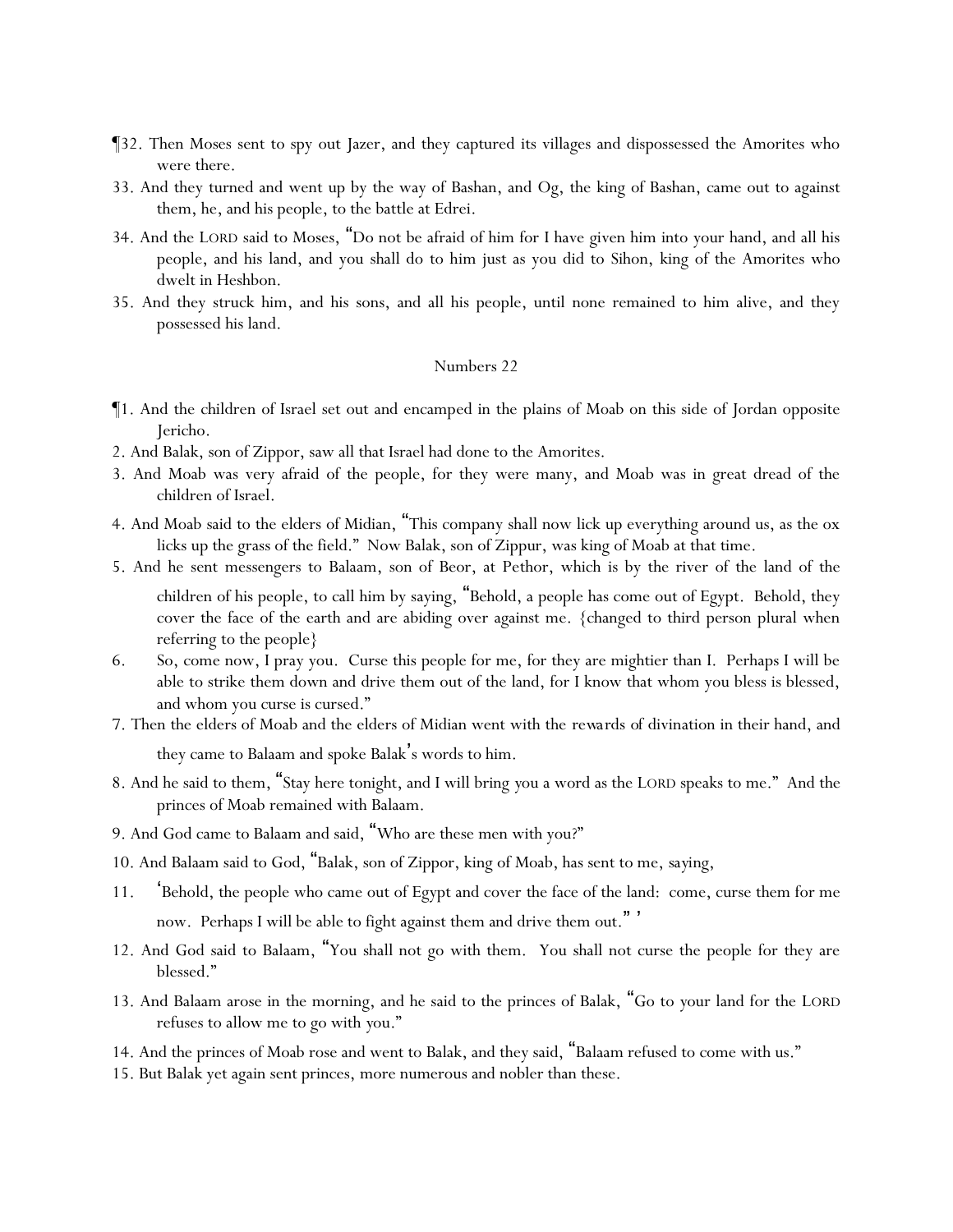- 16. And they came to Balaam and said to him, "Thus says Balak, son of Zippor, 'Let nothing, I pray, restrain you from coming to me.
- 17. For I will truly honor you greatly, and I will do everything that you say to me. Come, I pray, curse this people for me."
- 18. And Balaam answered and said to the servants of Balak, "If Balak gave me his house full of silver and gold, I could not go beyond the word of the LORD my God to do less or more.
- 19. Yet, you also stay now, I pray you, in this *place* tonight, and I will know what more the LORD might say with me."
- 20. And God came to Balaam at night, and He said to him, "If the men come to call you, rise up. Go with them. But nevertheless, the word that I shall speak to you, that shall you do."
- 21. And Balaam rose in the morning and loaded his she-ass and went with the princes of Moab.
- 22. But God's anger was kindled because he went. And an angel of the LORD positioned himself in the road against him, for Satan. And he was riding on the ass, and two of his young men with him.
- 23. And the ass saw the angel of the LORD stationed in the road, and his drawn sword in his hand, and the ass turned aside from the road and went into the field. And Balaam struck the ass to turn her *back* into the road.
- 24. But the angel of the LORD stood in a path *between* the vineyards, a wall on this *side* and a wall on that *side*.
- 25. And the ass saw the angel of the LORD, and she pressed herself into the wall and crushed Balaam's foot against the wall, and he struck her again.
- 26. Then the angel of the LORD moved on again, and he stood in a narrow place where there was no way to turn right or left.
- 27. And the ass saw the angel of the LORD, and she lay down under Balaam. And Balaam's anger was kindled, and he struck the ass with his staff.
- 28. Then the LORD opened the mouth of the ass, and she said to Balaam, "What have I done to you that you have struck me these three times?"
- 29. And Balaam said to the ass, "Because you have mocked {strong word. See Judges 19:25} me. If only I there was a sword in my hand, for I would kill you now."
- 30. And the ass said to Balaam, "Am I not your ass whom you have ridden on from when I was yours until this day? Has it been my habit to do so to you?" And he said, "No."
- 31. Then the LORD uncovered Balaam's eyes, and he saw the angel of the LORD stationed in the road, and his drawn sword in his hand, and he bowed down and did obeisance before his face.
- 32. And the angel of the LORD said to him, "Why have you stricken \_\_\_ struck your ass these three times? Behold! I have come forth for Satan because your way is perverse {check this again} before me.
- 33. And the ass saw me, and she turned from me these three times. Unless she had turned from me, I would also surely have killed you now and let her live."
- 34. And Balaam said to the angel of the LORD, "I have sinned, for I did not know that you were stationed in the road to meet me. Therefore, if it is now {? Where to place this} evil in your eyes, let me go back."
- 35. But the angel of the LORD said to Balaam, "Go with the men, but only the word that I speak to you, that shall you speak." And Balaam went with the princes of Balak.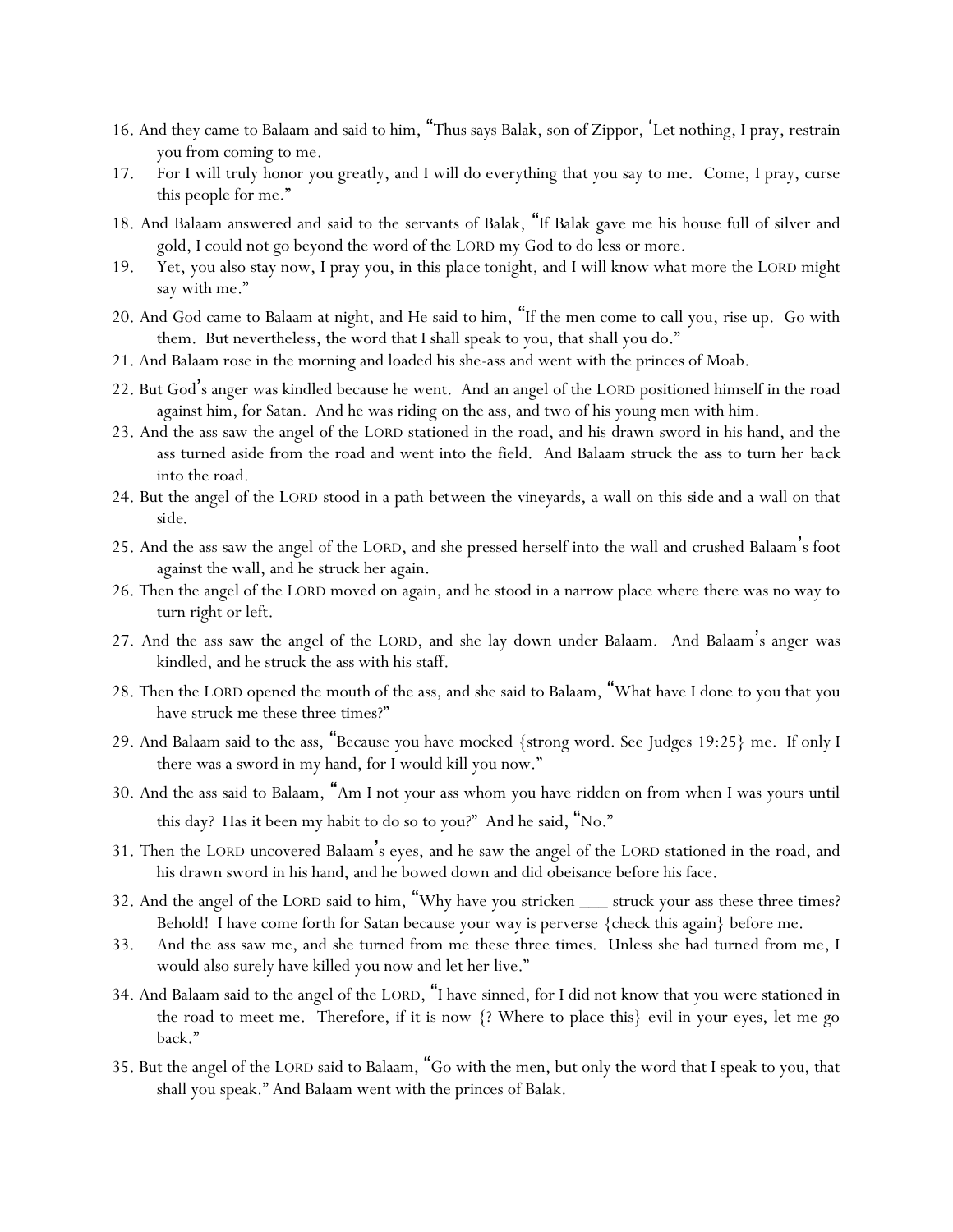- 36. And Balak heard that Balaam was come, and he went out to meet him at the city of Moan that is on the border of Arnon, which was the border of his territory.
- 37. And Balak said to Balaam, "Did I not send urgently to you to call you? Why did you not come to me? Am I not truly able to honor you?"
- 38. And Balaam said to Balak, "Behold, I have come to you now. Am I at all able to say anything? The word that God puts in my mouth, that will I speak."
- 39. And Balaam went with Balak, and they came to Kirjath-huzoth.
- 40. And Balak slaughtered cattle and sheep, and sent to Balaam, and to the princes who were with him.

41. And it came to pass in the morning that Balak took Balaam and brought him up to Bamoth-Baal, and from there he saw the extent of the people.

- ¶1. And Balaam said to Balak, "Build me seven altars here and prepare seven bullocks and seven rams here for me."
- 2. And Balak did as Balaam said, and Balak offered, with Balaam, a bullock and a ram on *each* altar.
- 3. And Balaam said to Balak, "Stand by the burnt offering, and I will go. Perhaps the LORD will come to meet me, and whatever he shows me I will also tell you. And he went to a bare height. {}
- 4. And God came to Balaam, and he said to Him, "I have set up the seven altars and have offered a bullock and a ram on *each* altar."
- 5. And the LORD put a word in Balaam's mouth, and He said, "Return to Balak, and thus shall you speak."
- 6. So he returned to him, and behold, he was standing by his offering, he, and all the princes of Moab.
- 7. And he took up his parable and said, "Balak, king of Moab, led me from Syria, from the mountains of the east, *saying*, 'Come. Curse Jacob for me, and come, abhor Israel. '
- 8. How can I asperse? God has not cursed. And how can I abhor? The LORD has not abhorred.
- 9. For from the top of the rocks I see him, and from the hills I behold him. Behold, a people shall dwell alone, and it shall not be reckoned among the nations.
- 10. Who can count the dust of Jacob and number a fourth of Israel? Let my soul die the death of the upright, and may my end be like his!"
- 11. Then Balak said to Balaam, "What have you done to me? I brought you to curse my enemies, yet, behold, you have blessed *them* altogether." {}
- 12. And he answered and said, "Must I not take heed to speak that which the LORD puts in my mouth?"
- 13. And Balak said to him, "Come, I pray you, with me to another place from where you may see him. You shall see the furthest part of him, but you will not see all of him. Then, curse them for me from there."
- 14. And he brought him to the field of Zophim, at the top of Pisgah, and he built seven altars, and offered a bullock and a ram on *each* altar.
- 15. And he said to Balak, "Stand yourself here, by your offering, and I will meet *the LORD* there.
- 16. And the LORD came to Balaam, and He put a word in his mouth, and He said, "Return to Balak, and thus shall you speak."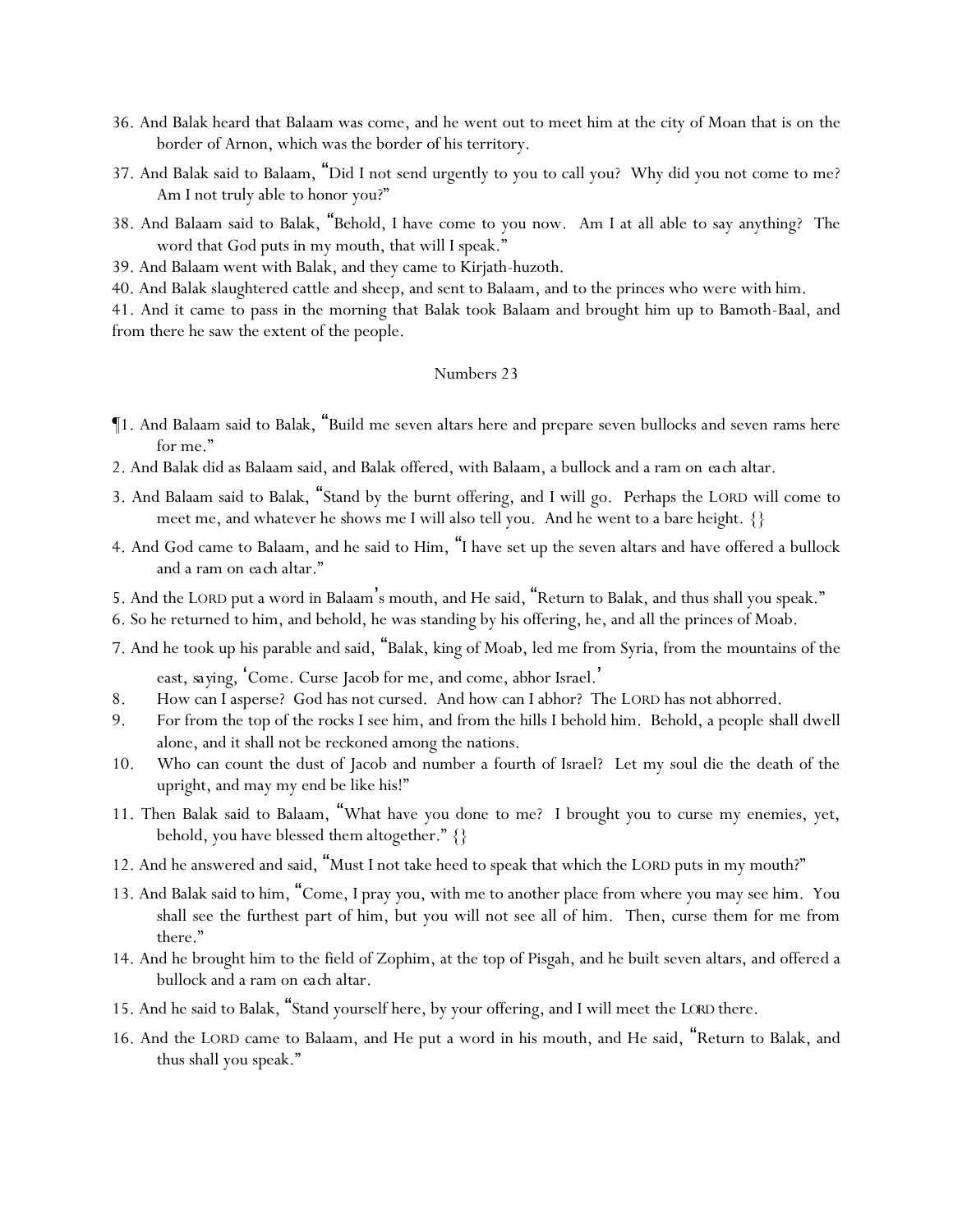- 17. And he came to him, and behold, he was standing by his offering, and the princes of Moab with him, and Balak said to him, "What did the LORD say?"
- 18. And he took up his parable and said, "Rise up Balak, and hear. Give ear to me, O son of Zippor.  $\{\}$
- 19. God is not a man that he should lie, or a son of man that he should repent. He says, and He will do. And He speaks, and He will establish it.
- 20. Behold, I received a *commandment* to bless, and He has blessed, and I cannot reverse it.
- 21. He has not beheld iniquity in Jacob, nor has he seen trouble in Israel. The LORD his God is with him, and the shout of a king is in him.
- 22. God brought them out of Egypt as with the strength of an auroch. {}
- 23. Truly, there is no enchantment against Jacob, nor is there divination against Israel. At the time it will be said to Jacob, and to Israel, 'What God has done!'
- 24. Behold, a people shall rise like a lion, and he shall raise himself like a lion. He shall not lie down until he eats of the prey and drinks blood from the pierced."
- 25. And Balak said to Balaam, "Yea, curse! You have not cursed him but rather blessed. Do not bless him."
- 26. But Balaam answered and said to Balak, "Did I not tell you, saying, 'All that the Lord speaks, that will I say?"
- 27. So Balak said to Balaam, "Come now. I will take you to another place. Perhaps it will be pleasing in the eyes of God, and you will curse him for me from there."
- 28. And Balak brought Balaam to the top of Peor, looking out over the Jeshimon.
- 29. And Balaam said to Balak, "Build me seven altars here, and prepare seven bullocks and seven rams for me here.
- 30. And Balak did as Balaam said, and he offered a bullock and a ram on *each* altar.

- ¶1. Now Balaam saw that it was good in the eyes of the LORD to bless Israel, so he did not go, as at other times, to seek for enchantments, but he set his face toward the wilderness.
- 2. And Balaam lifted his eyes, and he saw Israel dwelling according to his tribes, and the spirit of God came upon him.
- 3. And he took up his parable and said, "An utterance of Balaam, son of Beor, even an utterance of the man whose eyes are open.
- 4. The utterance of one hearing the words of God, who saw a vision of the Almighty, falling down, but his eyes open.  $\{\}$
- 5. How pleasant are your tents, O Jacob, your dwellings, O Israel.
- 6. Like streams they are stretched out, as gardens by a river, like aloes planted by the LORD, like cedars beside the waters.
- 7. Water shall flow from his buckets, and his seed among many waters, and his king shall be raised above Agag, and his kingdom shall be exalted. {odd verb form}
- 8. God brought him forth out of Egypt, strength like an auroch is his. He shall consume nations, his adversaries, and he shall break their bones and his arrows shall pierce *them*.
- 9. He crouched; he lay down like a lion. And like a lion who can rouse him? He who blesses you is blessed, and he who curses you is cursed."{}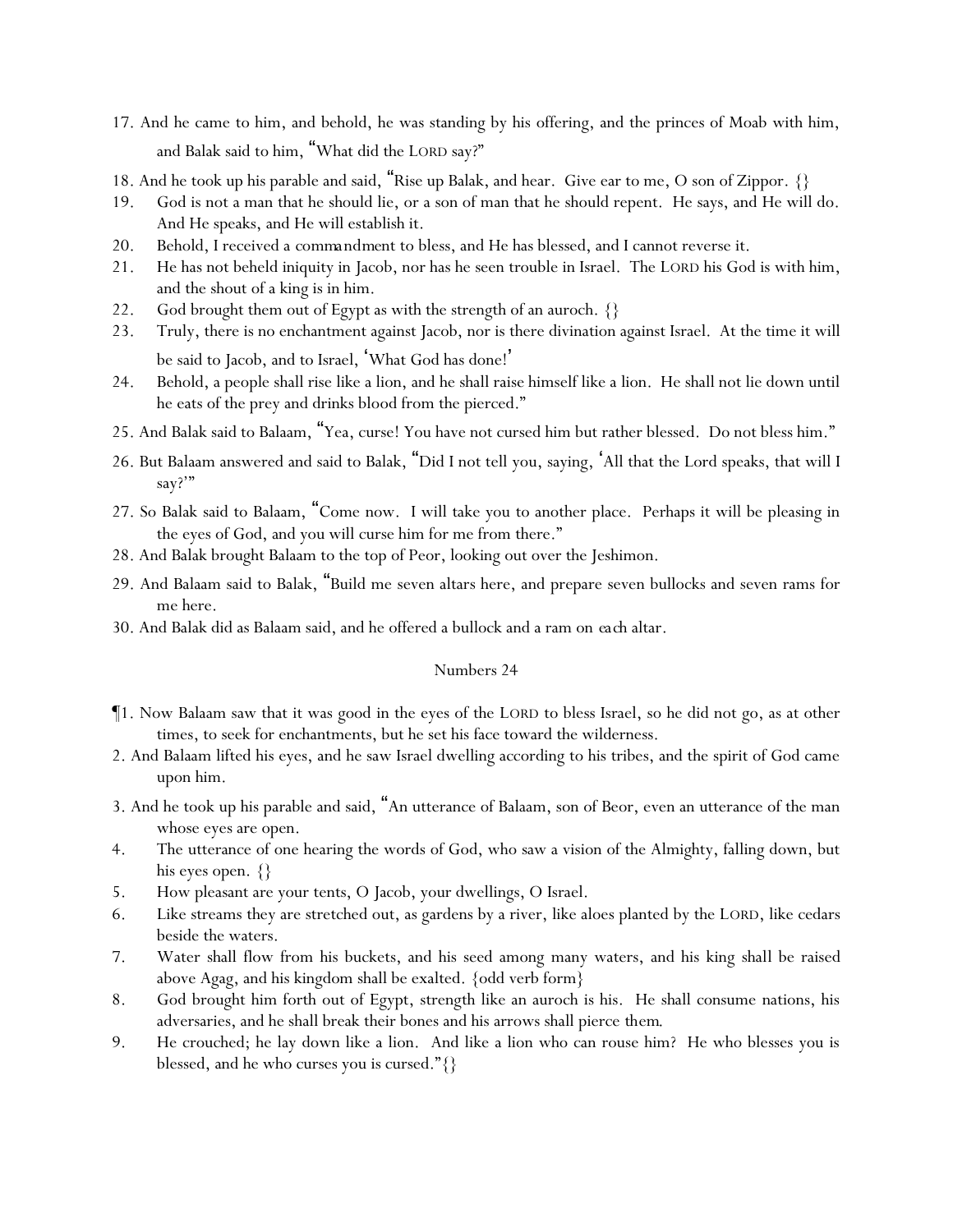- 10. And Balak's anger was kindled against Balaam, and he slapped his hands, and Balak said to Balaam, "I called you to curse my enemies, but behold, you have blessed them altogether these three times.
- 11. So, now, flee to your place. I thought to honor you greatly, but, behold, the LORD has kept you back from honor."
- 12. But Balaam said to Balak, "Did I not also say to your messengers whom you sent to me, saying,
- 13. 'If Balak gave me his house full of silver and gold, I could not go beyond the word of the LORD to do good or evil of my own will?' What the Lord says, that will I say.
- 14. And, behold, I am going to my people now. Come. I will counsel you as to what this people shall do to your people in time to come." {}
- 15. And he took up his parable, and said, "The utterance of Balaam, son of Beor, even the utterance of the man whose eyes are open.
- 16. The voice of him who hears the words of God and possesses knowledge of the Most High! A vision of the Almighty will he see, falling down, but his eyes open.
- 17. I shall see him, but not now; I shall behold him, but not soon. A star shall come forth from Jacob and a scepter from Israel, and he shall crush the corners of Moab and destroy all the children of Sheth.
- 18. And Edom shall be a possession, Seir, his enemies shall also be a possession, and Israel shall do valiantly.
- 19. And he shall rule from Jacob and destroy the remnant from the city."
- 20. Then he looked upon Amalek and took up his parable, and he said, "The first of nations was Amalek, but his end is to come to destruction."
- 21. And he looked upon the Kenites, and took up his parable, and he said, "Your dwelling place is everlasting, and your nest has been set on the crags.
- 22. Yet the Kenite shall be destroyed. How long shall Assyria take you captive?"
- 23. And he took up his parable, and he said, "Woe! Who shall live when God does it?
- 24. But ships from the coast of Kittim shall even afflict Assyria and afflict Eber, and he also shall come to destruction."
- 25. And Balaam rose up, and he went and returned to his place, and Balak also went on his way.

- ¶1. And Israel dwelled at Shittim, and the people profaned *themselves*, committing whoredom with the daughters of Moab.
- 2. And the *Moabite* women invited the people to the sacrifices of their gods, and the people feasted and bowed themselves to the gods of those women.
- 3. And Israel joined himself to Baal at Peor, and the anger of Jehovah was kindled against Israel.
- 4. And the LORD said to Moses, "Take all the heads of the people and hang them in the sun before the LORD, that the burning anger of the LORD might be turned away from Israel."
- 5. And Moses said to the judges of Israel, "Each of you kill those of his men who were joined to Baalpeor."
- 6. Then, behold, a man of the children of Israel came and brought a Midianite woman to his brethren, in the sight of Moses, and in the sight of the whole congregation of the children of Israel. And they were weeping at the entrance of the tent of meeting.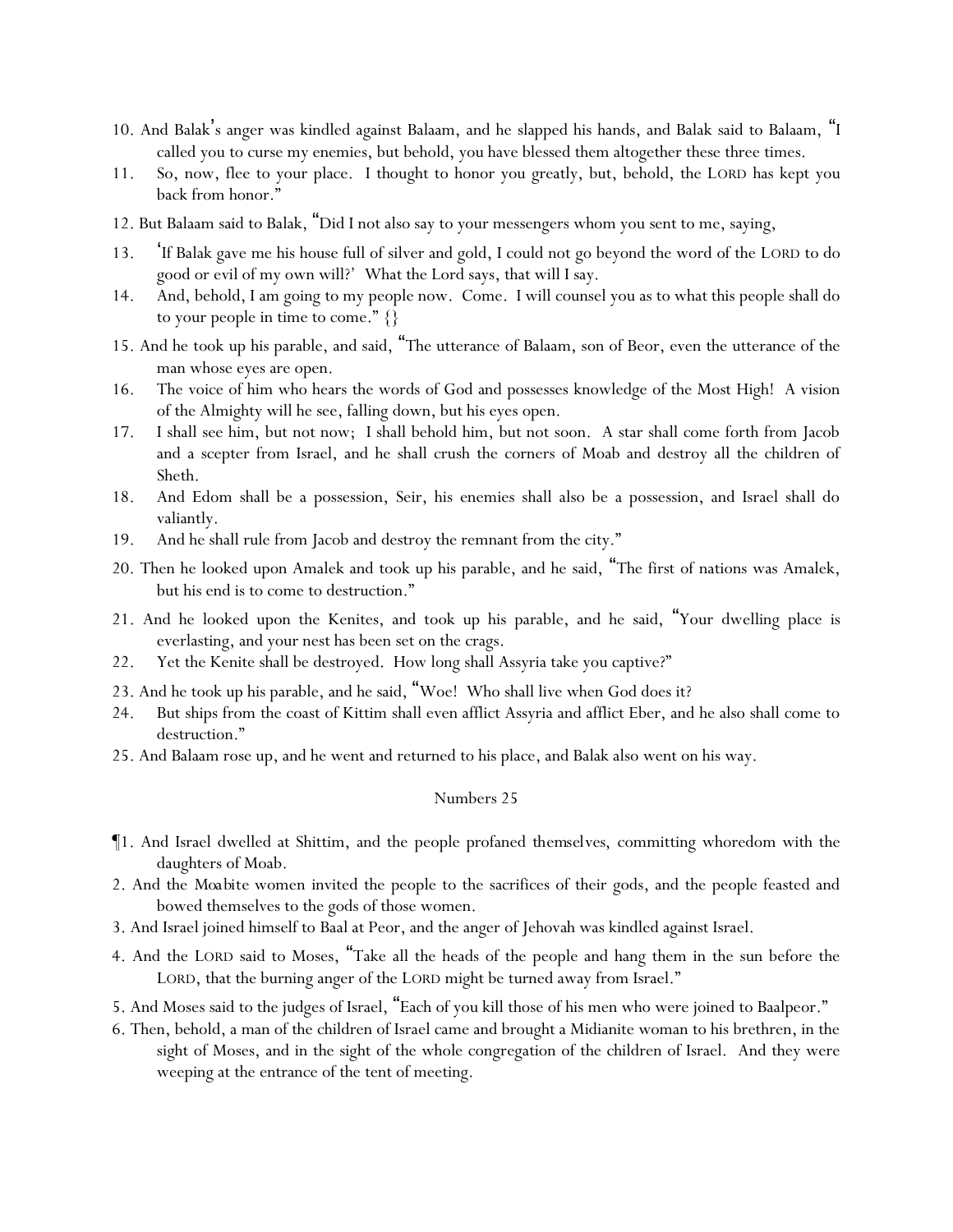- 7. But Phinehas ben-Eleazar, son of Aaron the priest, saw it, and he rose up from among the congregation, and he took a spear in his hand.
- 8. And he went in after the man of Israel into the tent  $\{??\}$ ? Unique word possibly from qavav, to curse and he ran the two of them through, the man of Israel, and the woman through her belly. And the plague on the children of Israel was stopped.
- 9. And those that died in the plague were twenty-four thousand.
- ¶10. And the LORD spoke to Moses, saying,
- 11. "Phinehas ben-Eleazar, son of Aaron the priest, has turned my fury away from the children of Israel, for he was jealous with my jealousy in their midst, and I did not consume the children of Israel in my jealousy.
- 12. Therefore, say, 'Behold, I give you my covenant of peace.'
- 13. And it shall be his, and his seed after him, a covenant of everlasting priesthood, because he was jealous for his God and made atonement for the children of Israel."
- 14. And the name of the man of Israel who was killed, who was struck with the Midianite woman, was Zimri ben-Salu, a prince of the house of the father of the Simeonites.
- 15. And the name of the woman, the Midianite who was killed was Cozbi, daughter of Zur. He was head of a clan of the house of a father in Midian.

¶16. And the LORD spoke to Moses, saying,

- 17. "Vex the Midianites and slay them,
- 18. for they vex *y*ou with their cunning with which they deceived *y*ou in the matter of Peor, and in the matter of Cozbi, a daughter of a prince of Midian, their sister who was slain in the day of the plague on account of the matter of Peor."

#### Numbers 26

¶1. 2.

3.

- 4.
- 5.
- 6.
- 7.
- 8.
- 9.
- 10.
- 11.
- 12.
- 13.
- 14. 15.
- 16.
- 17.
- 
- 18.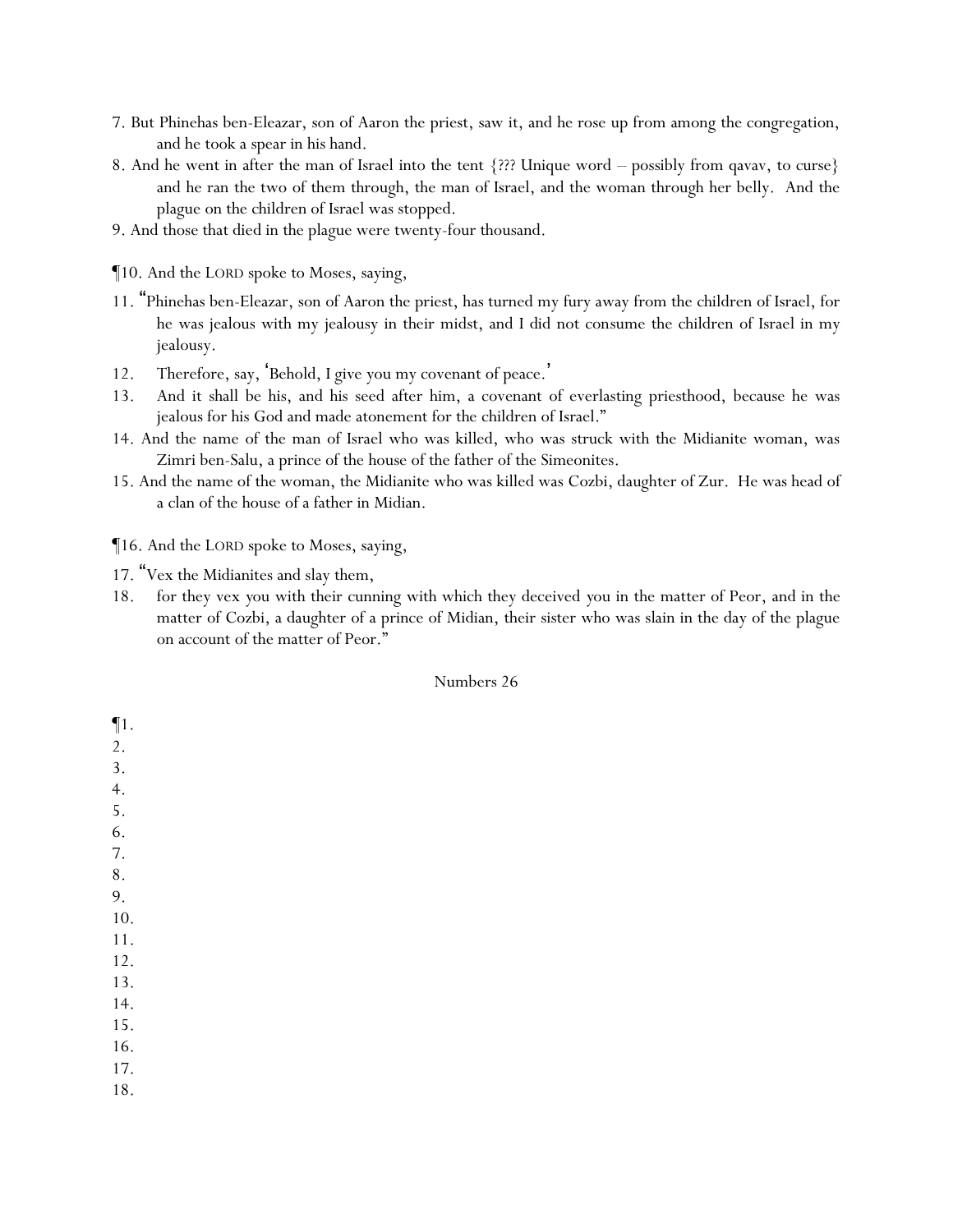19. 20. 21. 22. 23. 24. 25. 26. 27. 28. 29. 30. 31. 32. 33. 34. 35. 36. 37. 38. 39. 40. 41. 42. 43. 44. 45. 46. 47. 48. 49. 50. 51. 52. 53. 54. 55. 56. 57. 58. 59. 60. 61. 62. 63. 64.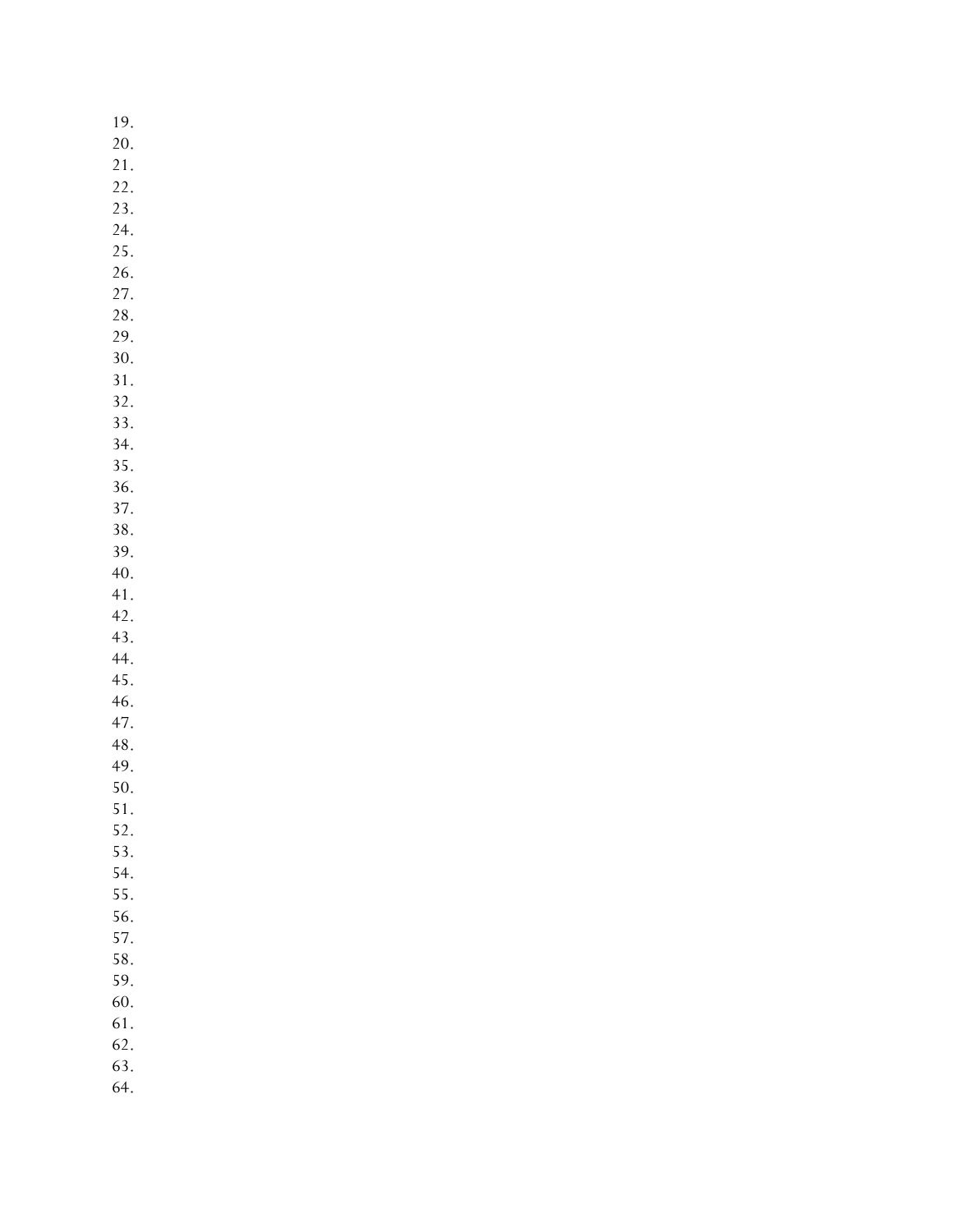65.

## Numbers 27

- ¶1.
- 2.
- 3.
- 4.
- 5.
- 6. 7.
- 8.
- 9.
- 10.
- 11.
- 12.
- 13.
- 14.
- 15.
- 16.
- 17.
- 18. 19.
- 20.
- 21.
- 22.
- 23.

- ¶1.
- 2.
- 3.
- 4.
- 5.
- 6.
- 7.
- 8.
- 9.
- 10. 11.
- 12.
- 13.
- 14.
- 15.
- 16.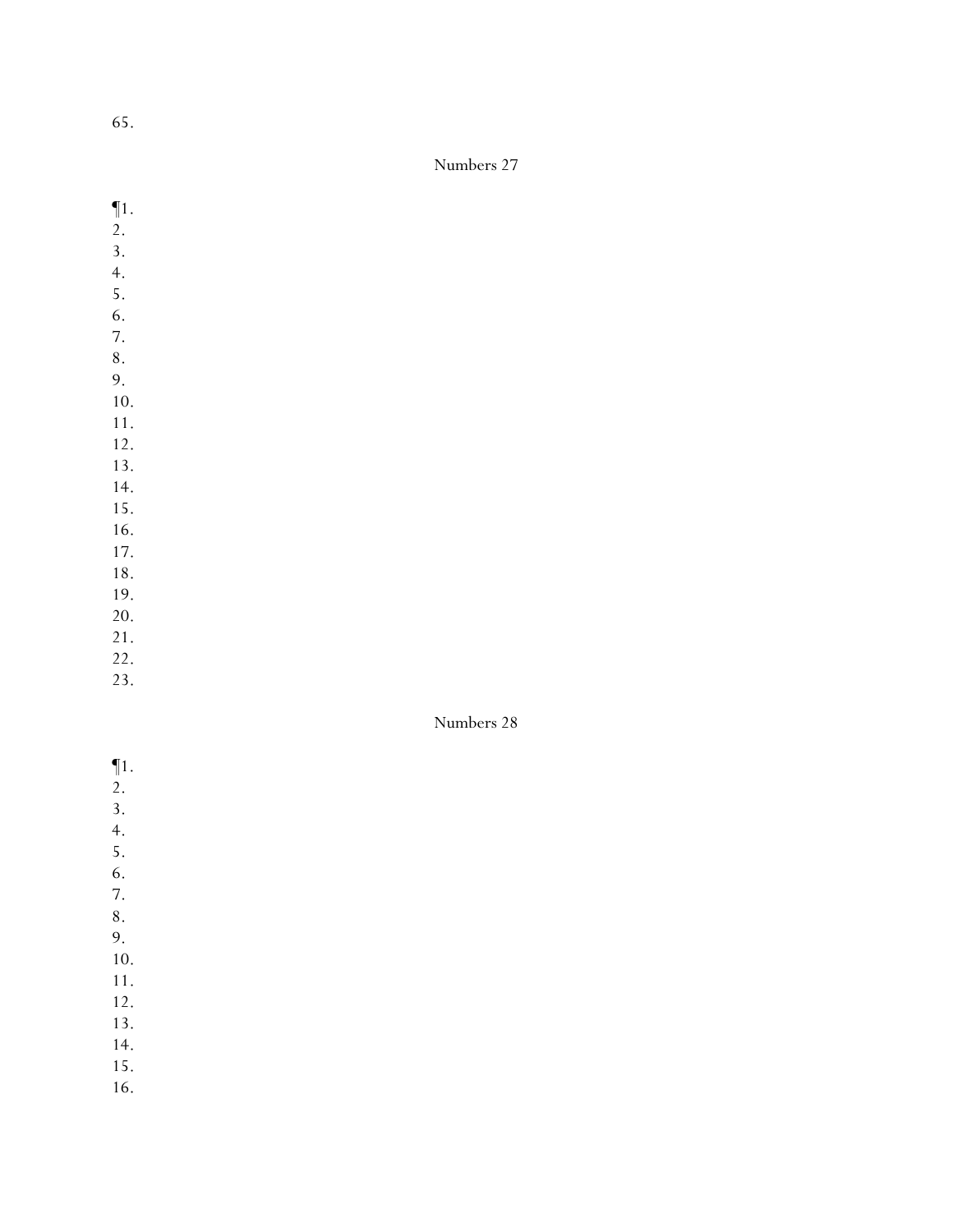17.

18.

19.

- 20.
- 21.
- 22.
- 23.
- 24. 25.
- 26.
- 27.
- 28.
- 29.
- 30.
- 31.

| $\P1.$    |  |  |  |
|-----------|--|--|--|
| 2.        |  |  |  |
| 3.        |  |  |  |
| 4.        |  |  |  |
| 5.        |  |  |  |
| 6.        |  |  |  |
| 7.        |  |  |  |
| $\bf 8$ . |  |  |  |
| 9.        |  |  |  |
| 10.       |  |  |  |
| 11.       |  |  |  |
| 12.       |  |  |  |
| 13.       |  |  |  |
| 14.       |  |  |  |
| 15.       |  |  |  |
| 16.       |  |  |  |
| 17.       |  |  |  |
| $18. \,$  |  |  |  |
| 19.       |  |  |  |
| 20.       |  |  |  |
| 21.       |  |  |  |
| 22.       |  |  |  |
| 23.       |  |  |  |
| 24.       |  |  |  |
| 25.       |  |  |  |
| 26.       |  |  |  |
| 27.       |  |  |  |
| 28.       |  |  |  |
|           |  |  |  |
|           |  |  |  |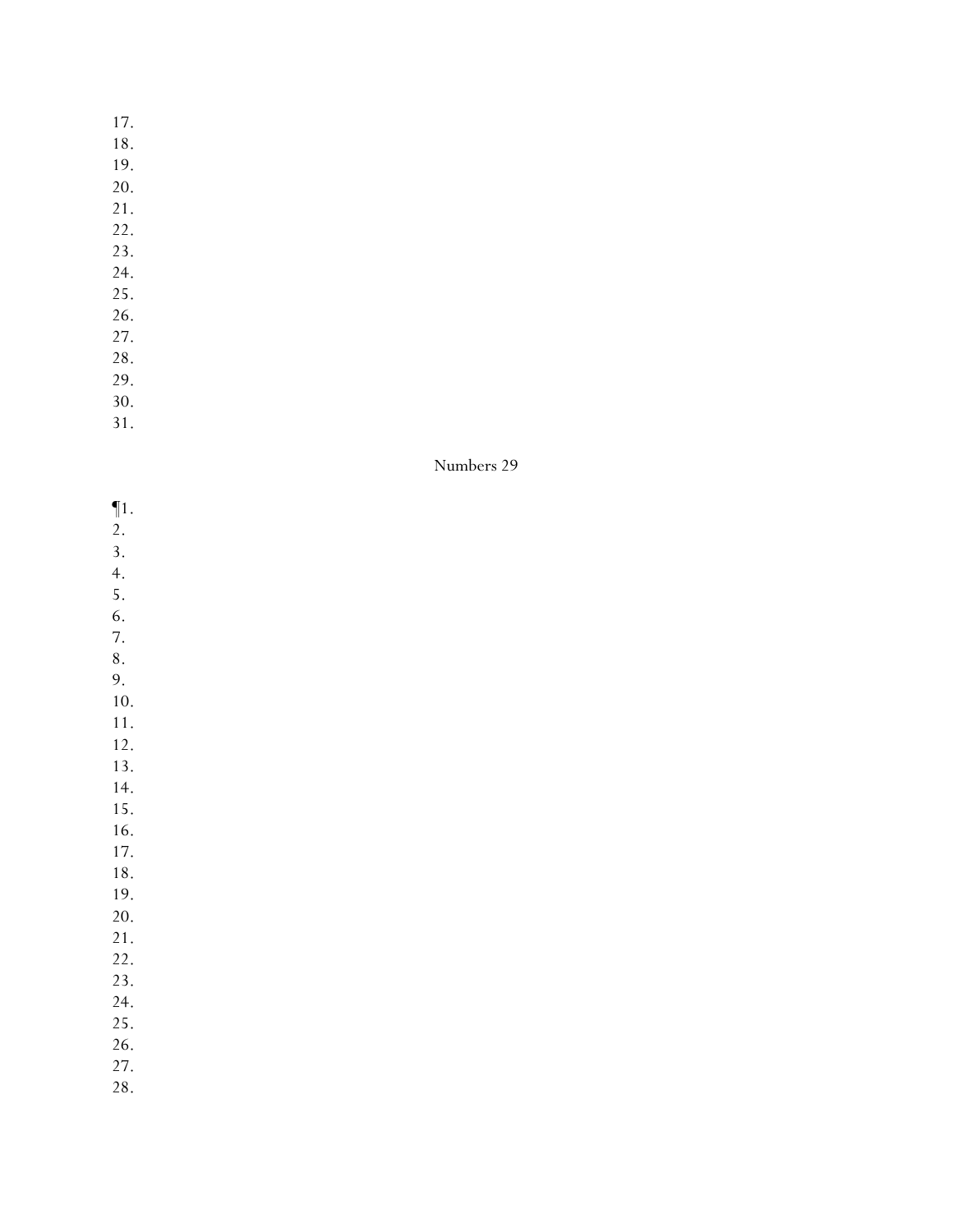- 29.
- 30.
- 31.
- 32.
- 33.
- 34.
- 35.
- 36.
- 37.
- 38. 39.
- 40.

- ¶1.
- 2.
- 3.
- 4.
- 5.
- 6.
- 7.
- 8.

9. 10.

- 11.
- 12.
- 13.
- 14.
- 15.
- 16.

- ¶1.
- 2.
- 3.
- 4.
- 5.
- 6.
- 7. 8.
- 9.
- 10.
- 11.
- 12.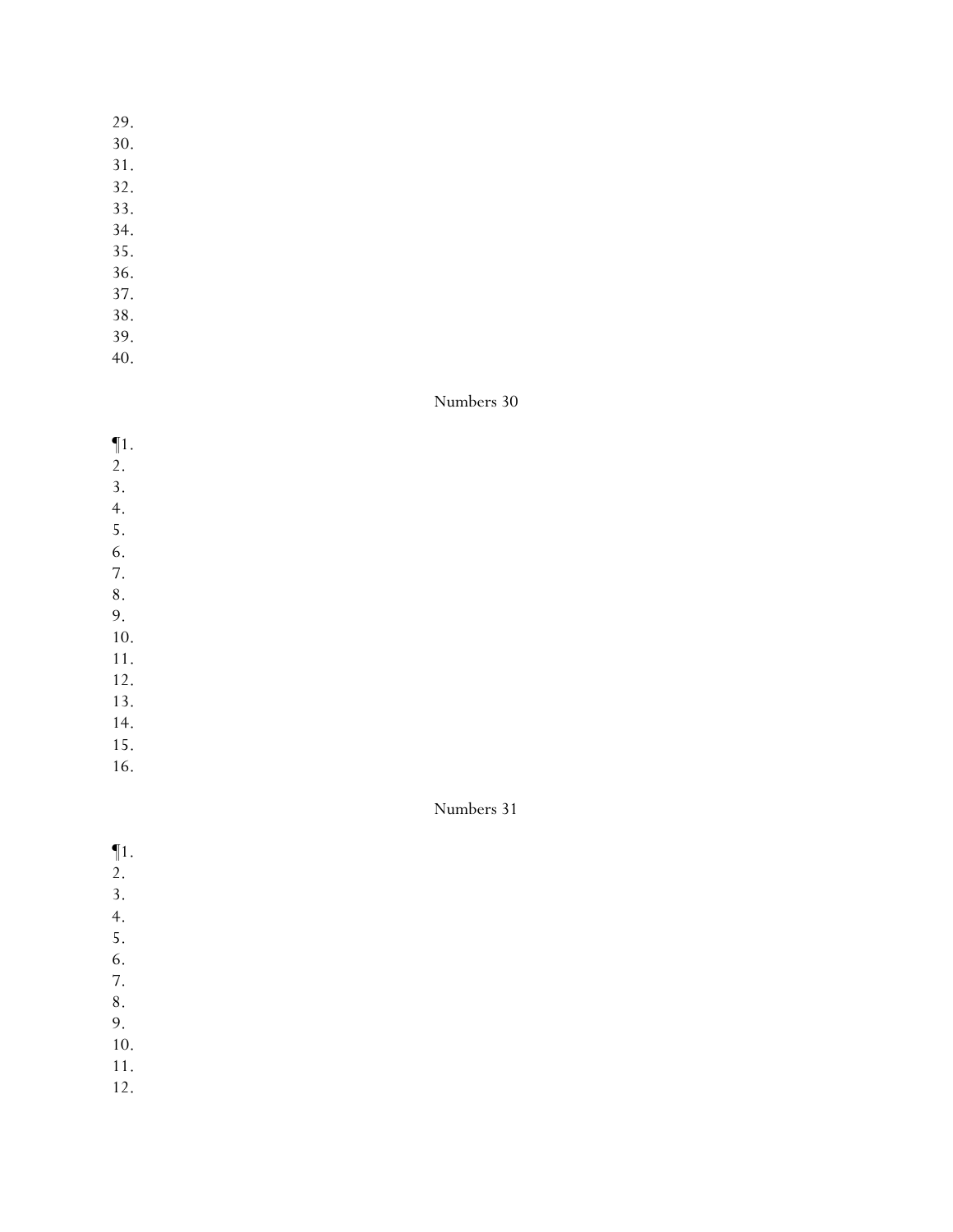13. 14. 15. 16. 17. 18. 19. 20. 21. 22. 23. 24. 25. 26. 27. 28. 29. terumah 30. 31. 32. 33. 34. 35. 36. 37. 38. 39. 40. 41. terumah 42. 43. 44. 45. 46. 47. 48. 49. 50. 51. 52. terumah 53.

54.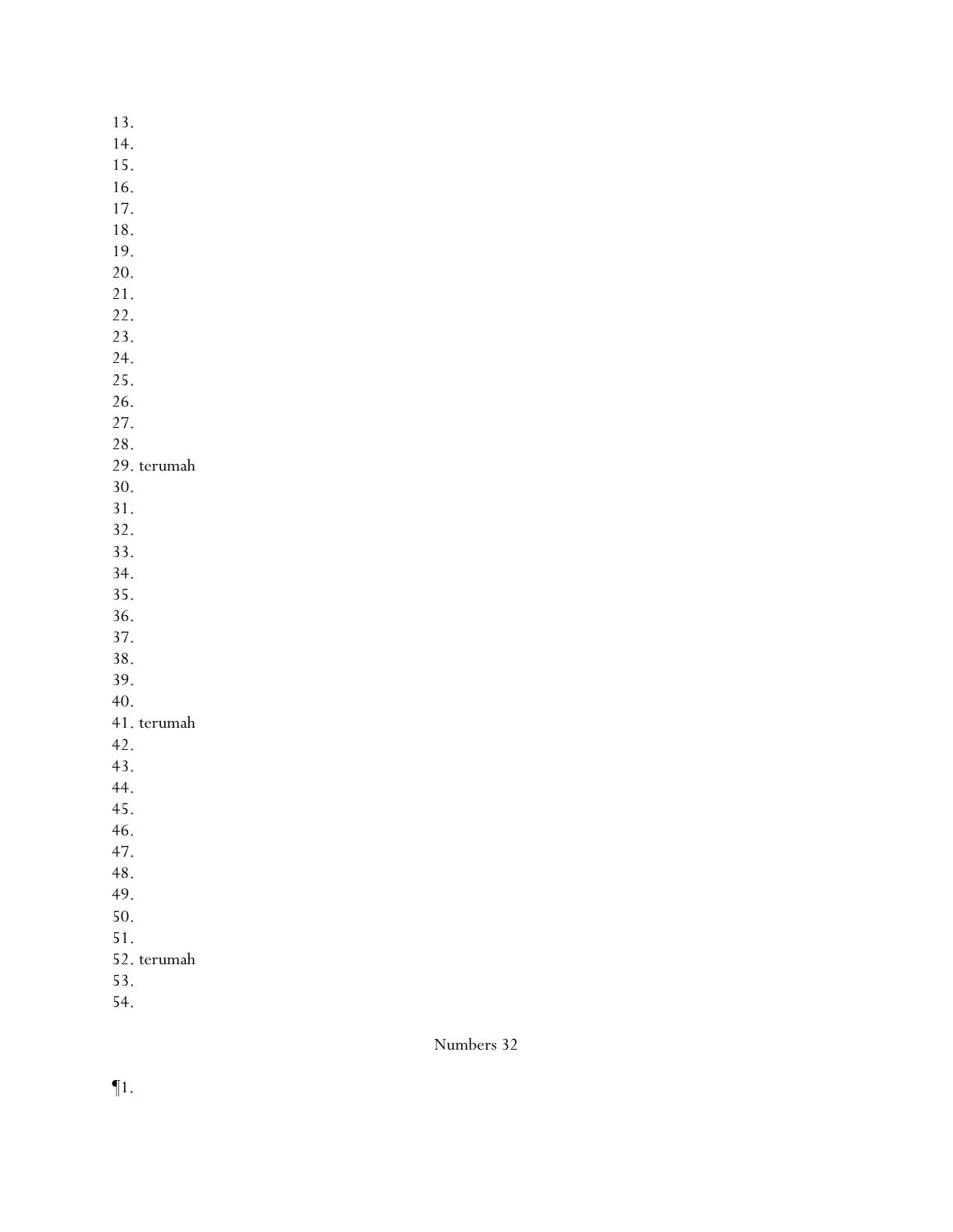2. 3. 4. 5. 6. 7.

- 8. 9.
- 10.
- 11.
- 12.
- 13. 14.
- 15.
- 16.
- 17.
- 18.
- 19.
- 20. 21.
- 22.
- 23.
- 24.
- 25. 26.
- 27.
- 28.
- 29.
- 30.
- 31. 32.
- 33.
- 34.
- 35.
- 36.
- 37.
- 38. 39.
- 40.
- 41.
- 42.

- ¶1.
- 2.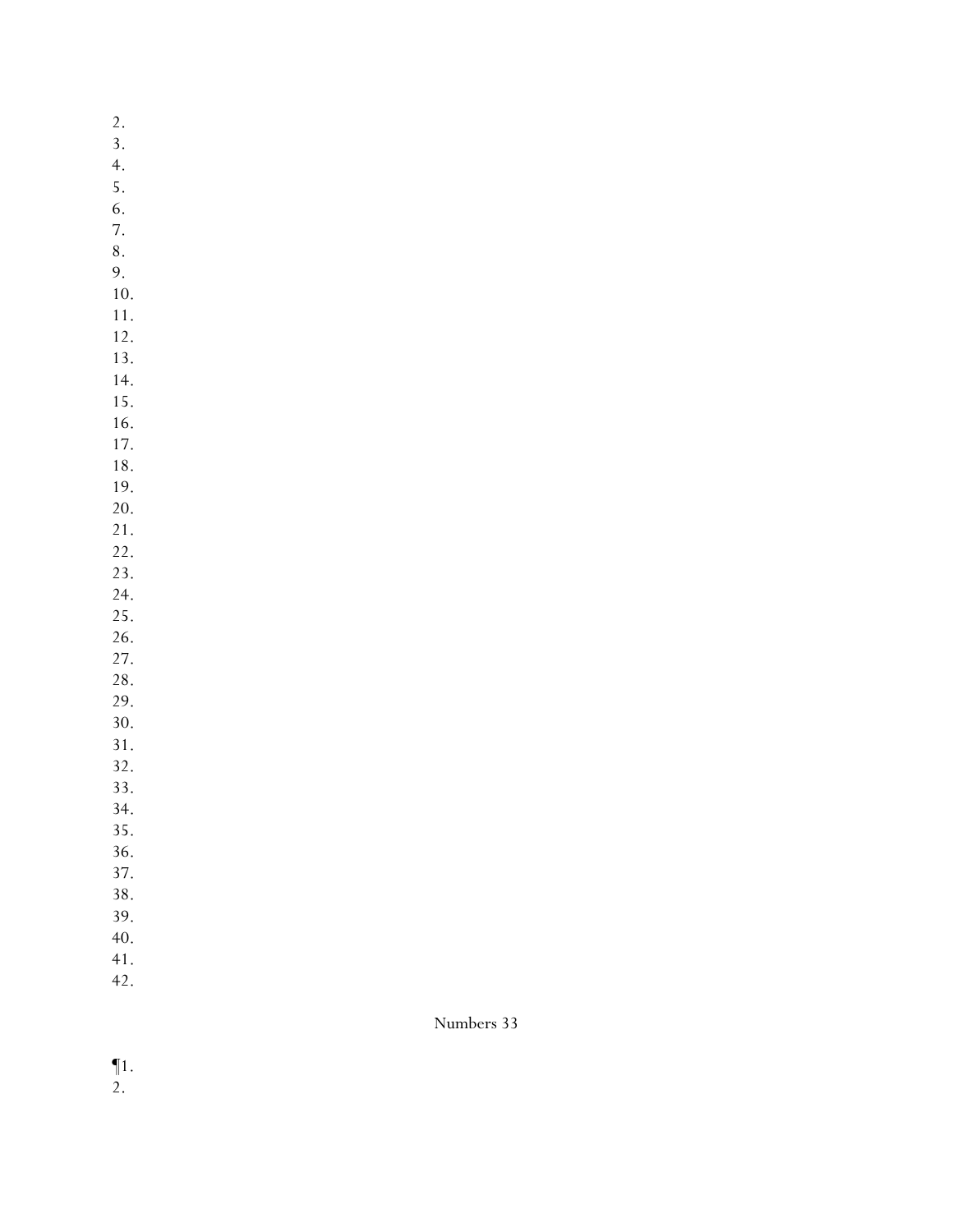| 3. Rameses    |
|---------------|
| 4.            |
| 5.<br>Rameses |
| 6.            |
| 7.            |
| 8.            |
| 9.            |
| 10.           |
| 11.           |
| 12.           |
| 13.           |
| 14.           |
| 15.           |
| 16.           |
| 17.           |
| 18.           |
| 19.           |
| 20.           |
| 21.           |
| 22.           |
| 23.           |
| 24.           |
| 25.           |
| 26.           |
| 27.           |
| 28.           |
| 29.           |
| 30.           |
| 31.           |
| 32.           |
| 33.           |
| 34.           |
| 35            |
| 36.           |
| 37.           |
| 38.           |
| 39.           |
| 40.           |
| 41.           |
| 42.           |
| 43.           |
| 44.           |
| 45.           |
| 46.           |
| 47.           |
| 48.           |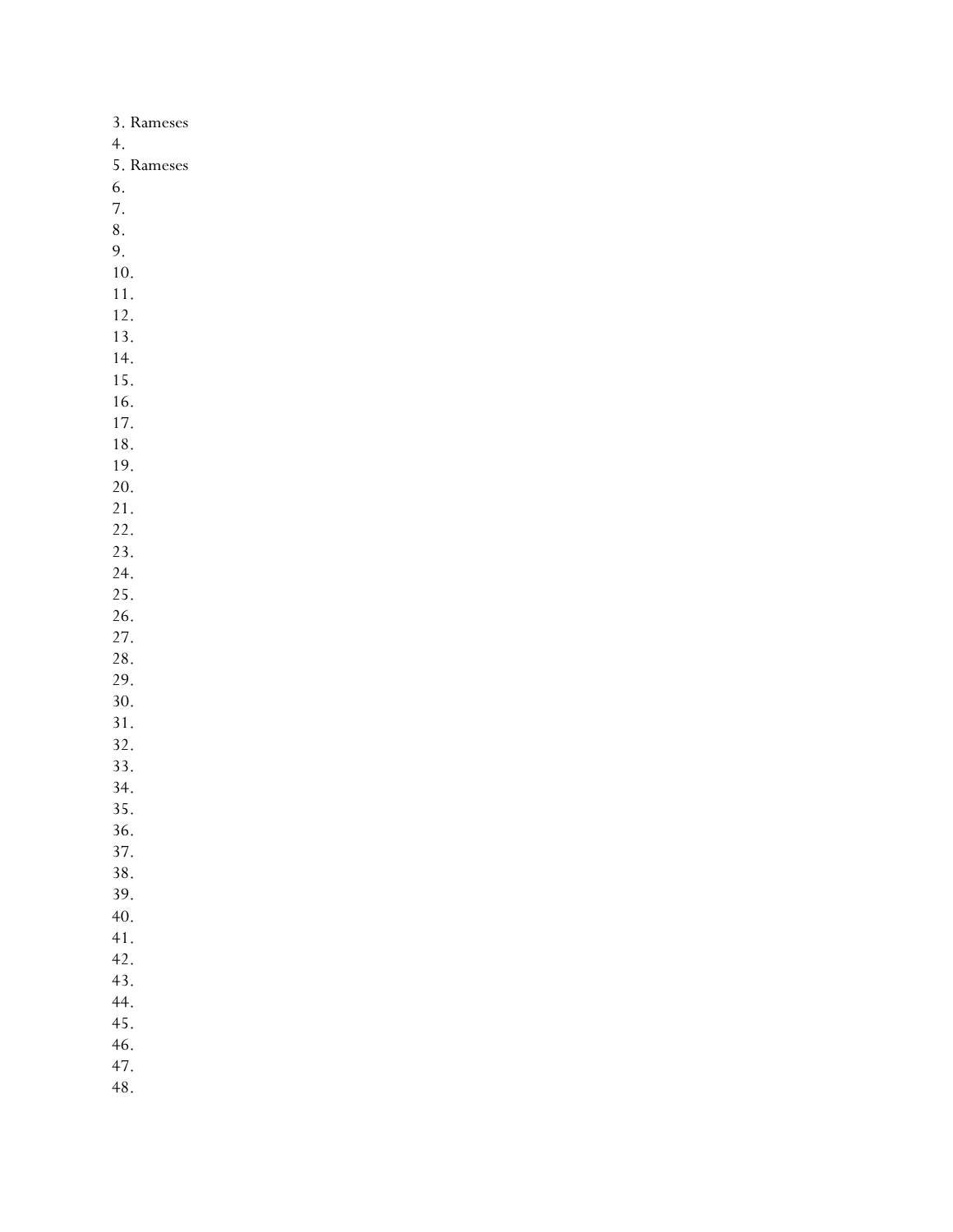- 49.
- 50.
- 51.
- 52.
- 53.
- 54.
- 55.
- 56.

Numbers 34

- ¶1.
- 2.
- 3.
- 4.
- 5.
- 6.
- 7. 8.
- 9.
- 10.
- 11.
- 12.
- 13. 14.
- 15.
- 16.
- 17.
- 18.
- 19.
- 20.
- 21.
- 22. 23.
- 24.
- 25.
- 26.
- 27.
- 28.
- 29.

- ¶1.
- 2.
- 3.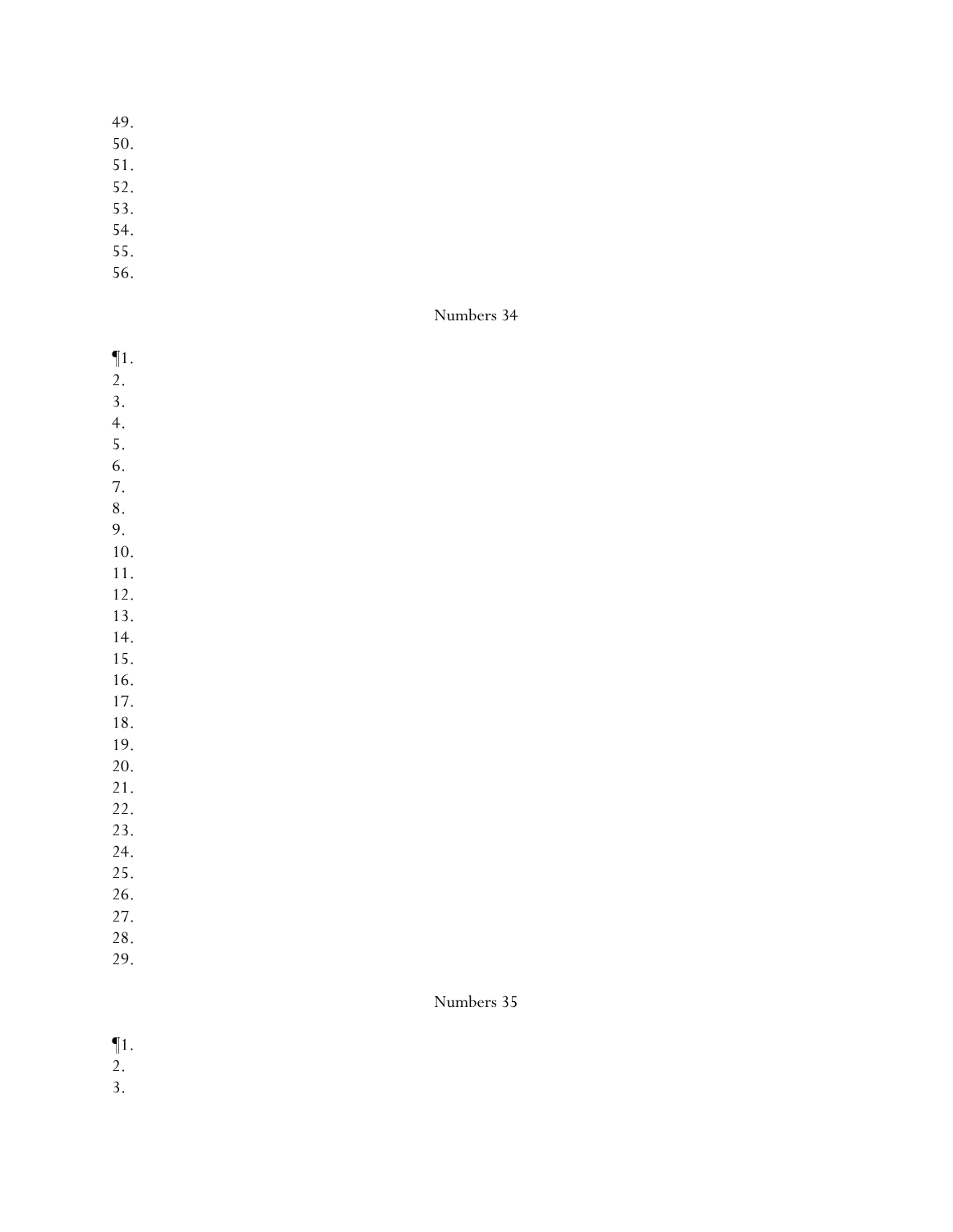- 4.
- 5.
- 6.
- 7.
- 8.
- 9.
- 10.
- 11.
- 12.
- 13.
- 14.
- 15.
- 16. But if he strike him with an iron object, and he dies, he is a murderer. The murderer shall surely be put to death.
- 17. And if he strikes him down with a stone in *his* hand by which he could die, and he does die, he is a murderer. The murderer shall surely be put to death.
- 18. Or if he strike him with a wooden object in *his* hand that could cause death, and he dies, he is a murderer. The murderer shall surely be put to death.
- 19. The avenger of blood himself shall kill the murderer; when he finds him, he shall kill him.
- 20. Or if he thrusts at him in hatred or hurls *something* at him, lying in wait, and he dies,
- 21. or he strikes him down with his hand in enmity, and he dies, then he who struck him shall surely be put to death. He is a murderer. The avenger of blood shall kill the murderer when he finds him.
- 22.
- 23.
- 24.
- 25.
- 26.
- 27. 28.
- 
- 29. 30.
- 31.
- 32.
- 33.
- 34.

- ¶1. And the chiefs of the fathers of the families of the children of Gilead, ben Machir, son of Manasseh, of the families of the children of Joseph, came near, and they spoke before Moses, and before the princes, the chiefs of the fathers of the children of Israel.
- 2. And they said, "The LORD commanded my Lord to give the land by lot as an inheritance to the children of Israel, and my Lord was commanded by the LORD to give the inheritance of Zelophehad, our brother, to his daughters.